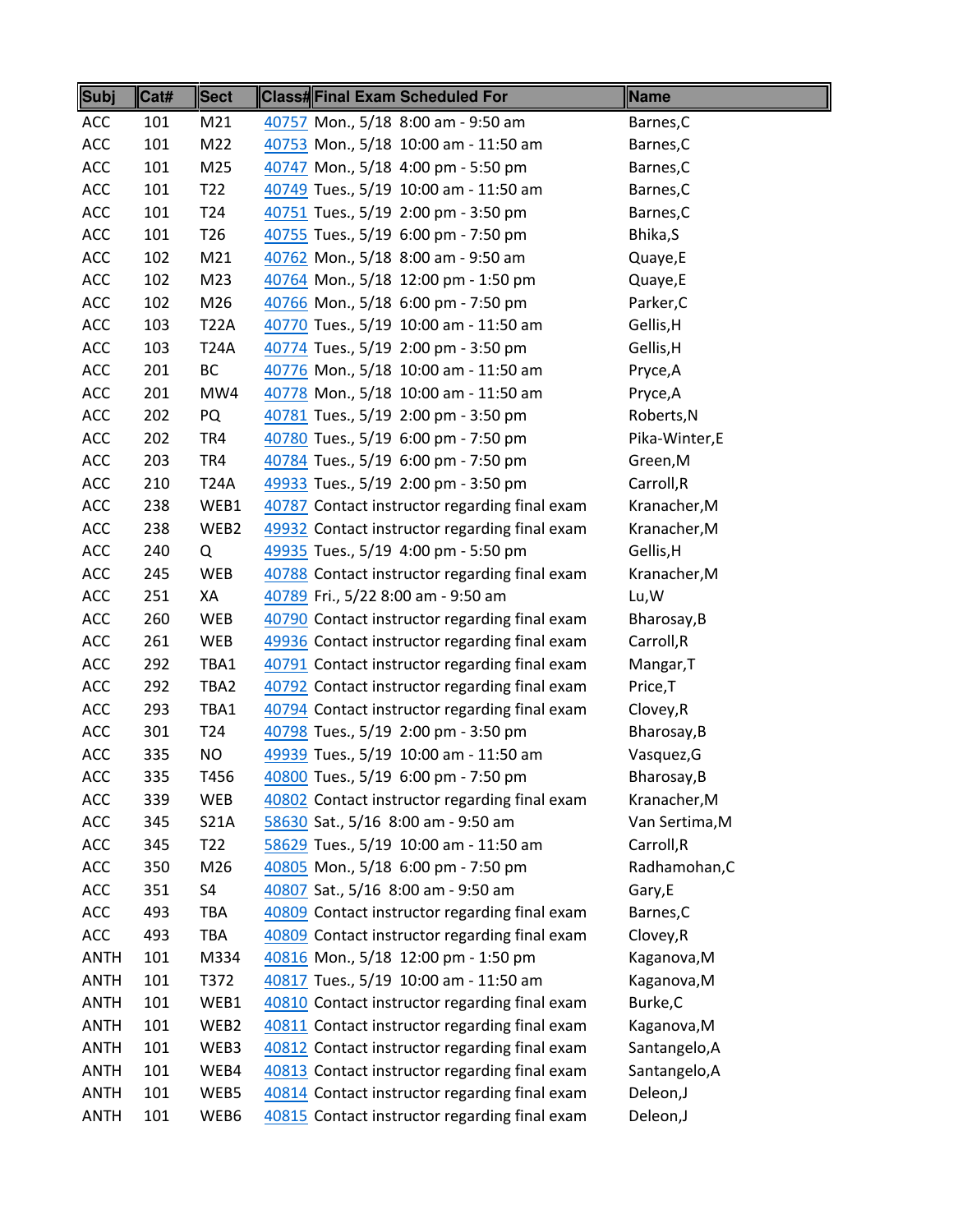| <b>ANTH</b><br>WEB7<br>Burke, C<br>101<br>53342 Contact instructor regarding final exam<br><b>ANTH</b><br>101<br>WEB8<br>53343 Contact instructor regarding final exam<br>Yilmaz, N<br><b>ANTH</b><br>152<br>NOW1<br>66494 Contact instructor regarding final exam<br>Nepal, A<br>NOW <sub>2</sub><br><b>ANTH</b><br>152<br>66495 Contact instructor regarding final exam<br>Soleti, M<br><b>ANTH</b><br>152<br>WEB<br>40818 Contact instructor regarding final exam<br>Burke, C<br><b>ANTH</b><br>220<br><b>T22A</b><br>40819 Tues., 5/19 10:00 am - 11:50 am<br>Hadi, S<br><b>ANTH</b><br>220<br><b>W26A</b><br>40821 Wed., 5/20 6:00 pm - 7:50 pm<br>Levey<br>40831 Contact instructor regarding final exam<br><b>ANTH</b><br>235<br>WEB<br>Deleon,J<br><b>ANTH</b><br>R376<br>40832 Thurs., 5/21 6:00 pm - 7:50 pm<br>Seda,A<br>243<br><b>ANTH</b><br>246<br>WEB<br>40833 Contact instructor regarding final exam<br>Seda,A<br><b>ANTH</b><br>302<br>WEB<br>40834 Contact instructor regarding final exam<br>Belousova, E<br><b>ANTH</b><br>321<br><b>T25A</b><br>40835 Tues., 5/19 4:00 pm - 5:50 pm<br>Apkarian, J<br><b>ANTH</b><br><b>W26A</b><br>40837 Wed., 5/20 6:00 pm - 7:50 pm<br>321<br>Seligson, J<br><b>ANTH</b><br>393<br>WEB<br>40847 Contact instructor regarding final exam<br>Benedito,R<br><b>ANTH</b><br>415<br>TBA<br>40848 Contact instructor regarding final exam<br>Benedito,R<br>T <sub>22</sub><br>ARAB<br>102<br>40850 Tues., 5/19 10:00 am - 11:50 am<br>Bahri, H<br>B<br><b>ASTR</b><br>101<br>40851 Mon., 5/18 8:00 am - 9:50 am<br>Dubey, G<br>40852 Mon., 5/18 10:00 am - 11:50 am<br><b>ASTR</b><br>101<br>С<br>Dubey, G<br><b>ASTR</b><br>102<br>40853 Mon., 5/18 12:00 pm - 1:50 pm<br>Paglione, T<br>D<br><b>ASTR</b><br>141<br>40855 Mon., 5/18 8:00 am - 9:50 am<br>Atlee, D<br>В<br><b>ASTR</b><br>C<br>141<br>40856 Mon., 5/18 10:00 am - 11:50 am<br>Atlee, D<br>40857 Mon., 5/18 2:00 pm - 3:50 pm<br><b>ASTR</b><br>141<br>E<br>Atlee, D<br><b>ASTR</b><br>F <sub>3</sub><br>40854 Fri., 5/22 6:00 pm - 7:50 pm<br>141<br>Song, Y<br>S <sub>3</sub><br><b>ASTR</b><br>141<br>40859 Sat., 5/16 8:00 am - 9:50 am<br>Ekejiuba,I<br><b>ASTR</b><br>141<br>W <sub>3</sub><br>40858 Wed., 5/20 6:00 pm - 7:50 pm<br>Brown, V<br><b>AVIA</b><br><b>T4</b><br>49947 Tues., 5/19 6:00 pm - 7:50 pm<br>100<br>Kolmos, J<br>AVIA<br>W4<br>49948 Wed., 5/20 6:00 pm - 7:50 pm<br>200<br>Kolmos, J<br><b>AVIA</b><br>510<br>WEB<br>66764 Contact instructor regarding final exam<br>Flouris, T<br><b>AVIA</b><br>66765 Contact instructor regarding final exam<br>Flouris, T<br>540<br><b>WEB</b><br>106<br>XB<br>40860 Fri., 5/22 10:00 am - 11:50 am<br><b>BENG</b><br>Alam, K<br><b>BIO</b><br>110<br>Mohammed, J<br>NOW1<br>66549 Contact instructor regarding final exam<br><b>BIO</b><br>120<br>40861 Mon., 5/18 8:00 am - 9:50 am<br>Winicov,I<br>В<br>Michel-Gedeon, R<br><b>BIO</b><br>120<br>NOW <sub>2</sub><br>66497 Contact instructor regarding final exam<br><b>BIO</b><br>NOW3<br>66498 Contact instructor regarding final exam<br>120<br>Laraque,L<br><b>BIO</b><br>T <sub>3</sub><br>40862 Tues., 5/19 6:00 pm - 7:50 pm<br>130<br>Baliram, R<br><b>BIO</b><br>130<br>WEB<br>40863 Contact instructor regarding final exam<br>Hua, S<br>40864 Mon., 5/18 10:00 am - 11:50 am<br><b>BIO</b><br>140<br>С<br>Starkova, N | <b>Subj</b> | Cat# | <b>Sect</b> | <b>Class#Final Exam Scheduled For</b> | Name      |
|----------------------------------------------------------------------------------------------------------------------------------------------------------------------------------------------------------------------------------------------------------------------------------------------------------------------------------------------------------------------------------------------------------------------------------------------------------------------------------------------------------------------------------------------------------------------------------------------------------------------------------------------------------------------------------------------------------------------------------------------------------------------------------------------------------------------------------------------------------------------------------------------------------------------------------------------------------------------------------------------------------------------------------------------------------------------------------------------------------------------------------------------------------------------------------------------------------------------------------------------------------------------------------------------------------------------------------------------------------------------------------------------------------------------------------------------------------------------------------------------------------------------------------------------------------------------------------------------------------------------------------------------------------------------------------------------------------------------------------------------------------------------------------------------------------------------------------------------------------------------------------------------------------------------------------------------------------------------------------------------------------------------------------------------------------------------------------------------------------------------------------------------------------------------------------------------------------------------------------------------------------------------------------------------------------------------------------------------------------------------------------------------------------------------------------------------------------------------------------------------------------------------------------------------------------------------------------------------------------------------------------------------------------------------------------------------------------------------------------------------------------------------------------------------------------------------------------------------------------------------------------------------------------------------------------------------------------------------------------------------------------------------------------------------------------------------------------------------------------------------------------------------------------------------------------------------------------------------------------------------------------------------------------------------------------------------------------------------------------------------------|-------------|------|-------------|---------------------------------------|-----------|
|                                                                                                                                                                                                                                                                                                                                                                                                                                                                                                                                                                                                                                                                                                                                                                                                                                                                                                                                                                                                                                                                                                                                                                                                                                                                                                                                                                                                                                                                                                                                                                                                                                                                                                                                                                                                                                                                                                                                                                                                                                                                                                                                                                                                                                                                                                                                                                                                                                                                                                                                                                                                                                                                                                                                                                                                                                                                                                                                                                                                                                                                                                                                                                                                                                                                                                                                                                            |             |      |             |                                       |           |
|                                                                                                                                                                                                                                                                                                                                                                                                                                                                                                                                                                                                                                                                                                                                                                                                                                                                                                                                                                                                                                                                                                                                                                                                                                                                                                                                                                                                                                                                                                                                                                                                                                                                                                                                                                                                                                                                                                                                                                                                                                                                                                                                                                                                                                                                                                                                                                                                                                                                                                                                                                                                                                                                                                                                                                                                                                                                                                                                                                                                                                                                                                                                                                                                                                                                                                                                                                            |             |      |             |                                       |           |
|                                                                                                                                                                                                                                                                                                                                                                                                                                                                                                                                                                                                                                                                                                                                                                                                                                                                                                                                                                                                                                                                                                                                                                                                                                                                                                                                                                                                                                                                                                                                                                                                                                                                                                                                                                                                                                                                                                                                                                                                                                                                                                                                                                                                                                                                                                                                                                                                                                                                                                                                                                                                                                                                                                                                                                                                                                                                                                                                                                                                                                                                                                                                                                                                                                                                                                                                                                            |             |      |             |                                       |           |
|                                                                                                                                                                                                                                                                                                                                                                                                                                                                                                                                                                                                                                                                                                                                                                                                                                                                                                                                                                                                                                                                                                                                                                                                                                                                                                                                                                                                                                                                                                                                                                                                                                                                                                                                                                                                                                                                                                                                                                                                                                                                                                                                                                                                                                                                                                                                                                                                                                                                                                                                                                                                                                                                                                                                                                                                                                                                                                                                                                                                                                                                                                                                                                                                                                                                                                                                                                            |             |      |             |                                       |           |
|                                                                                                                                                                                                                                                                                                                                                                                                                                                                                                                                                                                                                                                                                                                                                                                                                                                                                                                                                                                                                                                                                                                                                                                                                                                                                                                                                                                                                                                                                                                                                                                                                                                                                                                                                                                                                                                                                                                                                                                                                                                                                                                                                                                                                                                                                                                                                                                                                                                                                                                                                                                                                                                                                                                                                                                                                                                                                                                                                                                                                                                                                                                                                                                                                                                                                                                                                                            |             |      |             |                                       |           |
|                                                                                                                                                                                                                                                                                                                                                                                                                                                                                                                                                                                                                                                                                                                                                                                                                                                                                                                                                                                                                                                                                                                                                                                                                                                                                                                                                                                                                                                                                                                                                                                                                                                                                                                                                                                                                                                                                                                                                                                                                                                                                                                                                                                                                                                                                                                                                                                                                                                                                                                                                                                                                                                                                                                                                                                                                                                                                                                                                                                                                                                                                                                                                                                                                                                                                                                                                                            |             |      |             |                                       |           |
|                                                                                                                                                                                                                                                                                                                                                                                                                                                                                                                                                                                                                                                                                                                                                                                                                                                                                                                                                                                                                                                                                                                                                                                                                                                                                                                                                                                                                                                                                                                                                                                                                                                                                                                                                                                                                                                                                                                                                                                                                                                                                                                                                                                                                                                                                                                                                                                                                                                                                                                                                                                                                                                                                                                                                                                                                                                                                                                                                                                                                                                                                                                                                                                                                                                                                                                                                                            |             |      |             |                                       |           |
|                                                                                                                                                                                                                                                                                                                                                                                                                                                                                                                                                                                                                                                                                                                                                                                                                                                                                                                                                                                                                                                                                                                                                                                                                                                                                                                                                                                                                                                                                                                                                                                                                                                                                                                                                                                                                                                                                                                                                                                                                                                                                                                                                                                                                                                                                                                                                                                                                                                                                                                                                                                                                                                                                                                                                                                                                                                                                                                                                                                                                                                                                                                                                                                                                                                                                                                                                                            |             |      |             |                                       |           |
|                                                                                                                                                                                                                                                                                                                                                                                                                                                                                                                                                                                                                                                                                                                                                                                                                                                                                                                                                                                                                                                                                                                                                                                                                                                                                                                                                                                                                                                                                                                                                                                                                                                                                                                                                                                                                                                                                                                                                                                                                                                                                                                                                                                                                                                                                                                                                                                                                                                                                                                                                                                                                                                                                                                                                                                                                                                                                                                                                                                                                                                                                                                                                                                                                                                                                                                                                                            |             |      |             |                                       |           |
|                                                                                                                                                                                                                                                                                                                                                                                                                                                                                                                                                                                                                                                                                                                                                                                                                                                                                                                                                                                                                                                                                                                                                                                                                                                                                                                                                                                                                                                                                                                                                                                                                                                                                                                                                                                                                                                                                                                                                                                                                                                                                                                                                                                                                                                                                                                                                                                                                                                                                                                                                                                                                                                                                                                                                                                                                                                                                                                                                                                                                                                                                                                                                                                                                                                                                                                                                                            |             |      |             |                                       |           |
|                                                                                                                                                                                                                                                                                                                                                                                                                                                                                                                                                                                                                                                                                                                                                                                                                                                                                                                                                                                                                                                                                                                                                                                                                                                                                                                                                                                                                                                                                                                                                                                                                                                                                                                                                                                                                                                                                                                                                                                                                                                                                                                                                                                                                                                                                                                                                                                                                                                                                                                                                                                                                                                                                                                                                                                                                                                                                                                                                                                                                                                                                                                                                                                                                                                                                                                                                                            |             |      |             |                                       |           |
|                                                                                                                                                                                                                                                                                                                                                                                                                                                                                                                                                                                                                                                                                                                                                                                                                                                                                                                                                                                                                                                                                                                                                                                                                                                                                                                                                                                                                                                                                                                                                                                                                                                                                                                                                                                                                                                                                                                                                                                                                                                                                                                                                                                                                                                                                                                                                                                                                                                                                                                                                                                                                                                                                                                                                                                                                                                                                                                                                                                                                                                                                                                                                                                                                                                                                                                                                                            |             |      |             |                                       |           |
|                                                                                                                                                                                                                                                                                                                                                                                                                                                                                                                                                                                                                                                                                                                                                                                                                                                                                                                                                                                                                                                                                                                                                                                                                                                                                                                                                                                                                                                                                                                                                                                                                                                                                                                                                                                                                                                                                                                                                                                                                                                                                                                                                                                                                                                                                                                                                                                                                                                                                                                                                                                                                                                                                                                                                                                                                                                                                                                                                                                                                                                                                                                                                                                                                                                                                                                                                                            |             |      |             |                                       |           |
|                                                                                                                                                                                                                                                                                                                                                                                                                                                                                                                                                                                                                                                                                                                                                                                                                                                                                                                                                                                                                                                                                                                                                                                                                                                                                                                                                                                                                                                                                                                                                                                                                                                                                                                                                                                                                                                                                                                                                                                                                                                                                                                                                                                                                                                                                                                                                                                                                                                                                                                                                                                                                                                                                                                                                                                                                                                                                                                                                                                                                                                                                                                                                                                                                                                                                                                                                                            |             |      |             |                                       |           |
|                                                                                                                                                                                                                                                                                                                                                                                                                                                                                                                                                                                                                                                                                                                                                                                                                                                                                                                                                                                                                                                                                                                                                                                                                                                                                                                                                                                                                                                                                                                                                                                                                                                                                                                                                                                                                                                                                                                                                                                                                                                                                                                                                                                                                                                                                                                                                                                                                                                                                                                                                                                                                                                                                                                                                                                                                                                                                                                                                                                                                                                                                                                                                                                                                                                                                                                                                                            |             |      |             |                                       |           |
|                                                                                                                                                                                                                                                                                                                                                                                                                                                                                                                                                                                                                                                                                                                                                                                                                                                                                                                                                                                                                                                                                                                                                                                                                                                                                                                                                                                                                                                                                                                                                                                                                                                                                                                                                                                                                                                                                                                                                                                                                                                                                                                                                                                                                                                                                                                                                                                                                                                                                                                                                                                                                                                                                                                                                                                                                                                                                                                                                                                                                                                                                                                                                                                                                                                                                                                                                                            |             |      |             |                                       |           |
|                                                                                                                                                                                                                                                                                                                                                                                                                                                                                                                                                                                                                                                                                                                                                                                                                                                                                                                                                                                                                                                                                                                                                                                                                                                                                                                                                                                                                                                                                                                                                                                                                                                                                                                                                                                                                                                                                                                                                                                                                                                                                                                                                                                                                                                                                                                                                                                                                                                                                                                                                                                                                                                                                                                                                                                                                                                                                                                                                                                                                                                                                                                                                                                                                                                                                                                                                                            |             |      |             |                                       |           |
|                                                                                                                                                                                                                                                                                                                                                                                                                                                                                                                                                                                                                                                                                                                                                                                                                                                                                                                                                                                                                                                                                                                                                                                                                                                                                                                                                                                                                                                                                                                                                                                                                                                                                                                                                                                                                                                                                                                                                                                                                                                                                                                                                                                                                                                                                                                                                                                                                                                                                                                                                                                                                                                                                                                                                                                                                                                                                                                                                                                                                                                                                                                                                                                                                                                                                                                                                                            |             |      |             |                                       |           |
|                                                                                                                                                                                                                                                                                                                                                                                                                                                                                                                                                                                                                                                                                                                                                                                                                                                                                                                                                                                                                                                                                                                                                                                                                                                                                                                                                                                                                                                                                                                                                                                                                                                                                                                                                                                                                                                                                                                                                                                                                                                                                                                                                                                                                                                                                                                                                                                                                                                                                                                                                                                                                                                                                                                                                                                                                                                                                                                                                                                                                                                                                                                                                                                                                                                                                                                                                                            |             |      |             |                                       |           |
|                                                                                                                                                                                                                                                                                                                                                                                                                                                                                                                                                                                                                                                                                                                                                                                                                                                                                                                                                                                                                                                                                                                                                                                                                                                                                                                                                                                                                                                                                                                                                                                                                                                                                                                                                                                                                                                                                                                                                                                                                                                                                                                                                                                                                                                                                                                                                                                                                                                                                                                                                                                                                                                                                                                                                                                                                                                                                                                                                                                                                                                                                                                                                                                                                                                                                                                                                                            |             |      |             |                                       |           |
|                                                                                                                                                                                                                                                                                                                                                                                                                                                                                                                                                                                                                                                                                                                                                                                                                                                                                                                                                                                                                                                                                                                                                                                                                                                                                                                                                                                                                                                                                                                                                                                                                                                                                                                                                                                                                                                                                                                                                                                                                                                                                                                                                                                                                                                                                                                                                                                                                                                                                                                                                                                                                                                                                                                                                                                                                                                                                                                                                                                                                                                                                                                                                                                                                                                                                                                                                                            |             |      |             |                                       |           |
|                                                                                                                                                                                                                                                                                                                                                                                                                                                                                                                                                                                                                                                                                                                                                                                                                                                                                                                                                                                                                                                                                                                                                                                                                                                                                                                                                                                                                                                                                                                                                                                                                                                                                                                                                                                                                                                                                                                                                                                                                                                                                                                                                                                                                                                                                                                                                                                                                                                                                                                                                                                                                                                                                                                                                                                                                                                                                                                                                                                                                                                                                                                                                                                                                                                                                                                                                                            |             |      |             |                                       |           |
|                                                                                                                                                                                                                                                                                                                                                                                                                                                                                                                                                                                                                                                                                                                                                                                                                                                                                                                                                                                                                                                                                                                                                                                                                                                                                                                                                                                                                                                                                                                                                                                                                                                                                                                                                                                                                                                                                                                                                                                                                                                                                                                                                                                                                                                                                                                                                                                                                                                                                                                                                                                                                                                                                                                                                                                                                                                                                                                                                                                                                                                                                                                                                                                                                                                                                                                                                                            |             |      |             |                                       |           |
|                                                                                                                                                                                                                                                                                                                                                                                                                                                                                                                                                                                                                                                                                                                                                                                                                                                                                                                                                                                                                                                                                                                                                                                                                                                                                                                                                                                                                                                                                                                                                                                                                                                                                                                                                                                                                                                                                                                                                                                                                                                                                                                                                                                                                                                                                                                                                                                                                                                                                                                                                                                                                                                                                                                                                                                                                                                                                                                                                                                                                                                                                                                                                                                                                                                                                                                                                                            |             |      |             |                                       |           |
|                                                                                                                                                                                                                                                                                                                                                                                                                                                                                                                                                                                                                                                                                                                                                                                                                                                                                                                                                                                                                                                                                                                                                                                                                                                                                                                                                                                                                                                                                                                                                                                                                                                                                                                                                                                                                                                                                                                                                                                                                                                                                                                                                                                                                                                                                                                                                                                                                                                                                                                                                                                                                                                                                                                                                                                                                                                                                                                                                                                                                                                                                                                                                                                                                                                                                                                                                                            |             |      |             |                                       |           |
|                                                                                                                                                                                                                                                                                                                                                                                                                                                                                                                                                                                                                                                                                                                                                                                                                                                                                                                                                                                                                                                                                                                                                                                                                                                                                                                                                                                                                                                                                                                                                                                                                                                                                                                                                                                                                                                                                                                                                                                                                                                                                                                                                                                                                                                                                                                                                                                                                                                                                                                                                                                                                                                                                                                                                                                                                                                                                                                                                                                                                                                                                                                                                                                                                                                                                                                                                                            |             |      |             |                                       |           |
|                                                                                                                                                                                                                                                                                                                                                                                                                                                                                                                                                                                                                                                                                                                                                                                                                                                                                                                                                                                                                                                                                                                                                                                                                                                                                                                                                                                                                                                                                                                                                                                                                                                                                                                                                                                                                                                                                                                                                                                                                                                                                                                                                                                                                                                                                                                                                                                                                                                                                                                                                                                                                                                                                                                                                                                                                                                                                                                                                                                                                                                                                                                                                                                                                                                                                                                                                                            |             |      |             |                                       |           |
|                                                                                                                                                                                                                                                                                                                                                                                                                                                                                                                                                                                                                                                                                                                                                                                                                                                                                                                                                                                                                                                                                                                                                                                                                                                                                                                                                                                                                                                                                                                                                                                                                                                                                                                                                                                                                                                                                                                                                                                                                                                                                                                                                                                                                                                                                                                                                                                                                                                                                                                                                                                                                                                                                                                                                                                                                                                                                                                                                                                                                                                                                                                                                                                                                                                                                                                                                                            |             |      |             |                                       |           |
|                                                                                                                                                                                                                                                                                                                                                                                                                                                                                                                                                                                                                                                                                                                                                                                                                                                                                                                                                                                                                                                                                                                                                                                                                                                                                                                                                                                                                                                                                                                                                                                                                                                                                                                                                                                                                                                                                                                                                                                                                                                                                                                                                                                                                                                                                                                                                                                                                                                                                                                                                                                                                                                                                                                                                                                                                                                                                                                                                                                                                                                                                                                                                                                                                                                                                                                                                                            |             |      |             |                                       |           |
|                                                                                                                                                                                                                                                                                                                                                                                                                                                                                                                                                                                                                                                                                                                                                                                                                                                                                                                                                                                                                                                                                                                                                                                                                                                                                                                                                                                                                                                                                                                                                                                                                                                                                                                                                                                                                                                                                                                                                                                                                                                                                                                                                                                                                                                                                                                                                                                                                                                                                                                                                                                                                                                                                                                                                                                                                                                                                                                                                                                                                                                                                                                                                                                                                                                                                                                                                                            |             |      |             |                                       |           |
|                                                                                                                                                                                                                                                                                                                                                                                                                                                                                                                                                                                                                                                                                                                                                                                                                                                                                                                                                                                                                                                                                                                                                                                                                                                                                                                                                                                                                                                                                                                                                                                                                                                                                                                                                                                                                                                                                                                                                                                                                                                                                                                                                                                                                                                                                                                                                                                                                                                                                                                                                                                                                                                                                                                                                                                                                                                                                                                                                                                                                                                                                                                                                                                                                                                                                                                                                                            |             |      |             |                                       |           |
|                                                                                                                                                                                                                                                                                                                                                                                                                                                                                                                                                                                                                                                                                                                                                                                                                                                                                                                                                                                                                                                                                                                                                                                                                                                                                                                                                                                                                                                                                                                                                                                                                                                                                                                                                                                                                                                                                                                                                                                                                                                                                                                                                                                                                                                                                                                                                                                                                                                                                                                                                                                                                                                                                                                                                                                                                                                                                                                                                                                                                                                                                                                                                                                                                                                                                                                                                                            |             |      |             |                                       |           |
|                                                                                                                                                                                                                                                                                                                                                                                                                                                                                                                                                                                                                                                                                                                                                                                                                                                                                                                                                                                                                                                                                                                                                                                                                                                                                                                                                                                                                                                                                                                                                                                                                                                                                                                                                                                                                                                                                                                                                                                                                                                                                                                                                                                                                                                                                                                                                                                                                                                                                                                                                                                                                                                                                                                                                                                                                                                                                                                                                                                                                                                                                                                                                                                                                                                                                                                                                                            |             |      |             |                                       |           |
|                                                                                                                                                                                                                                                                                                                                                                                                                                                                                                                                                                                                                                                                                                                                                                                                                                                                                                                                                                                                                                                                                                                                                                                                                                                                                                                                                                                                                                                                                                                                                                                                                                                                                                                                                                                                                                                                                                                                                                                                                                                                                                                                                                                                                                                                                                                                                                                                                                                                                                                                                                                                                                                                                                                                                                                                                                                                                                                                                                                                                                                                                                                                                                                                                                                                                                                                                                            |             |      |             |                                       |           |
|                                                                                                                                                                                                                                                                                                                                                                                                                                                                                                                                                                                                                                                                                                                                                                                                                                                                                                                                                                                                                                                                                                                                                                                                                                                                                                                                                                                                                                                                                                                                                                                                                                                                                                                                                                                                                                                                                                                                                                                                                                                                                                                                                                                                                                                                                                                                                                                                                                                                                                                                                                                                                                                                                                                                                                                                                                                                                                                                                                                                                                                                                                                                                                                                                                                                                                                                                                            |             |      |             |                                       |           |
|                                                                                                                                                                                                                                                                                                                                                                                                                                                                                                                                                                                                                                                                                                                                                                                                                                                                                                                                                                                                                                                                                                                                                                                                                                                                                                                                                                                                                                                                                                                                                                                                                                                                                                                                                                                                                                                                                                                                                                                                                                                                                                                                                                                                                                                                                                                                                                                                                                                                                                                                                                                                                                                                                                                                                                                                                                                                                                                                                                                                                                                                                                                                                                                                                                                                                                                                                                            |             |      |             |                                       |           |
|                                                                                                                                                                                                                                                                                                                                                                                                                                                                                                                                                                                                                                                                                                                                                                                                                                                                                                                                                                                                                                                                                                                                                                                                                                                                                                                                                                                                                                                                                                                                                                                                                                                                                                                                                                                                                                                                                                                                                                                                                                                                                                                                                                                                                                                                                                                                                                                                                                                                                                                                                                                                                                                                                                                                                                                                                                                                                                                                                                                                                                                                                                                                                                                                                                                                                                                                                                            |             |      |             |                                       |           |
|                                                                                                                                                                                                                                                                                                                                                                                                                                                                                                                                                                                                                                                                                                                                                                                                                                                                                                                                                                                                                                                                                                                                                                                                                                                                                                                                                                                                                                                                                                                                                                                                                                                                                                                                                                                                                                                                                                                                                                                                                                                                                                                                                                                                                                                                                                                                                                                                                                                                                                                                                                                                                                                                                                                                                                                                                                                                                                                                                                                                                                                                                                                                                                                                                                                                                                                                                                            | <b>BIO</b>  | 140  | E           | 40868 Mon., 5/18 2:00 pm - 3:50 pm    | Winicov,I |
| 40869 Tues., 5/19 10:00 am - 11:50 am<br>Macneil, M<br><b>BIO</b><br>140<br>O                                                                                                                                                                                                                                                                                                                                                                                                                                                                                                                                                                                                                                                                                                                                                                                                                                                                                                                                                                                                                                                                                                                                                                                                                                                                                                                                                                                                                                                                                                                                                                                                                                                                                                                                                                                                                                                                                                                                                                                                                                                                                                                                                                                                                                                                                                                                                                                                                                                                                                                                                                                                                                                                                                                                                                                                                                                                                                                                                                                                                                                                                                                                                                                                                                                                                              |             |      |             |                                       |           |
| 40870 Tues., 5/19 4:00 pm - 5:50 pm<br><b>BIO</b><br>140<br>Levinger, L<br>Q                                                                                                                                                                                                                                                                                                                                                                                                                                                                                                                                                                                                                                                                                                                                                                                                                                                                                                                                                                                                                                                                                                                                                                                                                                                                                                                                                                                                                                                                                                                                                                                                                                                                                                                                                                                                                                                                                                                                                                                                                                                                                                                                                                                                                                                                                                                                                                                                                                                                                                                                                                                                                                                                                                                                                                                                                                                                                                                                                                                                                                                                                                                                                                                                                                                                                               |             |      |             |                                       |           |
| 40865 Tues., 5/19 6:00 pm - 7:50 pm<br><b>BIO</b><br>T <sub>3</sub><br>Greene, V<br>140                                                                                                                                                                                                                                                                                                                                                                                                                                                                                                                                                                                                                                                                                                                                                                                                                                                                                                                                                                                                                                                                                                                                                                                                                                                                                                                                                                                                                                                                                                                                                                                                                                                                                                                                                                                                                                                                                                                                                                                                                                                                                                                                                                                                                                                                                                                                                                                                                                                                                                                                                                                                                                                                                                                                                                                                                                                                                                                                                                                                                                                                                                                                                                                                                                                                                    |             |      |             |                                       |           |
| 40867 Wed., 5/20 6:00 pm - 7:50 pm<br><b>BIO</b><br>140<br>W <sub>3</sub><br>Greene, V                                                                                                                                                                                                                                                                                                                                                                                                                                                                                                                                                                                                                                                                                                                                                                                                                                                                                                                                                                                                                                                                                                                                                                                                                                                                                                                                                                                                                                                                                                                                                                                                                                                                                                                                                                                                                                                                                                                                                                                                                                                                                                                                                                                                                                                                                                                                                                                                                                                                                                                                                                                                                                                                                                                                                                                                                                                                                                                                                                                                                                                                                                                                                                                                                                                                                     |             |      |             |                                       |           |
| <b>BIO</b><br>40873 Mon., 5/18 10:00 am - 11:50 am<br>Whyzmuzis, C<br>201<br>С                                                                                                                                                                                                                                                                                                                                                                                                                                                                                                                                                                                                                                                                                                                                                                                                                                                                                                                                                                                                                                                                                                                                                                                                                                                                                                                                                                                                                                                                                                                                                                                                                                                                                                                                                                                                                                                                                                                                                                                                                                                                                                                                                                                                                                                                                                                                                                                                                                                                                                                                                                                                                                                                                                                                                                                                                                                                                                                                                                                                                                                                                                                                                                                                                                                                                             |             |      |             |                                       |           |
| <b>BIO</b><br>201<br>40876 Mon., 5/18 12:00 pm - 1:50 pm<br>Lipkind, D<br>D                                                                                                                                                                                                                                                                                                                                                                                                                                                                                                                                                                                                                                                                                                                                                                                                                                                                                                                                                                                                                                                                                                                                                                                                                                                                                                                                                                                                                                                                                                                                                                                                                                                                                                                                                                                                                                                                                                                                                                                                                                                                                                                                                                                                                                                                                                                                                                                                                                                                                                                                                                                                                                                                                                                                                                                                                                                                                                                                                                                                                                                                                                                                                                                                                                                                                                |             |      |             |                                       |           |
| 40874 Mon., 5/18 2:00 pm - 3:50 pm<br><b>BIO</b><br>201<br>E<br>Hua, S                                                                                                                                                                                                                                                                                                                                                                                                                                                                                                                                                                                                                                                                                                                                                                                                                                                                                                                                                                                                                                                                                                                                                                                                                                                                                                                                                                                                                                                                                                                                                                                                                                                                                                                                                                                                                                                                                                                                                                                                                                                                                                                                                                                                                                                                                                                                                                                                                                                                                                                                                                                                                                                                                                                                                                                                                                                                                                                                                                                                                                                                                                                                                                                                                                                                                                     |             |      |             |                                       |           |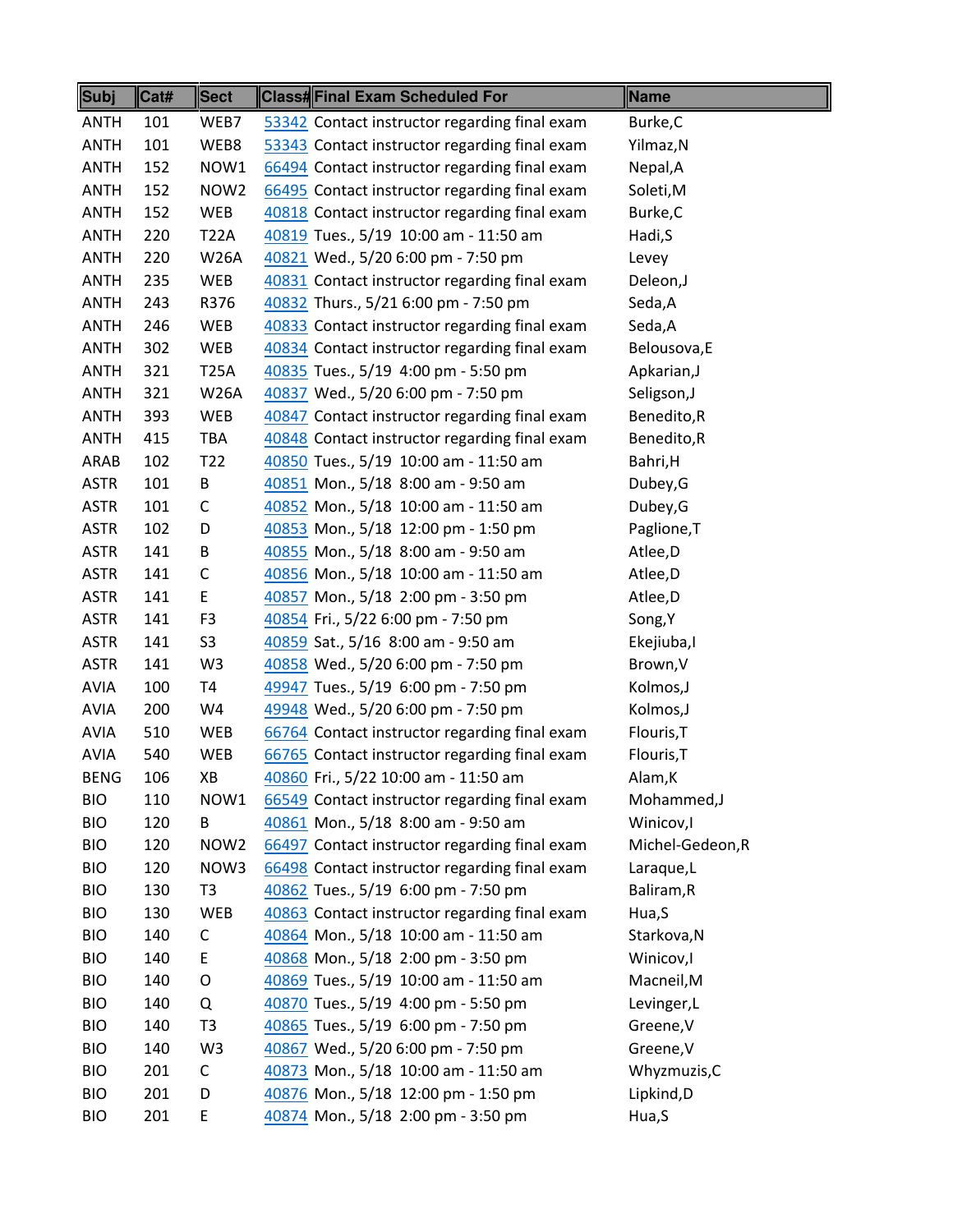| Subj        | Cat# | <b>Sect</b>     | <b>Class#Final Exam Scheduled For</b>         | Name              |
|-------------|------|-----------------|-----------------------------------------------|-------------------|
| <b>BIO</b>  | 201  | N               | 40877 Tues., 5/19 8:00 am - 9:50 am           | Oladipo, A        |
| <b>BIO</b>  | 201  | T <sub>3</sub>  | 40875 Tues., 5/19 6:00 pm - 7:50 pm           | Aderibigbe, O     |
| <b>BIO</b>  | 202  | D               | 40890 Mon., 5/18 12:00 pm - 1:50 pm           | Mcneil, G         |
| <b>BIO</b>  | 202  | W <sub>3</sub>  | 40891 Wed., 5/20 6:00 pm - 7:50 pm            | Whyzmuzis, C      |
| <b>BIO</b>  | 234  | B               | 40899 Wed., 5/20 10:00 am - 11:50 am          | Criss, A          |
| <b>BIO</b>  | 234  | S <sub>3</sub>  | 40900 Sat., 5/16 8:00 am - 9:50 am            | Gallagher, R      |
| <b>BIO</b>  | 234  | T <sub>3</sub>  | 40901 Tues., 5/19 6:00 pm - 7:50 pm           | Verma, S          |
| <b>BIO</b>  | 235  | S <sub>3</sub>  | 40927 Sat., 5/16 8:00 am - 9:50 am            | Liu,L             |
| <b>BIO</b>  | 235  | T <sub>3</sub>  | 40925 Tues., 5/19 6:00 pm - 7:50 pm           | Birk, A           |
| <b>BIO</b>  | 235  | XA              | 40926 Fri., 5/22 8:00 am - 9:50 am            | Verma, S          |
| <b>BIO</b>  | 265  | R <sub>25</sub> | 40942 Thurs., 5/21 4:00 pm - 5:50 pm          | Matcha, R         |
| <b>BIO</b>  | 265  | T <sub>26</sub> | 40941 Tues., 5/19 6:00 pm - 7:50 pm           | Kocurek, B        |
| <b>BIO</b>  | 281  | W <sub>3</sub>  | 40952 Wed., 5/20 6:00 pm - 7:50 pm            | Lubin, C          |
| <b>BIO</b>  | 301  | В               | 40955 Mon., 5/18 8:00 am - 9:50 am            | Levinger, L       |
| <b>BIO</b>  | 307  | W24             | 40959 Wed., 5/20 2:00 pm - 3:50 pm            | Lucas, B          |
| <b>BIO</b>  | 320  | O               | 40961 Tues., 5/19 10:00 am - 11:50 am         | Mcneil, G         |
| <b>BIO</b>  | 325  | N               | 40964 Tues., 5/19 8:00 am - 9:50 am           | Macneil, M        |
| <b>BIO</b>  | 336  | D               | 40968 Mon., 5/18 12:00 pm - 1:50 pm           | Casey, J          |
| <b>BIO</b>  | 382  | M24             | 63468 Mon., 5/18 2:00 pm - 3:50 pm            | Chernov, D        |
| <b>BIO</b>  | 382  | W25             | 40969 Wed., 5/20 4:00 pm - 5:50 pm            | Casey, J          |
| <b>BIO</b>  | 412  | Q               | 63956 Tues., 5/19 4:00 pm - 5:50 pm           | Desamero, R       |
| <b>BIO</b>  | 444  | B               | 40972 Mon., 5/18 8:00 am - 9:50 am            | Bradbury-Boyd,L   |
| <b>BIO</b>  | 465  | M <sub>3</sub>  | 40974 Mon., 5/18 6:00 pm - 7:50 pm            | Di Bonaventura, M |
| <b>BIO</b>  | 477  | CD <sub>1</sub> | 40976 Mon., 5/18 12:00 pm - 1:50 pm           | Alter, S          |
| <b>BIO</b>  | 487  | F               | 40981 Mon., 5/18 4:00 pm - 5:50 pm            | Mcneil, G         |
| <b>BIO</b>  | 489  | P               | 40982 Tues., 5/19 2:00 pm - 3:50 pm           | Garcia Marin, V   |
| <b>BIO</b>  | 490  | TBA3            | 40987 Contact instructor regarding final exam | Emtage,L          |
| <b>BIO</b>  | 490  | TBA5            | 66493 Contact instructor regarding final exam | Arsov, I          |
| <b>BIO</b>  | 492  | TBA2            | 65048 Contact instructor regarding final exam | Emtage,L          |
| <b>BIO</b>  | 493  | TBA1            | 65049 Contact instructor regarding final exam | Emtage,L          |
| <b>BLST</b> | 101  | N               | 40998 Tues., 5/19 8:00 am - 9:50 am           | Jackson, A        |
| <b>BLST</b> | 103  | O               | 41000 Tues., 5/19 10:00 am - 11:50 am         | Devi, S           |
| <b>BLST</b> | 103  | <b>WEB</b>      | 41001 Contact instructor regarding final exam | Donaldson,L       |
| <b>BLST</b> | 104  | E               | 41002 Mon., 5/18 2:00 pm - 3:50 pm            | Woldemariam, Y    |
| <b>BLST</b> | 202  | T <sub>3</sub>  | 41003 Tues., 5/19 6:00 pm - 7:50 pm           | Severin, J        |
| <b>BLST</b> | 202  | <b>WEB</b>      | 41004 Contact instructor regarding final exam | Donaldson,L       |
| <b>BTEC</b> | 302  | В               | 62471 Mon., 5/18 8:00 am - 9:50 am            | Silberklang, M    |
| <b>BTEC</b> | 489  | P               | 40983 Tues., 5/19 2:00 pm - 3:50 pm           | Garcia Marin, V   |
| <b>BUS</b>  | 201  | M23             | 41931 Mon., 5/18 12:00 pm - 1:50 pm           | Sugrim, C         |
| <b>BUS</b>  | 201  | M26             | 41941 Mon., 5/18 6:00 pm - 7:50 pm            | Lall, P           |
| <b>BUS</b>  | 201  | R <sub>24</sub> | 60364 Thurs., 5/21 2:00 pm - 3:50 pm          | Bhoomdat, G       |
| <b>BUS</b>  | 201  | <b>T2L2</b>     | 60362 Tues., 5/19 8:00 am - 9:50 am           | Wilson, G         |
| <b>BUS</b>  | 201  | WEB1            | 41929 Contact instructor regarding final exam | Garcia Lindow, C  |
| <b>BUS</b>  | 201  | WEB2            | 49949 Contact instructor regarding final exam | Namiot, H         |
| <b>BUS</b>  | 230  | R3              | 41111 Thurs., 5/21 6:00 pm - 7:50 pm          | Brienza, M        |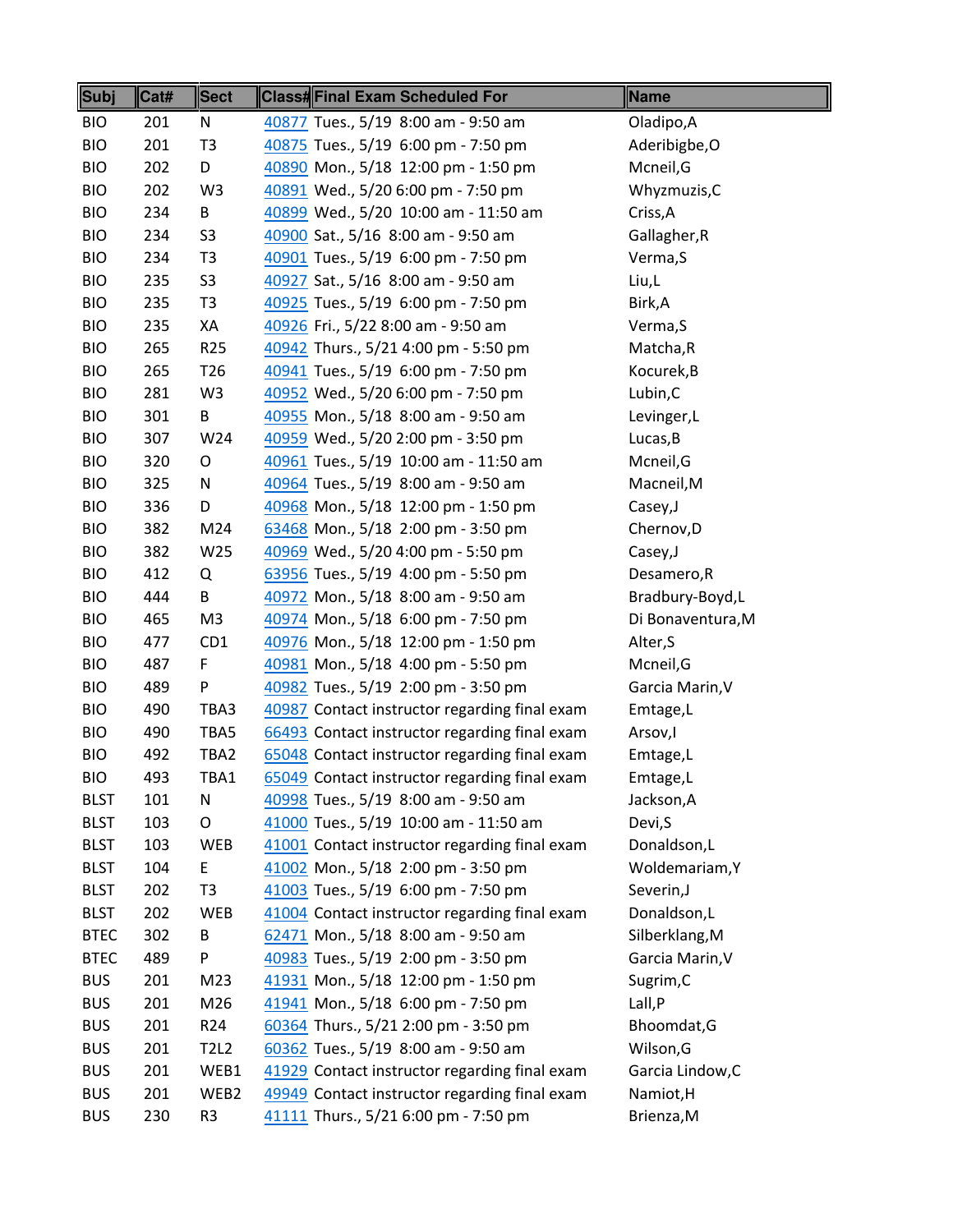| Subj        | Cat# | <b>Sect</b>    | <b>Class#Final Exam Scheduled For</b>         | <b>Name</b>           |
|-------------|------|----------------|-----------------------------------------------|-----------------------|
| <b>BUS</b>  | 237  | R372           | 41112 Thurs., 5/21 10:00 am - 11:50 am        | Aceves, R             |
| <b>BUS</b>  | 240  | <b>WEB</b>     | 41113 Contact instructor regarding final exam | Ojongtambia, J        |
| <b>BUS</b>  | 250  | P              | 41114 Tues., 5/19 2:00 pm - 3:50 pm           | Brienza, M            |
| <b>BUS</b>  | 281  | D              | 41115 Mon., 5/18 12:00 pm - 1:50 pm           | Aceves, R             |
| <b>BUS</b>  | 283  | M <sub>3</sub> | 41118 Mon., 5/18 6:00 pm - 7:50 pm            | Eaton, R              |
| <b>BUS</b>  | 283  | N              | 41116 Tues., 5/19 8:00 am - 9:50 am           | Goldbaum, V           |
| <b>BUS</b>  | 283  | P              | 41117 Tues., 5/19 2:00 pm - 3:50 pm           | Forde,J               |
| <b>BUS</b>  | 286  | XB             | 41119 Fri., 5/22 10:00 am - 11:50 am          | Islam,F               |
| <b>BUS</b>  | 290  | WEB            | 41120 Contact instructor regarding final exam | Annansingh-Jamieson,F |
| <b>BUS</b>  | 301  | B              | 41123 Mon., 5/18 8:00 am - 9:50 am            | Whitten, S            |
| <b>BUS</b>  | 301  | WEB1           | 41121 Contact instructor regarding final exam | Donado, M             |
| <b>BUS</b>  | 301  | WEB2           | 41122 Contact instructor regarding final exam | Ally, B               |
| <b>BUS</b>  | 302  | L              | 41127 Wed., 5/20 4:00 pm - 5:50 pm            | Dolezalek, M          |
| <b>BUS</b>  | 302  | T376           | 41124 Tues., 5/19 6:00 pm - 7:50 pm           | Forrester, W          |
| <b>BUS</b>  | 302  | <b>WEB</b>     | 41126 Contact instructor regarding final exam | Forrester, W          |
| <b>BUS</b>  | 311  | T374           | 41128 Tues., 5/19 2:00 pm - 3:50 pm           | Massimino,P           |
| <b>BUS</b>  | 311  | <b>WEB</b>     | 41129 Contact instructor regarding final exam | Whitten,S             |
| <b>BUS</b>  | 312  | T376           | 41130 Tues., 5/19 6:00 pm - 7:50 pm           | Massimino,P           |
| <b>BUS</b>  | 348  | $\mathsf{C}$   | 41132 Mon., 5/18 10:00 am - 11:50 am          | Palmer, W             |
| <b>BUS</b>  | 348  | T <sub>3</sub> | 41131 Tues., 5/19 6:00 pm - 7:50 pm           | Palmer, W             |
| <b>BUS</b>  | 349  | <b>WEB</b>     | 41133 Contact instructor regarding final exam | Benhammou,E           |
| <b>BUS</b>  | 357  | WEB            | 41134 Contact instructor regarding final exam | Benhammou,E           |
| <b>BUS</b>  | 360  | M376           | 41009 Mon., 5/18 6:00 pm - 7:50 pm            | Aceves, R             |
| <b>BUS</b>  |      | M376           |                                               |                       |
|             | 361  |                | 41010 Mon., 5/18 6:00 pm - 7:50 pm            | Massimino,P           |
| <b>BUS</b>  | 362  | T <sub>3</sub> | 41011 Tues., 5/19 6:00 pm - 7:50 pm           | Brienza, M            |
| <b>BUS</b>  | 367  | M <sub>3</sub> | 41014 Mon., 5/18 6:00 pm - 7:50 pm            | Opurum, C             |
| <b>BUS</b>  | 368  | XC             | 41022 Fri., 5/22 2:00 pm - 3:50 pm            | Opurum, C             |
| <b>BUS</b>  | 370  | W376           | 41027 Wed., 5/20 6:00 pm - 7:50 pm            | Abdur-Rahman, I       |
| <b>BUS</b>  | 375  | R376           | 41030 Thurs., 5/21 6:00 pm - 7:50 pm          | Hylton, D             |
| <b>BUS</b>  | 376  | WEB            | 41033 Contact instructor regarding final exam | Mikkilineni, H        |
| <b>BUS</b>  | 377  | T374           | 41037 Tues., 5/19 2:00 pm - 3:50 pm           | Islam,F               |
| <b>BUS</b>  | 410  | S371           | 41038 Sat., 5/16 10:00 am - 11:50 am          | Cline, P              |
| <b>BUS</b>  | 430  | M <sub>3</sub> | 41040 Mon., 5/18 6:00 pm - 7:50 pm            | Dolezalek, M          |
| <b>BUS</b>  | 430  | WEB            | 41039 Contact instructor regarding final exam | Nwaobi,P              |
| <b>BUS</b>  | 431  | WEB            | 41041 Contact instructor regarding final exam | Moutrane,F            |
| <b>BUS</b>  | 461  | T376           | 41042 Tues., 5/19 6:00 pm - 7:50 pm           | Islam,F               |
| <b>BUS</b>  | 470  | W477           | 41044 Wed., 5/20 6:00 pm - 7:50 pm            | Annansingh-Jamieson,F |
| <b>BUS</b>  | 481  | M372           | 41045 Mon., 5/18 10:00 am - 11:50 am          | Forrester, W          |
| <b>BUS</b>  | 481  | R3             | 41049 Thurs., 5/21 6:00 pm - 7:50 pm          | Sesay, J              |
| <b>BUS</b>  | 481  | W <sub>3</sub> | 41048 Wed., 5/20 6:00 pm - 7:50 pm            | Sesay, J              |
| <b>BUS</b>  | 481  | WEB            | 41046 Contact instructor regarding final exam | Forrester, W          |
| <b>BUS</b>  | 491  | TBA            | 49951 Contact instructor regarding final exam | Forrester, W          |
| <b>BUS</b>  | 495  | <b>TBA</b>     | 41050 Contact instructor regarding final exam | Aceves, R             |
| <b>CHEM</b> | 106  | EF             | 41053 Mon., 5/18 4:00 pm - 5:50 pm            | Brown-Grant, D        |
| <b>CHEM</b> | 106  | NO             | 41051 Tues., 5/19 10:00 am - 11:50 am         | Abeyweera, T          |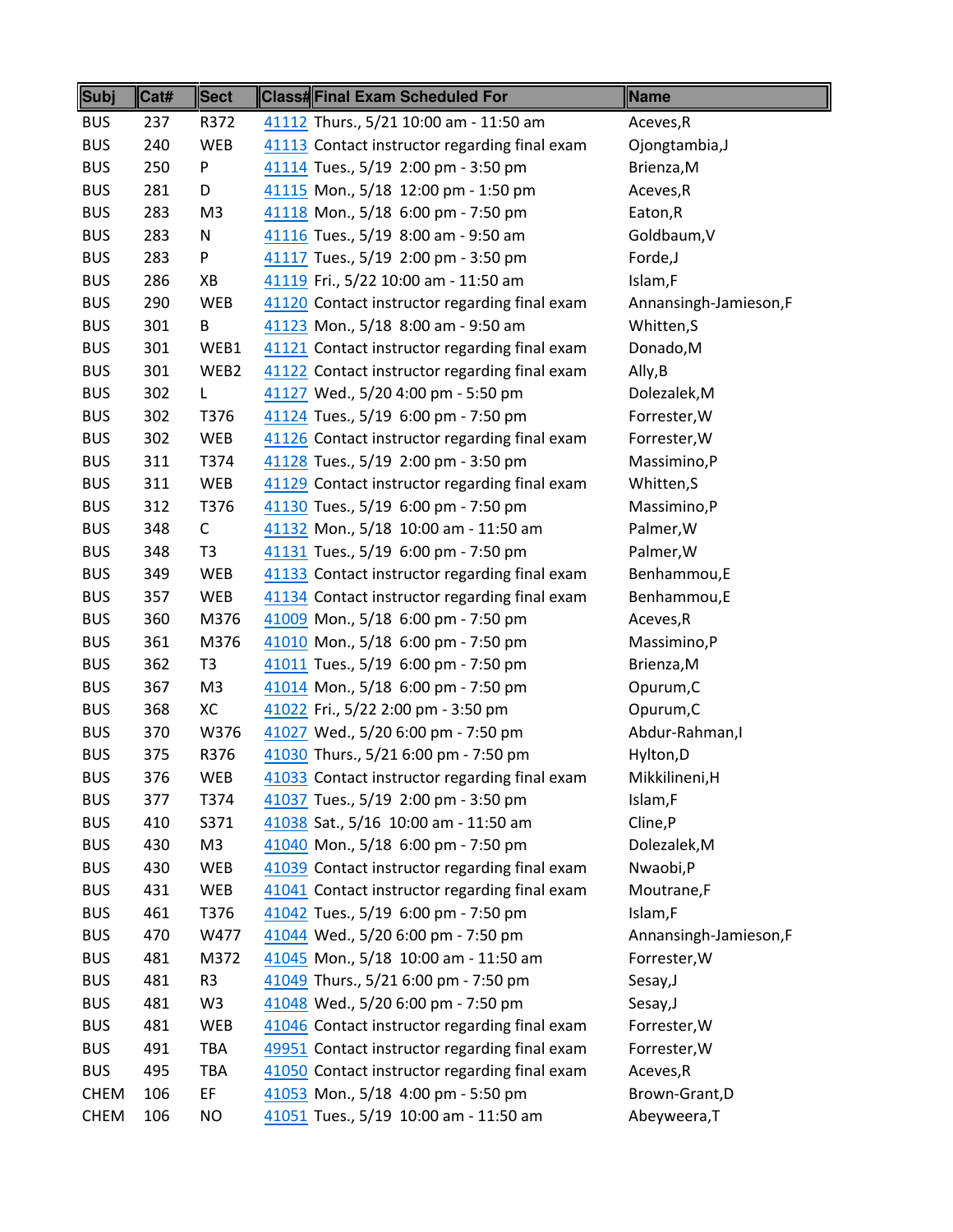| <b>Subj</b> | Cat# | <b>Sect</b> | Class#Final Exam Scheduled For        | Name                |
|-------------|------|-------------|---------------------------------------|---------------------|
| <b>CHEM</b> | 106  | PQ          | 41052 Tues., 5/19 2:00 pm - 3:50 pm   | Abeyweera, T        |
| <b>CHEM</b> | 106  | S4          | 41054 Sat., 5/16 8:00 am - 9:50 am    | Appawu,J            |
| <b>CHEM</b> | 107  | F3L2        | 41061 Fri., 5/22 8:00 am - 9:50 am    | Chakravarti, B      |
| <b>CHEM</b> | 107  | M3L2        | 41056 Mon., 5/18 8:00 am - 9:50 am    | Steinberg, R        |
| <b>CHEM</b> | 107  | M3L6        | 41057 Mon., 5/18 2:00 pm - 3:50 pm    | Steinberg, R        |
| <b>CHEM</b> | 107  | <b>R3L2</b> | 41059 Thurs., 5/21 8:00 am - 9:50 am  | Petersen,E          |
| <b>CHEM</b> | 107  | <b>R3L7</b> | 41060 Thurs., 5/21 2:00 pm - 3:50 pm  | Petersen,E          |
| <b>CHEM</b> | 107  | <b>S3L5</b> | 41063 Sat., 5/16 12:00 pm - 1:50 pm   | Brown-Grant, D      |
| <b>CHEM</b> | 107  | <b>T3L2</b> | 41055 Tues., 5/19 8:00 am - 9:50 am   | Deng, H             |
| <b>CHEM</b> | 107  | <b>T3L7</b> | 41058 Tues., 5/19 2:00 pm - 3:50 pm   | Deng, H             |
| <b>CHEM</b> | 107  | <b>T3L9</b> | 49351 Tues., 5/19 6:00 pm - 7:50 pm   | Deng, H             |
| <b>CHEM</b> | 108  | ВC          | 41068 Mon., 5/18 10:00 am - 11:50 am  | Chang, E            |
| <b>CHEM</b> | 108  | DE          | 41069 Mon., 5/18 2:00 pm - 3:50 pm    | Foster, C           |
| <b>CHEM</b> | 108  | MW4         | 41070 Mon., 5/18 6:00 pm - 7:50 pm    | Appawu, J           |
| <b>CHEM</b> | 108  | QR          | 41071 Tues., 5/19 4:00 pm - 5:50 pm   | Foster, Catherine   |
| <b>CHEM</b> | 109  | F3L2        | 41076 Fri., 5/22 8:00 am - 9:50 am    | Miller, T           |
| <b>CHEM</b> | 109  | <b>R3L2</b> | 49357 Thurs., 5/21 8:00 am - 9:50 am  | Cersosimo, J        |
| <b>CHEM</b> | 109  | <b>R3L9</b> | 49356 Thurs., 5/21 6:00 pm - 7:50 pm  | Herbert, A          |
| <b>CHEM</b> | 109  | S3L1        | 41078 Sat., 5/16 8:00 am - 9:50 am    | Cersosimo, J        |
| <b>CHEM</b> | 109  | <b>T3L2</b> | 41073 Tues., 5/19 8:00 am - 9:50 am   | Zhou,Z              |
| <b>CHEM</b> | 109  | W3L5        | 41072 Wed., 5/20 12:00 pm - 1:50 pm   | Zhou,Z              |
| <b>CHEM</b> | 109  | W3L8        | 41075 Wed., 5/20 2:00 pm - 3:50 pm    | Karaseva, Y         |
| <b>CHEM</b> | 111  | NO          | 41080 Tues., 5/19 10:00 am - 11:50 am | Foster, C           |
| <b>CHEM</b> | 111  | SS4         | 41081 Sat., 5/16 12:00 pm - 1:50 pm   | Mojica,E            |
| <b>CHEM</b> | 112  | M3L2        | 41082 Mon., 5/18 8:00 am - 9:50 am    | Kahanda, C          |
| <b>CHEM</b> | 112  | M3L6        | 41083 Mon., 5/18 2:00 pm - 3:50 pm    | Kahanda, C          |
| <b>CHEM</b> | 112  | W3L2        | 41085 Wed., 5/20 8:00 am - 9:50 am    | Gopaul, K           |
| <b>CHEM</b> | 112  | W3L6        | 41084 Wed., 5/20 12:00 pm - 1:50 pm   | Kahanda, C          |
| <b>CHEM</b> | 230  | В           | 41086 Mon., 5/18 8:00 am - 9:50 am    | Fearnley, S         |
| <b>CHEM</b> | 230  | P           | 41087 Tues., 5/19 2:00 pm - 3:50 pm   | Arias De La Rosa, G |
| <b>CHEM</b> | 231  | D           | 41088 Mon., 5/18 12:00 pm - 1:50 pm   | Fearnley, S         |
| <b>CHEM</b> | 231  | F           | 49366 Mon., 5/18 4:00 pm - 5:50 pm    | Fearnley, S         |
| <b>CHEM</b> | 232  | <b>R4L7</b> | 41093 Thurs., 5/21 2:00 pm - 3:50 pm  | Lee, J              |
| <b>CHEM</b> | 232  | <b>R4L9</b> | 49362 Thurs., 5/21 6:00 pm - 7:50 pm  | Lapoot,L            |
| <b>CHEM</b> | 232  | <b>T4L7</b> | 41092 Tues., 5/19 2:00 pm - 3:50 pm   | Lee, J              |
| <b>CHEM</b> | 232  | T4L9        | 41091 Tues., 5/19 6:00 pm - 7:50 pm   | Singh, A            |
| <b>CHEM</b> | 233  | В           | 41094 Mon., 5/18 8:00 am - 9:50 am    | Lee, J              |
| <b>CHEM</b> | 234  | <b>F4L2</b> | 41095 Fri., 5/22 8:00 am - 9:50 am    | Kang, J             |
| <b>CHEM</b> | 235  | R4L1        | 49364 Thurs., 5/21 8:00 am - 9:50 am  | Arias De La Rosa, G |
| <b>CHEM</b> | 237  | W3          | 41097 Wed., 5/20 6:00 pm - 7:50 pm    | Padovan, J          |
| <b>CHEM</b> | 241  | F5L6        | 56900 Fri., 5/22 12:00 pm - 1:50 pm   | Mojica,E            |
| <b>CHEM</b> | 322  | O           | 41100 Tues., 5/19 10:00 am - 11:50 am | Small, Y            |
| <b>CHEM</b> | 323  | P           | 41101 Tues., 5/19 2:00 pm - 3:50 pm   | Robie, D            |
| <b>CHEM</b> | 330  | Q           | 41102 Tues., 5/19 4:00 pm - 5:50 pm   | Profit, A           |
| <b>CHEM</b> | 341  | W6L1        | 41103 Wed., 5/20 10:00 am - 11:50 am  | Robie, D            |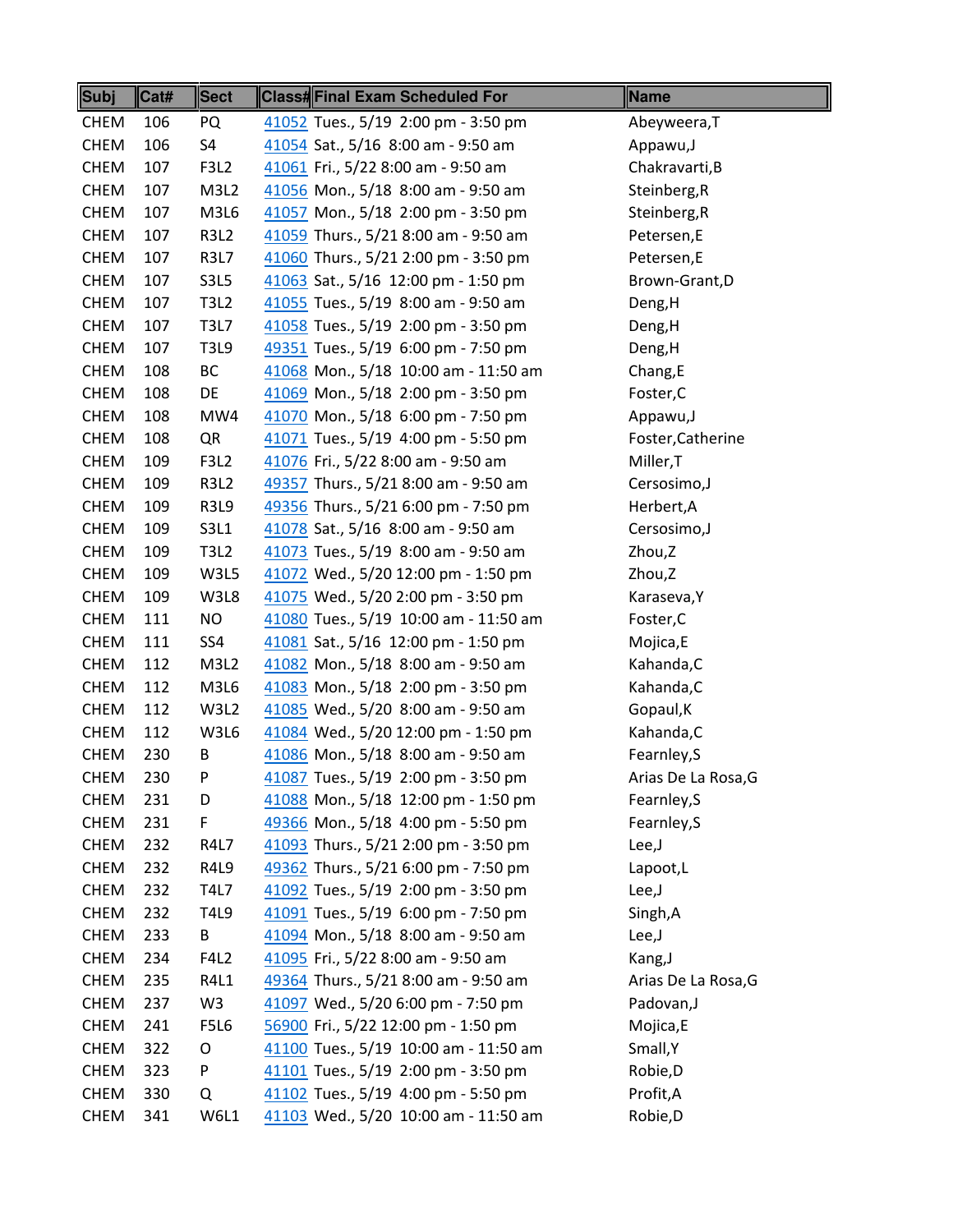| Subj        | Cat# | <b>Sect</b>     | Class#Final Exam Scheduled For                | Name                 |
|-------------|------|-----------------|-----------------------------------------------|----------------------|
| <b>CHEM</b> | 342  | M6L1            | 41104 Mon., 5/18 10:00 am - 11:50 am          | Bilog, M             |
| <b>CHEM</b> | 412  | Q               | 63955 Tues., 5/19 4:00 pm - 5:50 pm           | Desamero, R          |
| <b>CHEM</b> | 421  | S6L1            | 41109 Sat., 5/16 10:00 am - 11:50 am          | Nykypanchuk, D       |
| <b>CHEM</b> | 490  | TBA1            | 41106 Contact instructor regarding final exam | Desamero, R          |
| <b>CHEM</b> | 490  | TBA1            | 41106 Contact instructor regarding final exam | Lee,J                |
| <b>CHEM</b> | 490  | TBA4            | 65764 Contact instructor regarding final exam | Zhou,Z               |
| <b>CHIN</b> | 101  | M22             | 41140 Mon., 5/18 10:00 am - 11:50 am          | Li,Q                 |
| <b>CHIN</b> | 102  | M23             | 41142 Mon., 5/18 12:00 pm - 1:50 pm           | Li, Q                |
| <b>CLDV</b> | 100  | $\mathsf{C}$    | 41145 Mon., 5/18 10:00 am - 11:50 am          | Mohammadi,P          |
| <b>CLDV</b> | 100  | D               | 41151 Mon., 5/18 12:00 pm - 1:50 pm           | Cline, J             |
| <b>CLDV</b> | 100  | E               | 41146 Mon., 5/18 2:00 pm - 3:50 pm            | Mohammadi,P          |
| <b>CLDV</b> | 100  | К               | 41144 Wed., 5/20 2:00 pm - 3:50 pm            | Devi, S              |
| <b>CLDV</b> | 100  | M <sub>3</sub>  | 41149 Mon., 5/18 6:00 pm - 7:50 pm            | Dunbar, M            |
| <b>CLDV</b> | 100  | ${\sf N}$       | 41147 Tues., 5/19 8:00 am - 9:50 am           | Anderson,E           |
| <b>CLDV</b> | 100  | SS <sub>3</sub> | 41148 Sat., 5/16 12:00 pm - 1:50 pm           | Toure, H             |
| <b>CLDV</b> | 100  | T <sub>3</sub>  | 41150 Tues., 5/19 6:00 pm - 7:50 pm           | Dunbar, M            |
| <b>CLDV</b> | 100  | W355            | 41152 Wed., 5/20 2:00 pm - 3:50 pm            | Ally, B              |
| <b>CLDV</b> | 100  | WEB             | 41153 Contact instructor regarding final exam | Ally, B              |
| <b>CLDV</b> | 210  | B               | 41156 Mon., 5/18 8:00 am - 9:50 am            | Fried, M             |
| <b>CLDV</b> | 210  | C               | 41155 Mon., 5/18 10:00 am - 11:50 am          | Fried, M             |
| <b>CLDV</b> | 210  | E               | 41157 Mon., 5/18 2:00 pm - 3:50 pm            | Fried, M             |
| <b>CLDV</b> | 210  | P               | 41158 Tues., 5/19 2:00 pm - 3:50 pm           | Metrakas, T          |
| <b>CLDV</b> | 210  | W <sub>3</sub>  | 41159 Wed., 5/20 6:00 pm - 7:50 pm            | Bodetti, K           |
| <b>CLS</b>  | 252  | M24             | 41162 Mon., 5/18 2:00 pm - 3:50 pm            | Deutsch-Keahey,D     |
| <b>CLS</b>  | 330  | W <sub>21</sub> | 41164 Wed., 5/20 8:00 am - 9:50 am            | Goldstein,E          |
| <b>CLS</b>  | 332  | F17             | 41168 Fri., 5/22 2:00 pm - 3:50 pm            | Emsley, I            |
| <b>CLS</b>  | 341  | T17             | 41173 Tues., 5/19 2:00 pm - 3:50 pm           | Pavletich, K         |
| <b>CLS</b>  | 343  | W22             | 41176 Wed., 5/20 10:00 am - 11:50 am          | Depalma, H           |
| <b>CLS</b>  | 351  | <b>R3L7</b>     | 41181 Thurs., 5/21 2:00 pm - 3:50 pm          | Shearin-Patterson, T |
| <b>CLS</b>  | 352  | R <sub>24</sub> | 41185 Thurs., 5/21 2:00 pm - 3:50 pm          | Deutsch-Keahey,D     |
| <b>CLS</b>  | 353  | T24             | 41193 Tues., 5/19 2:00 pm - 3:50 pm           | Shearin-Patterson, T |
| <b>CLS</b>  | 354  | W25             | 41196 Wed., 5/20 4:00 pm - 5:50 pm            | Deutsch-Keahey, D    |
| <b>CLS</b>  | 357  | M26             | 41200 Mon., 5/18 6:00 pm - 7:50 pm            | Austrie,P            |
| <b>CLS</b>  | 358  | XB              | 49041 Fri., 5/22 10:00 am - 11:50 am          | Depalma, H           |
| <b>CLS</b>  | 361  | M22             | 41204 Mon., 5/18 10:00 am - 11:50 am          | Goldstein,E          |
| <b>CLS</b>  | 362  | R <sub>25</sub> | 41206 Thurs., 5/21 4:00 pm - 5:50 pm          | Ariza,E              |
| <b>CLS</b>  | 459  | TBA             | 41207 Contact instructor regarding final exam | Pavletich, K         |
| <b>CLS</b>  | 460  | TBA             | 41208 Contact instructor regarding final exam | Pavletich, K         |
| CS          | 172  | CD              | 41213 Mon., 5/18 12:00 pm - 1:50 pm           | Zhang, D             |
| <b>CS</b>   | 172  | <b>NO</b>       | 41215 Tues., 5/19 10:00 am - 11:50 am         | Sunmonu, A           |
| <b>CS</b>   | 172  | NOW1            | 66499 Contact instructor regarding final exam | Elhari, Y            |
| CS          | 291  | DE              | 41216 Mon., 5/18 2:00 pm - 3:50 pm            | Parzygnat,P          |
| CS          | 291  | QR              | 41218 Tues., 5/19 4:00 pm - 5:50 pm           | Sunmonu, A           |
| CS          | 292  | M4              | 61053 Mon., 5/18 6:00 pm - 7:50 pm            | Kamruzzaman, A       |
| CS          | 301  | TBA1            | 67886 Contact instructor regarding final exam | Srivatanakul, T      |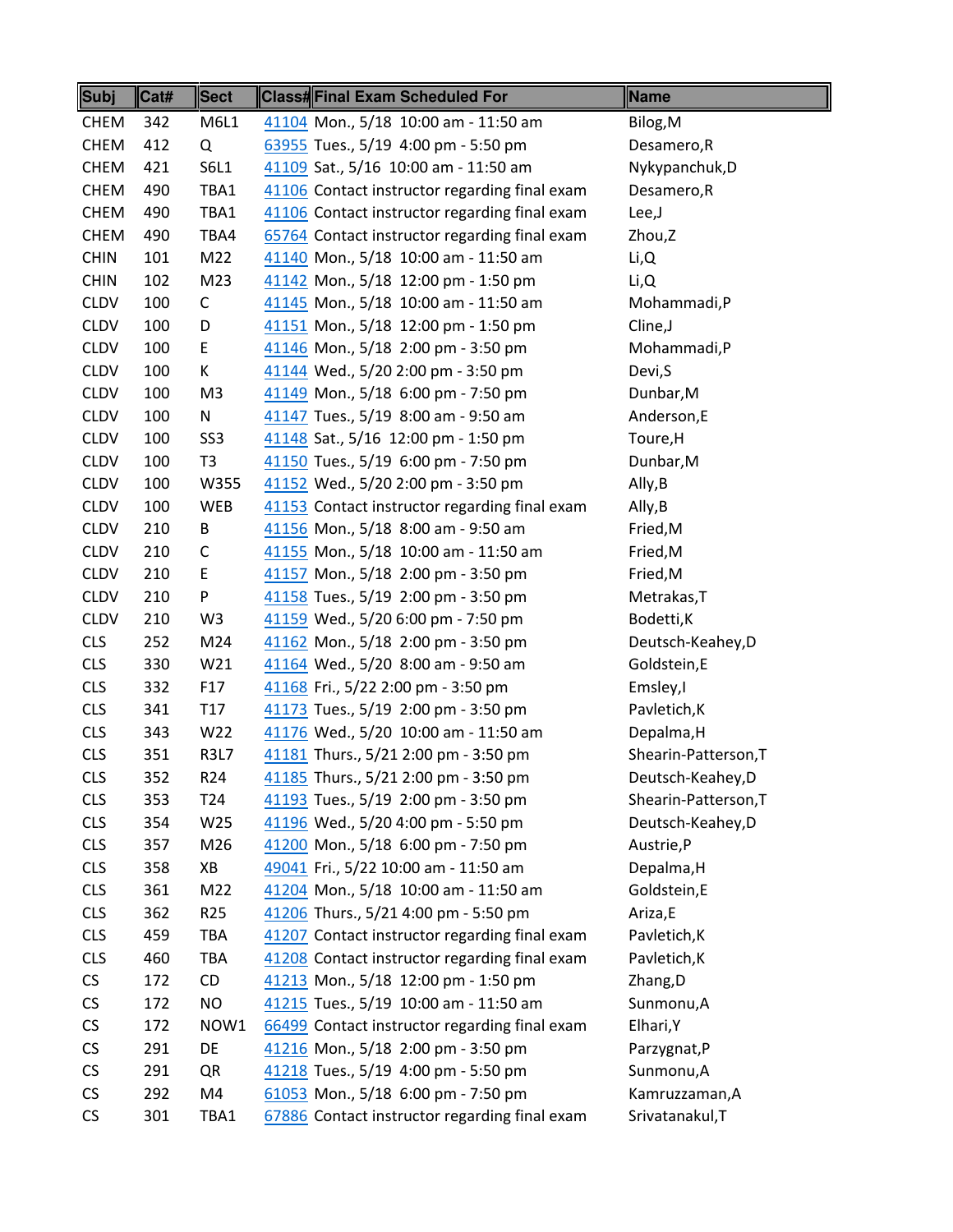| CS<br>334<br>41227 Tues., 5/19 4:00 pm - 5:50 pm<br>Q<br>Amenyo, J<br>CS<br>ВC<br>Pritchard,F<br>341<br>41228 Mon., 5/18 10:00 am - 11:50 am<br>CS<br>41229 Tues., 5/19 8:00 am - 9:50 am<br>351<br>MN<br>Srivatanakul, T<br>CS<br>41230 Tues., 5/19 6:00 pm - 7:50 pm<br>357<br>TR4<br>Dalotto,L<br>CS<br>E<br>377<br>41256 Mon., 5/18 2:00 pm - 3:50 pm<br>Saha, S<br>CS<br>EF.<br>397<br>41257 Mon., 5/18 4:00 pm - 5:50 pm<br>Parzygnat, P<br>CS<br>400<br>TBA<br>41258 Contact instructor regarding final exam<br>Dalotto,L<br>CS<br>41259 Contact instructor regarding final exam<br>401<br><b>TBA</b><br>Zhang, D<br>CS<br>NO<br>451<br>41260 Tues., 5/19 10:00 am - 11:50 am<br>Dalotto,L<br>CS<br>457<br>CD<br>41263 Mon., 5/18 12:00 pm - 1:50 pm<br>Carta-Gerardino, E<br>CS<br>41264 Tues., 5/19 6:00 pm - 7:50 pm<br>461<br>TR4<br>Ahsan, M<br>CS<br>485<br>EF<br>41266 Mon., 5/18 4:00 pm - 5:50 pm<br>Zhang, D<br>CS<br>494<br>O<br>60618 Tues., 5/19 10:00 am - 11:50 am<br>Srivatanakul, T<br><b>CT</b><br>Seslow, R<br>101<br><b>R22A</b><br>41271 Thurs., 5/21 10:00 am - 11:50 am<br><b>CT</b><br>41268 Tues., 5/19 10:00 am - 11:50 am<br>101<br><b>T22A</b><br>Seslow, R<br><b>CT</b><br>ВC<br>137<br>41273 Mon., 5/18 10:00 am - 11:50 am<br>Hobbs, C<br><b>CT</b><br>160<br>ВC<br>41293 Mon., 5/18 10:00 am - 11:50 am<br>Nelson, C<br><b>CT</b><br>41295 Contact instructor regarding final exam<br>201<br>WEB<br>Wani, M<br><b>CT</b><br>205<br>T375<br>41296 Tues., 5/19 4:00 pm - 5:50 pm<br>Garner, K<br><b>CT</b><br>210<br>PQ<br>41297 Tues., 5/19 2:00 pm - 3:50 pm<br>Garner, K<br><b>CT</b><br>240<br>M24<br>41298 Mon., 5/18 2:00 pm - 3:50 pm<br>Tung, L<br><b>CT</b><br>M23<br>41300 Mon., 5/18 12:00 pm - 1:50 pm<br>244<br>Hobbs,C<br><b>CT</b><br>360<br>T <sub>24</sub><br>41317 Tues., 5/19 2:00 pm - 3:50 pm<br>Smith, M<br><b>CT</b><br>370<br>T <sub>22</sub><br>41305 Tues., 5/19 10:00 am - 11:50 am<br>Smith, M<br><b>CT</b><br>T <sub>24</sub><br>41319 Tues., 5/19 2:00 pm - 3:50 pm<br>381<br>Smith, M<br><b>CT</b><br>T <sub>22</sub><br>41311 Tues., 5/19 10:00 am - 11:50 am<br>385<br>Smith, M<br><b>CT</b><br>41324 Contact instructor regarding final exam<br>401<br><b>TBA</b><br>Smith, M<br><b>CT</b><br>490<br><b>TBA</b><br>41328 Contact instructor regarding final exam<br>Tung,L<br><b>CT</b><br>41329 Contact instructor regarding final exam<br>491<br><b>TBA</b><br>Tung, L<br>501<br>W3<br>58067 Wed., 5/20 6:00 pm - 7:50 pm<br><b>CTM</b><br>Garcia Marin, V<br>58071 Mon., 5/18 6:00 pm - 7:50 pm<br>M <sub>3</sub><br><b>CTM</b><br>503<br>Birk,A<br>58070 Wed., 5/20 6:00 pm - 7:50 pm<br><b>CTM</b><br>505<br>W3<br>Talukdar, N<br>58072 Tues., 5/19 6:00 pm - 7:50 pm<br><b>CTM</b><br>506<br>T3<br>Talukdar, N<br>58068 Thurs., 5/21 6:00 pm - 7:50 pm<br>Garcia Marin, V<br><b>CTM</b><br>507<br>R <sub>3</sub><br><b>ECON</b><br>C<br>41420 Mon., 5/18 10:00 am - 11:50 am<br>Johnson, D<br>102<br>F<br>41421 Mon., 5/18 4:00 pm - 5:50 pm<br><b>ECON</b><br>102<br>Amaghionyeodiwe,L<br>41424 Contact instructor regarding final exam<br><b>ECON</b><br>102<br>WEB<br>Charkiewicz, M<br><b>ECON</b><br>102<br>XB<br>41422 Fri., 5/22 10:00 am - 11:50 am<br>Hoyte, M<br><b>ECON</b><br>103<br>O<br>41435 Tues., 5/19 10:00 am - 11:50 am<br>Hoyte, M<br>41433 Tues., 5/19 6:00 pm - 7:50 pm<br><b>ECON</b><br>103<br>T <sub>3</sub><br>Moutrane,F<br><b>ECON</b><br>103<br>W375<br>41431 Wed., 5/20 4:00 pm - 5:50 pm<br>Forrester, W<br><b>ECON</b><br>103<br>WEB<br>41434 Contact instructor regarding final exam<br>Charkiewicz, M<br>41436 Contact instructor regarding final exam<br><b>ECON</b><br>116<br><b>WEB</b><br>Kouakou, K<br><b>ECON</b><br>R3<br>41440 Thurs., 5/21 6:00 pm - 7:50 pm<br>Igbokwe,E<br>210 | Subj        | Cat# | <b>Sect</b> | <b>Class#Final Exam Scheduled For</b> | Name       |
|-----------------------------------------------------------------------------------------------------------------------------------------------------------------------------------------------------------------------------------------------------------------------------------------------------------------------------------------------------------------------------------------------------------------------------------------------------------------------------------------------------------------------------------------------------------------------------------------------------------------------------------------------------------------------------------------------------------------------------------------------------------------------------------------------------------------------------------------------------------------------------------------------------------------------------------------------------------------------------------------------------------------------------------------------------------------------------------------------------------------------------------------------------------------------------------------------------------------------------------------------------------------------------------------------------------------------------------------------------------------------------------------------------------------------------------------------------------------------------------------------------------------------------------------------------------------------------------------------------------------------------------------------------------------------------------------------------------------------------------------------------------------------------------------------------------------------------------------------------------------------------------------------------------------------------------------------------------------------------------------------------------------------------------------------------------------------------------------------------------------------------------------------------------------------------------------------------------------------------------------------------------------------------------------------------------------------------------------------------------------------------------------------------------------------------------------------------------------------------------------------------------------------------------------------------------------------------------------------------------------------------------------------------------------------------------------------------------------------------------------------------------------------------------------------------------------------------------------------------------------------------------------------------------------------------------------------------------------------------------------------------------------------------------------------------------------------------------------------------------------------------------------------------------------------------------------------------------------------------------------------------------------------------------------------------------------------------------------------------------------------------------------------------------------------------------------------------------------------------------------------------------------------------------------------------------------------------------------------------------------------------------------------------------------------------------------------------------------------------------------------------------------------------------------------------------|-------------|------|-------------|---------------------------------------|------------|
|                                                                                                                                                                                                                                                                                                                                                                                                                                                                                                                                                                                                                                                                                                                                                                                                                                                                                                                                                                                                                                                                                                                                                                                                                                                                                                                                                                                                                                                                                                                                                                                                                                                                                                                                                                                                                                                                                                                                                                                                                                                                                                                                                                                                                                                                                                                                                                                                                                                                                                                                                                                                                                                                                                                                                                                                                                                                                                                                                                                                                                                                                                                                                                                                                                                                                                                                                                                                                                                                                                                                                                                                                                                                                                                                                                                                           |             |      |             |                                       |            |
|                                                                                                                                                                                                                                                                                                                                                                                                                                                                                                                                                                                                                                                                                                                                                                                                                                                                                                                                                                                                                                                                                                                                                                                                                                                                                                                                                                                                                                                                                                                                                                                                                                                                                                                                                                                                                                                                                                                                                                                                                                                                                                                                                                                                                                                                                                                                                                                                                                                                                                                                                                                                                                                                                                                                                                                                                                                                                                                                                                                                                                                                                                                                                                                                                                                                                                                                                                                                                                                                                                                                                                                                                                                                                                                                                                                                           |             |      |             |                                       |            |
|                                                                                                                                                                                                                                                                                                                                                                                                                                                                                                                                                                                                                                                                                                                                                                                                                                                                                                                                                                                                                                                                                                                                                                                                                                                                                                                                                                                                                                                                                                                                                                                                                                                                                                                                                                                                                                                                                                                                                                                                                                                                                                                                                                                                                                                                                                                                                                                                                                                                                                                                                                                                                                                                                                                                                                                                                                                                                                                                                                                                                                                                                                                                                                                                                                                                                                                                                                                                                                                                                                                                                                                                                                                                                                                                                                                                           |             |      |             |                                       |            |
|                                                                                                                                                                                                                                                                                                                                                                                                                                                                                                                                                                                                                                                                                                                                                                                                                                                                                                                                                                                                                                                                                                                                                                                                                                                                                                                                                                                                                                                                                                                                                                                                                                                                                                                                                                                                                                                                                                                                                                                                                                                                                                                                                                                                                                                                                                                                                                                                                                                                                                                                                                                                                                                                                                                                                                                                                                                                                                                                                                                                                                                                                                                                                                                                                                                                                                                                                                                                                                                                                                                                                                                                                                                                                                                                                                                                           |             |      |             |                                       |            |
|                                                                                                                                                                                                                                                                                                                                                                                                                                                                                                                                                                                                                                                                                                                                                                                                                                                                                                                                                                                                                                                                                                                                                                                                                                                                                                                                                                                                                                                                                                                                                                                                                                                                                                                                                                                                                                                                                                                                                                                                                                                                                                                                                                                                                                                                                                                                                                                                                                                                                                                                                                                                                                                                                                                                                                                                                                                                                                                                                                                                                                                                                                                                                                                                                                                                                                                                                                                                                                                                                                                                                                                                                                                                                                                                                                                                           |             |      |             |                                       |            |
|                                                                                                                                                                                                                                                                                                                                                                                                                                                                                                                                                                                                                                                                                                                                                                                                                                                                                                                                                                                                                                                                                                                                                                                                                                                                                                                                                                                                                                                                                                                                                                                                                                                                                                                                                                                                                                                                                                                                                                                                                                                                                                                                                                                                                                                                                                                                                                                                                                                                                                                                                                                                                                                                                                                                                                                                                                                                                                                                                                                                                                                                                                                                                                                                                                                                                                                                                                                                                                                                                                                                                                                                                                                                                                                                                                                                           |             |      |             |                                       |            |
|                                                                                                                                                                                                                                                                                                                                                                                                                                                                                                                                                                                                                                                                                                                                                                                                                                                                                                                                                                                                                                                                                                                                                                                                                                                                                                                                                                                                                                                                                                                                                                                                                                                                                                                                                                                                                                                                                                                                                                                                                                                                                                                                                                                                                                                                                                                                                                                                                                                                                                                                                                                                                                                                                                                                                                                                                                                                                                                                                                                                                                                                                                                                                                                                                                                                                                                                                                                                                                                                                                                                                                                                                                                                                                                                                                                                           |             |      |             |                                       |            |
|                                                                                                                                                                                                                                                                                                                                                                                                                                                                                                                                                                                                                                                                                                                                                                                                                                                                                                                                                                                                                                                                                                                                                                                                                                                                                                                                                                                                                                                                                                                                                                                                                                                                                                                                                                                                                                                                                                                                                                                                                                                                                                                                                                                                                                                                                                                                                                                                                                                                                                                                                                                                                                                                                                                                                                                                                                                                                                                                                                                                                                                                                                                                                                                                                                                                                                                                                                                                                                                                                                                                                                                                                                                                                                                                                                                                           |             |      |             |                                       |            |
|                                                                                                                                                                                                                                                                                                                                                                                                                                                                                                                                                                                                                                                                                                                                                                                                                                                                                                                                                                                                                                                                                                                                                                                                                                                                                                                                                                                                                                                                                                                                                                                                                                                                                                                                                                                                                                                                                                                                                                                                                                                                                                                                                                                                                                                                                                                                                                                                                                                                                                                                                                                                                                                                                                                                                                                                                                                                                                                                                                                                                                                                                                                                                                                                                                                                                                                                                                                                                                                                                                                                                                                                                                                                                                                                                                                                           |             |      |             |                                       |            |
|                                                                                                                                                                                                                                                                                                                                                                                                                                                                                                                                                                                                                                                                                                                                                                                                                                                                                                                                                                                                                                                                                                                                                                                                                                                                                                                                                                                                                                                                                                                                                                                                                                                                                                                                                                                                                                                                                                                                                                                                                                                                                                                                                                                                                                                                                                                                                                                                                                                                                                                                                                                                                                                                                                                                                                                                                                                                                                                                                                                                                                                                                                                                                                                                                                                                                                                                                                                                                                                                                                                                                                                                                                                                                                                                                                                                           |             |      |             |                                       |            |
|                                                                                                                                                                                                                                                                                                                                                                                                                                                                                                                                                                                                                                                                                                                                                                                                                                                                                                                                                                                                                                                                                                                                                                                                                                                                                                                                                                                                                                                                                                                                                                                                                                                                                                                                                                                                                                                                                                                                                                                                                                                                                                                                                                                                                                                                                                                                                                                                                                                                                                                                                                                                                                                                                                                                                                                                                                                                                                                                                                                                                                                                                                                                                                                                                                                                                                                                                                                                                                                                                                                                                                                                                                                                                                                                                                                                           |             |      |             |                                       |            |
|                                                                                                                                                                                                                                                                                                                                                                                                                                                                                                                                                                                                                                                                                                                                                                                                                                                                                                                                                                                                                                                                                                                                                                                                                                                                                                                                                                                                                                                                                                                                                                                                                                                                                                                                                                                                                                                                                                                                                                                                                                                                                                                                                                                                                                                                                                                                                                                                                                                                                                                                                                                                                                                                                                                                                                                                                                                                                                                                                                                                                                                                                                                                                                                                                                                                                                                                                                                                                                                                                                                                                                                                                                                                                                                                                                                                           |             |      |             |                                       |            |
|                                                                                                                                                                                                                                                                                                                                                                                                                                                                                                                                                                                                                                                                                                                                                                                                                                                                                                                                                                                                                                                                                                                                                                                                                                                                                                                                                                                                                                                                                                                                                                                                                                                                                                                                                                                                                                                                                                                                                                                                                                                                                                                                                                                                                                                                                                                                                                                                                                                                                                                                                                                                                                                                                                                                                                                                                                                                                                                                                                                                                                                                                                                                                                                                                                                                                                                                                                                                                                                                                                                                                                                                                                                                                                                                                                                                           |             |      |             |                                       |            |
|                                                                                                                                                                                                                                                                                                                                                                                                                                                                                                                                                                                                                                                                                                                                                                                                                                                                                                                                                                                                                                                                                                                                                                                                                                                                                                                                                                                                                                                                                                                                                                                                                                                                                                                                                                                                                                                                                                                                                                                                                                                                                                                                                                                                                                                                                                                                                                                                                                                                                                                                                                                                                                                                                                                                                                                                                                                                                                                                                                                                                                                                                                                                                                                                                                                                                                                                                                                                                                                                                                                                                                                                                                                                                                                                                                                                           |             |      |             |                                       |            |
|                                                                                                                                                                                                                                                                                                                                                                                                                                                                                                                                                                                                                                                                                                                                                                                                                                                                                                                                                                                                                                                                                                                                                                                                                                                                                                                                                                                                                                                                                                                                                                                                                                                                                                                                                                                                                                                                                                                                                                                                                                                                                                                                                                                                                                                                                                                                                                                                                                                                                                                                                                                                                                                                                                                                                                                                                                                                                                                                                                                                                                                                                                                                                                                                                                                                                                                                                                                                                                                                                                                                                                                                                                                                                                                                                                                                           |             |      |             |                                       |            |
|                                                                                                                                                                                                                                                                                                                                                                                                                                                                                                                                                                                                                                                                                                                                                                                                                                                                                                                                                                                                                                                                                                                                                                                                                                                                                                                                                                                                                                                                                                                                                                                                                                                                                                                                                                                                                                                                                                                                                                                                                                                                                                                                                                                                                                                                                                                                                                                                                                                                                                                                                                                                                                                                                                                                                                                                                                                                                                                                                                                                                                                                                                                                                                                                                                                                                                                                                                                                                                                                                                                                                                                                                                                                                                                                                                                                           |             |      |             |                                       |            |
|                                                                                                                                                                                                                                                                                                                                                                                                                                                                                                                                                                                                                                                                                                                                                                                                                                                                                                                                                                                                                                                                                                                                                                                                                                                                                                                                                                                                                                                                                                                                                                                                                                                                                                                                                                                                                                                                                                                                                                                                                                                                                                                                                                                                                                                                                                                                                                                                                                                                                                                                                                                                                                                                                                                                                                                                                                                                                                                                                                                                                                                                                                                                                                                                                                                                                                                                                                                                                                                                                                                                                                                                                                                                                                                                                                                                           |             |      |             |                                       |            |
|                                                                                                                                                                                                                                                                                                                                                                                                                                                                                                                                                                                                                                                                                                                                                                                                                                                                                                                                                                                                                                                                                                                                                                                                                                                                                                                                                                                                                                                                                                                                                                                                                                                                                                                                                                                                                                                                                                                                                                                                                                                                                                                                                                                                                                                                                                                                                                                                                                                                                                                                                                                                                                                                                                                                                                                                                                                                                                                                                                                                                                                                                                                                                                                                                                                                                                                                                                                                                                                                                                                                                                                                                                                                                                                                                                                                           |             |      |             |                                       |            |
|                                                                                                                                                                                                                                                                                                                                                                                                                                                                                                                                                                                                                                                                                                                                                                                                                                                                                                                                                                                                                                                                                                                                                                                                                                                                                                                                                                                                                                                                                                                                                                                                                                                                                                                                                                                                                                                                                                                                                                                                                                                                                                                                                                                                                                                                                                                                                                                                                                                                                                                                                                                                                                                                                                                                                                                                                                                                                                                                                                                                                                                                                                                                                                                                                                                                                                                                                                                                                                                                                                                                                                                                                                                                                                                                                                                                           |             |      |             |                                       |            |
|                                                                                                                                                                                                                                                                                                                                                                                                                                                                                                                                                                                                                                                                                                                                                                                                                                                                                                                                                                                                                                                                                                                                                                                                                                                                                                                                                                                                                                                                                                                                                                                                                                                                                                                                                                                                                                                                                                                                                                                                                                                                                                                                                                                                                                                                                                                                                                                                                                                                                                                                                                                                                                                                                                                                                                                                                                                                                                                                                                                                                                                                                                                                                                                                                                                                                                                                                                                                                                                                                                                                                                                                                                                                                                                                                                                                           |             |      |             |                                       |            |
|                                                                                                                                                                                                                                                                                                                                                                                                                                                                                                                                                                                                                                                                                                                                                                                                                                                                                                                                                                                                                                                                                                                                                                                                                                                                                                                                                                                                                                                                                                                                                                                                                                                                                                                                                                                                                                                                                                                                                                                                                                                                                                                                                                                                                                                                                                                                                                                                                                                                                                                                                                                                                                                                                                                                                                                                                                                                                                                                                                                                                                                                                                                                                                                                                                                                                                                                                                                                                                                                                                                                                                                                                                                                                                                                                                                                           |             |      |             |                                       |            |
|                                                                                                                                                                                                                                                                                                                                                                                                                                                                                                                                                                                                                                                                                                                                                                                                                                                                                                                                                                                                                                                                                                                                                                                                                                                                                                                                                                                                                                                                                                                                                                                                                                                                                                                                                                                                                                                                                                                                                                                                                                                                                                                                                                                                                                                                                                                                                                                                                                                                                                                                                                                                                                                                                                                                                                                                                                                                                                                                                                                                                                                                                                                                                                                                                                                                                                                                                                                                                                                                                                                                                                                                                                                                                                                                                                                                           |             |      |             |                                       |            |
|                                                                                                                                                                                                                                                                                                                                                                                                                                                                                                                                                                                                                                                                                                                                                                                                                                                                                                                                                                                                                                                                                                                                                                                                                                                                                                                                                                                                                                                                                                                                                                                                                                                                                                                                                                                                                                                                                                                                                                                                                                                                                                                                                                                                                                                                                                                                                                                                                                                                                                                                                                                                                                                                                                                                                                                                                                                                                                                                                                                                                                                                                                                                                                                                                                                                                                                                                                                                                                                                                                                                                                                                                                                                                                                                                                                                           |             |      |             |                                       |            |
|                                                                                                                                                                                                                                                                                                                                                                                                                                                                                                                                                                                                                                                                                                                                                                                                                                                                                                                                                                                                                                                                                                                                                                                                                                                                                                                                                                                                                                                                                                                                                                                                                                                                                                                                                                                                                                                                                                                                                                                                                                                                                                                                                                                                                                                                                                                                                                                                                                                                                                                                                                                                                                                                                                                                                                                                                                                                                                                                                                                                                                                                                                                                                                                                                                                                                                                                                                                                                                                                                                                                                                                                                                                                                                                                                                                                           |             |      |             |                                       |            |
|                                                                                                                                                                                                                                                                                                                                                                                                                                                                                                                                                                                                                                                                                                                                                                                                                                                                                                                                                                                                                                                                                                                                                                                                                                                                                                                                                                                                                                                                                                                                                                                                                                                                                                                                                                                                                                                                                                                                                                                                                                                                                                                                                                                                                                                                                                                                                                                                                                                                                                                                                                                                                                                                                                                                                                                                                                                                                                                                                                                                                                                                                                                                                                                                                                                                                                                                                                                                                                                                                                                                                                                                                                                                                                                                                                                                           |             |      |             |                                       |            |
|                                                                                                                                                                                                                                                                                                                                                                                                                                                                                                                                                                                                                                                                                                                                                                                                                                                                                                                                                                                                                                                                                                                                                                                                                                                                                                                                                                                                                                                                                                                                                                                                                                                                                                                                                                                                                                                                                                                                                                                                                                                                                                                                                                                                                                                                                                                                                                                                                                                                                                                                                                                                                                                                                                                                                                                                                                                                                                                                                                                                                                                                                                                                                                                                                                                                                                                                                                                                                                                                                                                                                                                                                                                                                                                                                                                                           |             |      |             |                                       |            |
|                                                                                                                                                                                                                                                                                                                                                                                                                                                                                                                                                                                                                                                                                                                                                                                                                                                                                                                                                                                                                                                                                                                                                                                                                                                                                                                                                                                                                                                                                                                                                                                                                                                                                                                                                                                                                                                                                                                                                                                                                                                                                                                                                                                                                                                                                                                                                                                                                                                                                                                                                                                                                                                                                                                                                                                                                                                                                                                                                                                                                                                                                                                                                                                                                                                                                                                                                                                                                                                                                                                                                                                                                                                                                                                                                                                                           |             |      |             |                                       |            |
|                                                                                                                                                                                                                                                                                                                                                                                                                                                                                                                                                                                                                                                                                                                                                                                                                                                                                                                                                                                                                                                                                                                                                                                                                                                                                                                                                                                                                                                                                                                                                                                                                                                                                                                                                                                                                                                                                                                                                                                                                                                                                                                                                                                                                                                                                                                                                                                                                                                                                                                                                                                                                                                                                                                                                                                                                                                                                                                                                                                                                                                                                                                                                                                                                                                                                                                                                                                                                                                                                                                                                                                                                                                                                                                                                                                                           |             |      |             |                                       |            |
|                                                                                                                                                                                                                                                                                                                                                                                                                                                                                                                                                                                                                                                                                                                                                                                                                                                                                                                                                                                                                                                                                                                                                                                                                                                                                                                                                                                                                                                                                                                                                                                                                                                                                                                                                                                                                                                                                                                                                                                                                                                                                                                                                                                                                                                                                                                                                                                                                                                                                                                                                                                                                                                                                                                                                                                                                                                                                                                                                                                                                                                                                                                                                                                                                                                                                                                                                                                                                                                                                                                                                                                                                                                                                                                                                                                                           |             |      |             |                                       |            |
|                                                                                                                                                                                                                                                                                                                                                                                                                                                                                                                                                                                                                                                                                                                                                                                                                                                                                                                                                                                                                                                                                                                                                                                                                                                                                                                                                                                                                                                                                                                                                                                                                                                                                                                                                                                                                                                                                                                                                                                                                                                                                                                                                                                                                                                                                                                                                                                                                                                                                                                                                                                                                                                                                                                                                                                                                                                                                                                                                                                                                                                                                                                                                                                                                                                                                                                                                                                                                                                                                                                                                                                                                                                                                                                                                                                                           |             |      |             |                                       |            |
|                                                                                                                                                                                                                                                                                                                                                                                                                                                                                                                                                                                                                                                                                                                                                                                                                                                                                                                                                                                                                                                                                                                                                                                                                                                                                                                                                                                                                                                                                                                                                                                                                                                                                                                                                                                                                                                                                                                                                                                                                                                                                                                                                                                                                                                                                                                                                                                                                                                                                                                                                                                                                                                                                                                                                                                                                                                                                                                                                                                                                                                                                                                                                                                                                                                                                                                                                                                                                                                                                                                                                                                                                                                                                                                                                                                                           |             |      |             |                                       |            |
|                                                                                                                                                                                                                                                                                                                                                                                                                                                                                                                                                                                                                                                                                                                                                                                                                                                                                                                                                                                                                                                                                                                                                                                                                                                                                                                                                                                                                                                                                                                                                                                                                                                                                                                                                                                                                                                                                                                                                                                                                                                                                                                                                                                                                                                                                                                                                                                                                                                                                                                                                                                                                                                                                                                                                                                                                                                                                                                                                                                                                                                                                                                                                                                                                                                                                                                                                                                                                                                                                                                                                                                                                                                                                                                                                                                                           |             |      |             |                                       |            |
|                                                                                                                                                                                                                                                                                                                                                                                                                                                                                                                                                                                                                                                                                                                                                                                                                                                                                                                                                                                                                                                                                                                                                                                                                                                                                                                                                                                                                                                                                                                                                                                                                                                                                                                                                                                                                                                                                                                                                                                                                                                                                                                                                                                                                                                                                                                                                                                                                                                                                                                                                                                                                                                                                                                                                                                                                                                                                                                                                                                                                                                                                                                                                                                                                                                                                                                                                                                                                                                                                                                                                                                                                                                                                                                                                                                                           |             |      |             |                                       |            |
|                                                                                                                                                                                                                                                                                                                                                                                                                                                                                                                                                                                                                                                                                                                                                                                                                                                                                                                                                                                                                                                                                                                                                                                                                                                                                                                                                                                                                                                                                                                                                                                                                                                                                                                                                                                                                                                                                                                                                                                                                                                                                                                                                                                                                                                                                                                                                                                                                                                                                                                                                                                                                                                                                                                                                                                                                                                                                                                                                                                                                                                                                                                                                                                                                                                                                                                                                                                                                                                                                                                                                                                                                                                                                                                                                                                                           |             |      |             |                                       |            |
|                                                                                                                                                                                                                                                                                                                                                                                                                                                                                                                                                                                                                                                                                                                                                                                                                                                                                                                                                                                                                                                                                                                                                                                                                                                                                                                                                                                                                                                                                                                                                                                                                                                                                                                                                                                                                                                                                                                                                                                                                                                                                                                                                                                                                                                                                                                                                                                                                                                                                                                                                                                                                                                                                                                                                                                                                                                                                                                                                                                                                                                                                                                                                                                                                                                                                                                                                                                                                                                                                                                                                                                                                                                                                                                                                                                                           |             |      |             |                                       |            |
|                                                                                                                                                                                                                                                                                                                                                                                                                                                                                                                                                                                                                                                                                                                                                                                                                                                                                                                                                                                                                                                                                                                                                                                                                                                                                                                                                                                                                                                                                                                                                                                                                                                                                                                                                                                                                                                                                                                                                                                                                                                                                                                                                                                                                                                                                                                                                                                                                                                                                                                                                                                                                                                                                                                                                                                                                                                                                                                                                                                                                                                                                                                                                                                                                                                                                                                                                                                                                                                                                                                                                                                                                                                                                                                                                                                                           |             |      |             |                                       |            |
|                                                                                                                                                                                                                                                                                                                                                                                                                                                                                                                                                                                                                                                                                                                                                                                                                                                                                                                                                                                                                                                                                                                                                                                                                                                                                                                                                                                                                                                                                                                                                                                                                                                                                                                                                                                                                                                                                                                                                                                                                                                                                                                                                                                                                                                                                                                                                                                                                                                                                                                                                                                                                                                                                                                                                                                                                                                                                                                                                                                                                                                                                                                                                                                                                                                                                                                                                                                                                                                                                                                                                                                                                                                                                                                                                                                                           |             |      |             |                                       |            |
|                                                                                                                                                                                                                                                                                                                                                                                                                                                                                                                                                                                                                                                                                                                                                                                                                                                                                                                                                                                                                                                                                                                                                                                                                                                                                                                                                                                                                                                                                                                                                                                                                                                                                                                                                                                                                                                                                                                                                                                                                                                                                                                                                                                                                                                                                                                                                                                                                                                                                                                                                                                                                                                                                                                                                                                                                                                                                                                                                                                                                                                                                                                                                                                                                                                                                                                                                                                                                                                                                                                                                                                                                                                                                                                                                                                                           |             |      |             |                                       |            |
|                                                                                                                                                                                                                                                                                                                                                                                                                                                                                                                                                                                                                                                                                                                                                                                                                                                                                                                                                                                                                                                                                                                                                                                                                                                                                                                                                                                                                                                                                                                                                                                                                                                                                                                                                                                                                                                                                                                                                                                                                                                                                                                                                                                                                                                                                                                                                                                                                                                                                                                                                                                                                                                                                                                                                                                                                                                                                                                                                                                                                                                                                                                                                                                                                                                                                                                                                                                                                                                                                                                                                                                                                                                                                                                                                                                                           |             |      |             |                                       |            |
|                                                                                                                                                                                                                                                                                                                                                                                                                                                                                                                                                                                                                                                                                                                                                                                                                                                                                                                                                                                                                                                                                                                                                                                                                                                                                                                                                                                                                                                                                                                                                                                                                                                                                                                                                                                                                                                                                                                                                                                                                                                                                                                                                                                                                                                                                                                                                                                                                                                                                                                                                                                                                                                                                                                                                                                                                                                                                                                                                                                                                                                                                                                                                                                                                                                                                                                                                                                                                                                                                                                                                                                                                                                                                                                                                                                                           |             |      |             |                                       |            |
|                                                                                                                                                                                                                                                                                                                                                                                                                                                                                                                                                                                                                                                                                                                                                                                                                                                                                                                                                                                                                                                                                                                                                                                                                                                                                                                                                                                                                                                                                                                                                                                                                                                                                                                                                                                                                                                                                                                                                                                                                                                                                                                                                                                                                                                                                                                                                                                                                                                                                                                                                                                                                                                                                                                                                                                                                                                                                                                                                                                                                                                                                                                                                                                                                                                                                                                                                                                                                                                                                                                                                                                                                                                                                                                                                                                                           |             |      |             |                                       |            |
|                                                                                                                                                                                                                                                                                                                                                                                                                                                                                                                                                                                                                                                                                                                                                                                                                                                                                                                                                                                                                                                                                                                                                                                                                                                                                                                                                                                                                                                                                                                                                                                                                                                                                                                                                                                                                                                                                                                                                                                                                                                                                                                                                                                                                                                                                                                                                                                                                                                                                                                                                                                                                                                                                                                                                                                                                                                                                                                                                                                                                                                                                                                                                                                                                                                                                                                                                                                                                                                                                                                                                                                                                                                                                                                                                                                                           |             |      |             |                                       |            |
|                                                                                                                                                                                                                                                                                                                                                                                                                                                                                                                                                                                                                                                                                                                                                                                                                                                                                                                                                                                                                                                                                                                                                                                                                                                                                                                                                                                                                                                                                                                                                                                                                                                                                                                                                                                                                                                                                                                                                                                                                                                                                                                                                                                                                                                                                                                                                                                                                                                                                                                                                                                                                                                                                                                                                                                                                                                                                                                                                                                                                                                                                                                                                                                                                                                                                                                                                                                                                                                                                                                                                                                                                                                                                                                                                                                                           |             |      |             |                                       |            |
|                                                                                                                                                                                                                                                                                                                                                                                                                                                                                                                                                                                                                                                                                                                                                                                                                                                                                                                                                                                                                                                                                                                                                                                                                                                                                                                                                                                                                                                                                                                                                                                                                                                                                                                                                                                                                                                                                                                                                                                                                                                                                                                                                                                                                                                                                                                                                                                                                                                                                                                                                                                                                                                                                                                                                                                                                                                                                                                                                                                                                                                                                                                                                                                                                                                                                                                                                                                                                                                                                                                                                                                                                                                                                                                                                                                                           |             |      |             |                                       |            |
|                                                                                                                                                                                                                                                                                                                                                                                                                                                                                                                                                                                                                                                                                                                                                                                                                                                                                                                                                                                                                                                                                                                                                                                                                                                                                                                                                                                                                                                                                                                                                                                                                                                                                                                                                                                                                                                                                                                                                                                                                                                                                                                                                                                                                                                                                                                                                                                                                                                                                                                                                                                                                                                                                                                                                                                                                                                                                                                                                                                                                                                                                                                                                                                                                                                                                                                                                                                                                                                                                                                                                                                                                                                                                                                                                                                                           | <b>ECON</b> | 220  | M24         | 41441 Mon., 5/18 2:00 pm - 3:50 pm    | Johnson, D |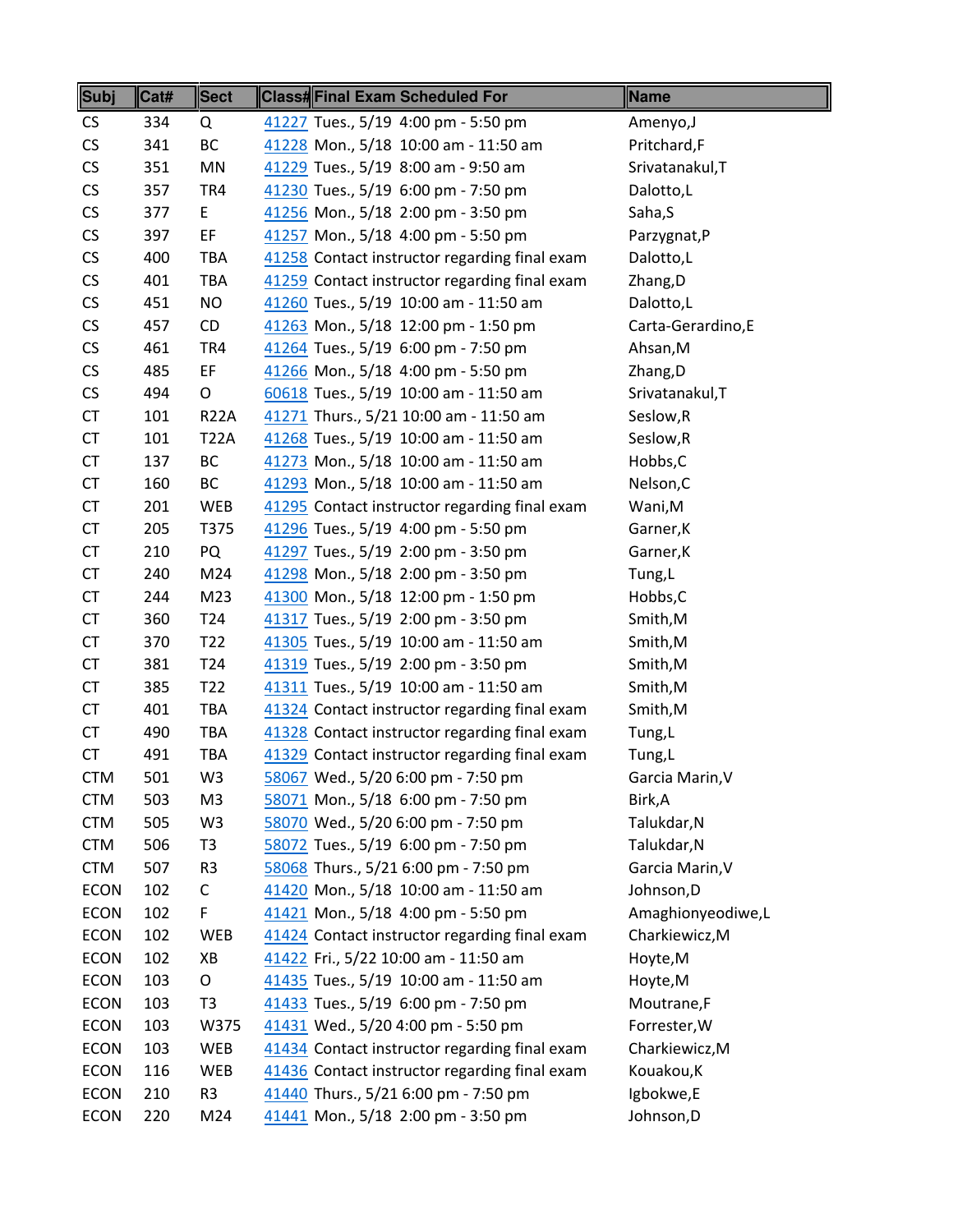| Subj        | Cat# | <b>Sect</b>                   | Class#Final Exam Scheduled For                | Name              |
|-------------|------|-------------------------------|-----------------------------------------------|-------------------|
| <b>ECON</b> | 220  | T <sub>22</sub>               | 41455 Tues., 5/19 10:00 am - 11:50 am         | Tefera, T         |
| <b>ECON</b> | 220  | W26                           | 41457 Wed., 5/20 6:00 pm - 7:50 pm            | Johnson, D        |
| <b>ECON</b> | 220  | WEB1                          | 41447 Contact instructor regarding final exam | Mohammadi, A      |
| <b>ECON</b> | 220  | WEB2                          | 41449 Contact instructor regarding final exam | Mohammadi, A      |
| <b>ECON</b> | 310  | XB                            | 41460 Fri., 5/22 10:00 am - 11:50 am          | Johnson, D        |
| <b>ECON</b> | 311  | <b>WEB</b>                    | 41465 Contact instructor regarding final exam | Iwuanyanwu, C     |
| <b>ECON</b> | 316  | T <sub>3</sub>                | 41466 Tues., 5/19 6:00 pm - 7:50 pm           | Ojongtambia, J    |
| <b>ECON</b> | 331  | WEB                           | 41468 Contact instructor regarding final exam | Sesay, J          |
| <b>ECON</b> | 340  | M372                          | 41469 Mon., 5/18 10:00 am - 11:50 am          | Amaghionyeodiwe,L |
| <b>ECON</b> | 390  | TBA                           | 41474 Contact instructor regarding final exam | Adeyemo, K        |
| <b>ECON</b> | 420  | M <sub>3</sub>                | 41475 Mon., 5/18 6:00 pm - 7:50 pm            | Johnson, D        |
| <b>ECON</b> | 421  | SS <sub>3</sub>               | 41476 Sat., 5/16 12:00 pm - 1:50 pm           | Moutrane,F        |
| <b>EDUC</b> | 230  | M4                            | 41944 Mon., 5/18 6:00 pm - 7:50 pm            | Bai,X             |
| <b>EDUC</b> | 230  | T452                          | 49424 Tues., 5/19 10:00 am - 11:50 am         | Bai,X             |
| <b>EDUC</b> | 268  | <b>T3L8</b>                   | 49426 Tues., 5/19 4:00 pm - 5:50 pm           | Gerena,L          |
| <b>EDUC</b> | 271  | R <sub>3</sub>                | 41946 Thurs., 5/21 6:00 pm - 7:50 pm          | Cox-Magno, N      |
| <b>EDUC</b> | 280  | R <sub>3</sub>                | 41947 Thurs., 5/21 6:00 pm - 7:50 pm          | Misir, R          |
| <b>EDUC</b> | 283  | Q                             | 49428 Tues., 5/19 4:00 pm - 5:50 pm           | Bai,X             |
| <b>EDUC</b> | 283  | T <sub>3</sub>                | 41949 Tues., 5/19 6:00 pm - 7:50 pm           | Baron, L          |
| <b>EDUC</b> | 285  | T <sub>3</sub>                | 65919 Tues., 5/19 6:00 pm - 7:50 pm           | Felix, A          |
| <b>EDUC</b> | 285  | W356                          | 49430 Wed., 5/20 4:00 pm - 5:50 pm            | Caesar, S         |
| <b>EDUC</b> | 341  | R4                            | 41951 Thurs., 5/21 6:00 pm - 7:50 pm          | Nasta, G          |
| <b>EDUC</b> | 351  | T <sub>3</sub>                | 41952 Tues., 5/19 6:00 pm - 7:50 pm           | Gerena,L          |
| <b>EDUC</b> | 369  | Q                             | 42143 Tues., 5/19 4:00 pm - 5:50 pm           | Yahia,E           |
| <b>EDUC</b> | 370  | W <sub>3</sub>                | 42144 Wed., 5/20 6:00 pm - 7:50 pm            | Clement, S        |
| <b>EDUC</b> | 390  | M <sub>3</sub>                | 42146 Mon., 5/18 6:00 pm - 7:50 pm            | Baron,L           |
| <b>EDUC</b> | 392  | Q                             | 42147 Tues., 5/19 4:00 pm - 5:50 pm           | Smith-Sanchez,S   |
| <b>EDUC</b> | 401  | QR                            | 42152 Tues., 5/19 4:00 pm - 5:50 pm           | Cooper,Z          |
| <b>EDUC</b> | 402  | QR                            | 42158 Tues., 5/19 4:00 pm - 5:50 pm           | Cooper,Z          |
| <b>EDUC</b> | 403  | QR                            | 42154 Tues., 5/19 4:00 pm - 5:50 pm           | Cooper,Z          |
| <b>EDUC</b> | 404  | QR                            | 42161 Tues., 5/19 4:00 pm - 5:50 pm           | Cooper,Z          |
| <b>EDUC</b> | 405  | QR                            | 42156 Tues., 5/19 4:00 pm - 5:50 pm           | Cooper,Z          |
| <b>EDUC</b> | 406  | QR                            | 42163 Tues., 5/19 4:00 pm - 5:50 pm           | Cooper,Z          |
| <b>EHS</b>  | 110  | D                             | 41582 Mon., 5/18 12:00 pm - 1:50 pm           | Islam, A          |
| <b>EHS</b>  | 110  | T <sub>3</sub>                | 49919 Tues., 5/19 6:00 pm - 7:50 pm           | Barua, M          |
| <b>EHS</b>  | 140  | M21                           | 61118 Mon., 5/18 8:00 am - 9:50 am            | DeFabio,D         |
| EHS         | 140  | M <sub>2L</sub> 3             | 49915 Mon., 5/18 10:00 am - 11:50 am          | DeFabio,D         |
| <b>EHS</b>  | 140  | S <sub>2</sub> L <sub>5</sub> | 41600 Sat., 5/16 12:00 pm - 1:50 pm           | Paul, H           |
| <b>EHS</b>  | 140  | <b>T2L3</b>                   | 41584 Tues., 5/19 10:00 am - 11:50 am         | Sen,P             |
| <b>EHS</b>  | 140  | W2L1                          | 49917 Wed., 5/20 8:00 am - 9:50 am            | Soomai, V         |
| EHS         | 211  | W24                           | 41605 Wed., 5/20 2:00 pm - 3:50 pm            | Dhar, R           |
| <b>EHS</b>  | 212  | F4L3                          | 41606 Fri., 5/22 10:00 am - 11:50 am          | Dhar, R           |
| <b>EHS</b>  | 424  | W3                            | 41607 Wed., 5/20 6:00 pm - 7:50 pm            | Zurek, T          |
| <b>EHS</b>  | 429  | M3                            | 41609 Mon., 5/18 6:00 pm - 7:50 pm            | Zurek,L           |
| <b>EHS</b>  | 433  | F <sub>3</sub>                | 66763 Fri., 5/22 6:00 pm - 7:50 pm            | Harilall,R        |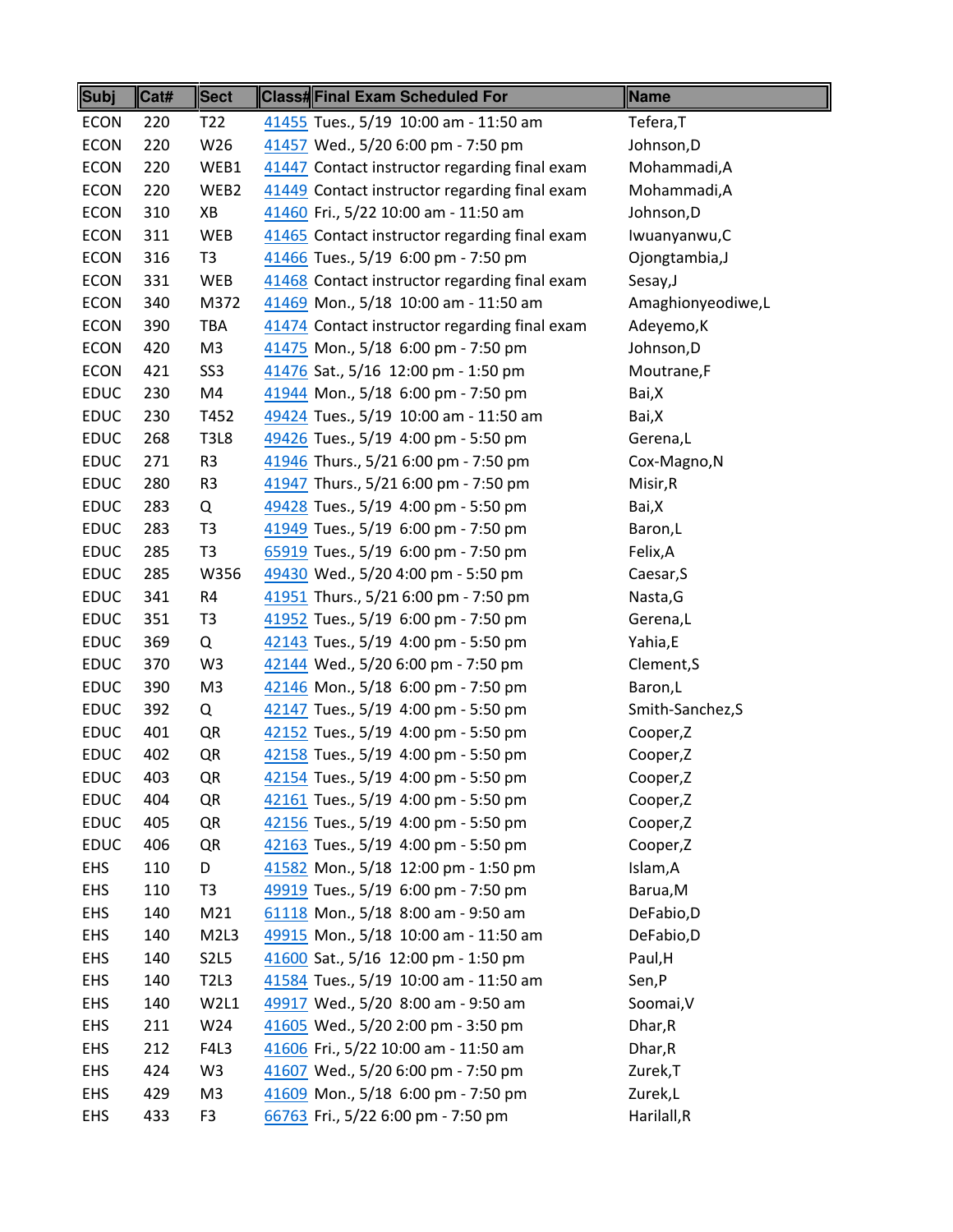| Subj       | Cat# | Sect             | <b>Class#Final Exam Scheduled For</b>         | Name              |
|------------|------|------------------|-----------------------------------------------|-------------------|
| EHS        | 499  | TBA1             | 67684 Contact instructor regarding final exam | Roberts Semple, D |
| <b>ENG</b> |      | CL01 CLP1        | 68369 Contact instructor regarding final exam |                   |
| <b>ENG</b> |      | CLO2 CLP1        | 68370 Contact instructor regarding final exam |                   |
| <b>ENG</b> |      | CLO2 CLP2        | 68371 Contact instructor regarding final exam |                   |
| ENG        |      | CL03 CLP1        | 68372 Contact instructor regarding final exam |                   |
| <b>ENG</b> |      | CL03 CLP2        | 68373 Contact instructor regarding final exam |                   |
| <b>ENG</b> | 125  | AB               | 41618 Mon., 5/18 8:00 am - 9:50 am            | Gueye, A          |
| <b>ENG</b> | 125  | ВC               | 41619 Mon., 5/18 10:00 am - 11:50 am          | Garley, M         |
| ENG        | 125  | CD               | 41616 Mon., 5/18 12:00 pm - 1:50 pm           | Corcoran, M       |
| <b>ENG</b> | 125  | DE               | 41625 Mon., 5/18 2:00 pm - 3:50 pm            | Coy, R            |
| <b>ENG</b> | 125  | HI               | 41623 Wed., 5/20 10:00 am - 11:50 am          | Sookdeo,F         |
| <b>ENG</b> | 125  | MW4              | 41622 Mon., 5/18 6:00 pm - 7:50 pm            | Altgilbers, D     |
| ENG        | 125  | NO <sub>1</sub>  | 41620 Tues., 5/19 10:00 am - 11:50 am         | Karimi, S         |
| <b>ENG</b> | 125  | NO <sub>2</sub>  | 41624 Tues., 5/19 10:00 am - 11:50 am         | Patel, S          |
| <b>ENG</b> | 125  | PQ               | 41617 Tues., 5/19 2:00 pm - 3:50 pm           | Corcoran, M       |
| <b>ENG</b> | 125  | QR               | 41621 Tues., 5/19 4:00 pm - 5:50 pm           | Gueye, A          |
| <b>ENG</b> | 125  | QR <sub>2</sub>  | 67596 Tues., 5/19 4:00 pm - 5:50 pm           | Ouimet, R         |
| <b>ENG</b> | 126  | AB1              | 41645 Mon., 5/18 8:00 am - 9:50 am            | Stapleton, R      |
| ENG        | 126  | AB <sub>2</sub>  | 41666 Mon., 5/18 8:00 am - 9:50 am            | Adkins, J         |
| <b>ENG</b> | 126  | BC1              | 41646 Mon., 5/18 10:00 am - 11:50 am          | Ditoro, D         |
| <b>ENG</b> | 126  | BC <sub>2</sub>  | 41663 Mon., 5/18 10:00 am - 11:50 am          | Stapleton, R      |
| <b>ENG</b> | 126  | BC <sub>3</sub>  | 41667 Mon., 5/18 10:00 am - 11:50 am          | Karimi, S         |
| ENG        | 126  | CD <sub>1</sub>  | 41643 Mon., 5/18 12:00 pm - 1:50 pm           | McGee, D          |
| <b>ENG</b> | 126  | CD <sub>2</sub>  | 41664 Mon., 5/18 12:00 pm - 1:50 pm           | Papa Jr, J        |
| <b>ENG</b> | 126  | CD <sub>3</sub>  | 41665 Mon., 5/18 12:00 pm - 1:50 pm           | Adkins, J         |
| <b>ENG</b> | 126  | CD4              | 41679 Mon., 5/18 12:00 pm - 1:50 pm           | Coy, R            |
| <b>ENG</b> | 126  | DE1              | 41644 Mon., 5/18 2:00 pm - 3:50 pm            | McGee, D          |
| <b>ENG</b> | 126  | DE <sub>2</sub>  | 41672 Mon., 5/18 2:00 pm - 3:50 pm            | Silva, A          |
| <b>ENG</b> | 126  | EC <sub>1</sub>  | 66611 Contact instructor regarding final exam | Oliveira, M       |
| ENG        | 126  | EC <sub>12</sub> | 66612 Contact instructor regarding final exam | Smith, R          |
| ENG        | 126  | EC <sub>13</sub> | 66616 Contact instructor regarding final exam | Smith, R          |
| <b>ENG</b> | 126  | ECI4             | 66613 Contact instructor regarding final exam | Oliveira, M       |
| <b>ENG</b> | 126  | ECI4             | 66613 Contact instructor regarding final exam | Oliveira, M       |
| <b>ENG</b> | 126  | EF1              | 41641 Mon., 5/18 4:00 pm - 5:50 pm            | Pernicano, K      |
| <b>ENG</b> | 126  | EF <sub>2</sub>  | 41658 Mon., 5/18 4:00 pm - 5:50 pm            | Bhehaspat, A      |
| <b>ENG</b> | 126  | HI               | 41669 Wed., 5/20 10:00 am - 11:50 am          | Altgilbers, D     |
| <b>ENG</b> | 126  | JJ               | 41668 Wed., 5/20 12:00 pm - 1:50 pm           | Sookdeo,F         |
| <b>ENG</b> | 126  | JJ2              | 55666 Wed., 5/20 12:00 pm - 1:50 pm           | Heerah, A         |
| <b>ENG</b> | 126  | M454             | 41650 Mon., 5/18 2:00 pm - 3:50 pm            | Rooney, T         |
| <b>ENG</b> | 126  | MN               | 41631 Tues., 5/19 8:00 am - 9:50 am           | Cao,L             |
| <b>ENG</b> | 126  | MW4              | 41642 Mon., 5/18 6:00 pm - 7:50 pm            | Heath, N          |
| <b>ENG</b> | 126  | NO <sub>1</sub>  | 41632 Tues., 5/19 10:00 am - 11:50 am         | Bjelic, S         |
| <b>ENG</b> | 126  | NO <sub>2</sub>  | 41639 Tues., 5/19 10:00 am - 11:50 am         | McCormick, A      |
| <b>ENG</b> | 126  | NO <sub>3</sub>  | 41654 Tues., 5/19 10:00 am - 11:50 am         | Ditoro, D         |
| <b>ENG</b> | 126  | NO <sub>4</sub>  | 55665 Tues., 5/19 10:00 am - 11:50 am         | Cao,L             |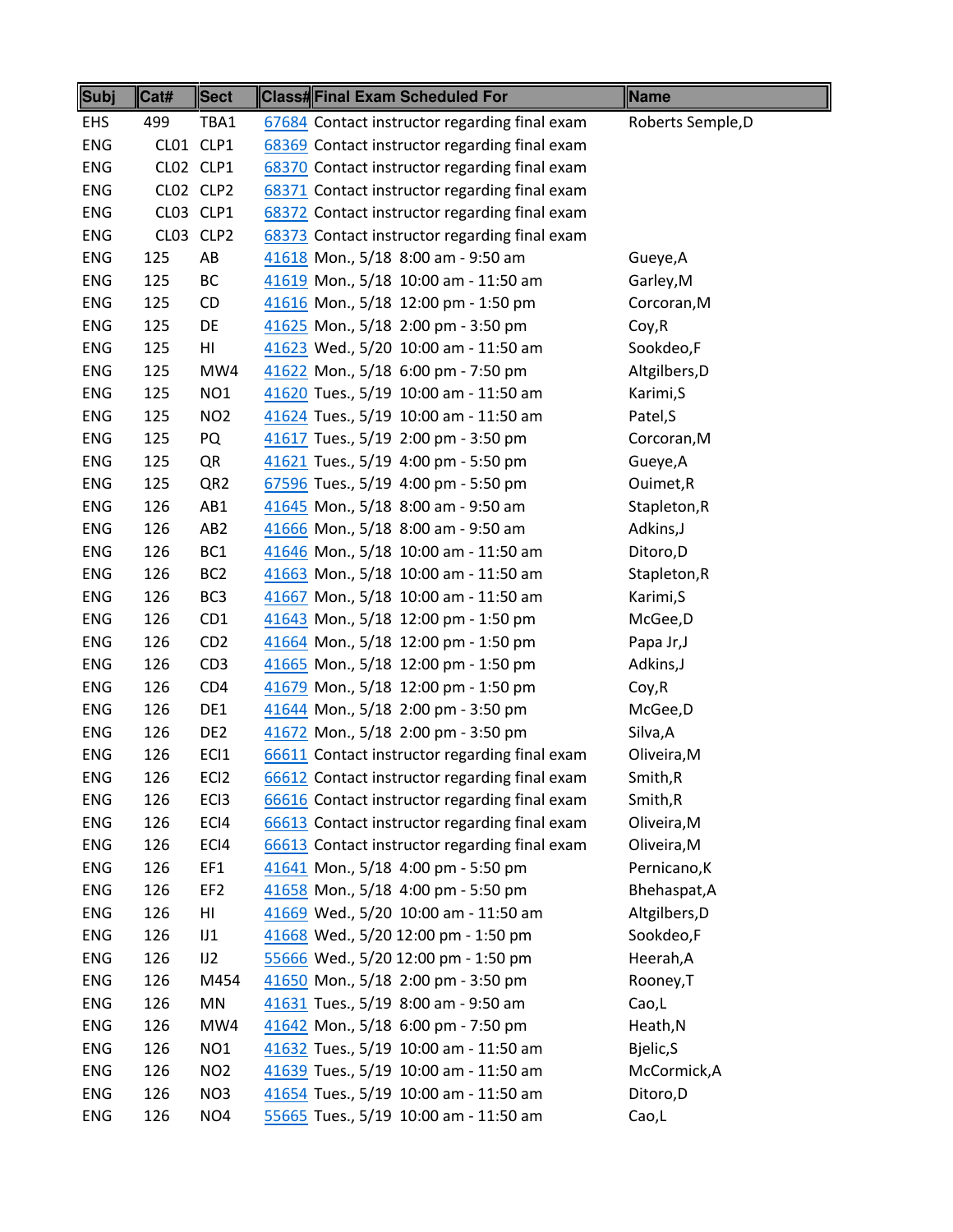| <b>Subj</b> | Cat# | <b>Sect</b>      | <b>Class#Final Exam Scheduled For</b>         | Name                |
|-------------|------|------------------|-----------------------------------------------|---------------------|
| <b>ENG</b>  | 126  | PQ1              | 41630 Tues., 5/19 2:00 pm - 3:50 pm           | Abbott, J           |
| <b>ENG</b>  | 126  | PQ <sub>2</sub>  | 41657 Tues., 5/19 2:00 pm - 3:50 pm           | Bjelic, S           |
| <b>ENG</b>  | 126  | PQ3              | 55667 Tues., 5/19 2:00 pm - 3:50 pm           | Richie, J           |
| ENG         | 126  | QR               | 41671 Tues., 5/19 4:00 pm - 5:50 pm           | Nwizu, O            |
| ENG         | 126  | R454             | 41674 Thurs., 5/21 2:00 pm - 3:50 pm          | Ralph, A            |
| <b>ENG</b>  | 126  | S4               | 41655 Sat., 5/16 8:00 am - 9:50 am            | Ditoro, D           |
| <b>ENG</b>  | 126  | T452             | 41640 Tues., 5/19 10:00 am - 11:50 am         | Lotto,M             |
| <b>ENG</b>  | 126  | T454             | 41673 Tues., 5/19 2:00 pm - 3:50 pm           | Lotto,M             |
| ENG         | 126  | T455             | 41670 Tues., 5/19 4:00 pm - 5:50 pm           | Ralph, A            |
| <b>ENG</b>  | 126  | TR4              | 41656 Tues., 5/19 6:00 pm - 7:50 pm           | Nwizu,O             |
| <b>ENG</b>  | 126  | W454             | 41651 Wed., 5/20 2:00 pm - 3:50 pm            | Rooney, T           |
| ENG         | 200  | NOW1             | 66755 Contact instructor regarding final exam | Keeley,P            |
| <b>ENG</b>  | 200  | NOW <sub>2</sub> | 66756 Contact instructor regarding final exam | Keeley,P            |
| <b>ENG</b>  | 200  | NOW3             | 66757 Contact instructor regarding final exam | Keeley,P            |
| <b>ENG</b>  | 200  | O                | 41693 Tues., 5/19 10:00 am - 11:50 am         | Bisla, S            |
| <b>ENG</b>  | 200  | T <sub>3</sub>   | 41694 Tues., 5/19 6:00 pm - 7:50 pm           | Glenn, J            |
| ENG         | 200  | W354             | 41692 Wed., 5/20 12:00 pm - 1:50 pm           | Ditoro, D           |
| ENG         | 202  | M376             | 41738 Mon., 5/18 6:00 pm - 7:50 pm            | Silva, A            |
| ENG         | 211  | E                | 41739 Mon., 5/18 2:00 pm - 3:50 pm            | Corcoran, M         |
| <b>ENG</b>  | 240  | M372             | 41740 Mon., 5/18 10:00 am - 11:50 am          | Kirkham, P          |
| <b>ENG</b>  | 262  | <b>WEB</b>       | 41741 Contact instructor regarding final exam | Rowe, D             |
| <b>ENG</b>  | 270  | P                | 41742 Tues., 5/19 2:00 pm - 3:50 pm           | Cao,L               |
| ENG         | 272  | O                | 41743 Tues., 5/19 10:00 am - 11:50 am         | Robinson, H         |
| ENG         | 286  | K                | 41747 Wed., 5/20 2:00 pm - 3:50 pm            | Rosenblitt-Lacey, A |
| <b>ENG</b>  | 286  | M <sub>3</sub>   | 41746 Mon., 5/18 6:00 pm - 7:50 pm            | Papa Jr, J          |
| <b>ENG</b>  | 286  | P                | 41748 Tues., 5/19 2:00 pm - 3:50 pm           | Mayfield, K         |
| ENG         | 286  | Q                | 41744 Tues., 5/19 4:00 pm - 5:50 pm           | Blickley, M         |
| ENG         | 286  | W373             | 41745 Wed., 5/20 12:00 pm - 1:50 pm           | Kirkham,P           |
| <b>ENG</b>  | 311  | D                | 41756 Mon., 5/18 12:00 pm - 1:50 pm           | Milanes,P           |
| <b>ENG</b>  | 344  | N                | 41758 Tues., 5/19 8:00 am - 9:50 am           | Bisla, S            |
| ENG         | 350  | O                | 41759 Tues., 5/19 10:00 am - 11:50 am         | Remiszewska, H      |
| <b>ENG</b>  | 355  | W3               | 41760 Wed., 5/20 6:00 pm - 7:50 pm            | McGee, D            |
| <b>ENG</b>  | 373  | <b>WEB</b>       | 41761 Contact instructor regarding final exam | Rowe, D             |
| ENG         | 375  | F                | 41762 Mon., 5/18 4:00 pm - 5:50 pm            | Garley, M           |
| <b>ENG</b>  | 384  | R <sub>3</sub>   | 41764 Thurs., 5/21 6:00 pm - 7:50 pm          | Abbott, J           |
| <b>ENG</b>  | 388  | XB               | 41765 Fri., 5/22 10:00 am - 11:50 am          | Blickley, M         |
| ENG         | 410  | T374             | 41767 Tues., 5/19 2:00 pm - 3:50 pm           | Josephs, K          |
| <b>ENG</b>  | 490  | TBA1             | 41769 Contact instructor regarding final exam | Dinsman, M          |
| <b>ENG</b>  | 493  | TBA1             | 42166 Contact instructor regarding final exam | Silva, A            |
| <b>ENG</b>  | 495  | TBA1             | 42167 Contact instructor regarding final exam | Kirkham, P          |
| ENG         | 498  | TBA              | 65664 Contact instructor regarding final exam | Garley, M           |
| <b>ESL</b>  | 145  | <b>TR62</b>      | 42169 Tues., 5/19 2:00 pm - 3:50 pm           | Meddeb,E            |
| <b>ESL</b>  | 150  | <b>TR62</b>      | 42170 Tues., 5/19 2:00 pm - 3:50 pm           | Barnes, A           |
| FA          | 101  | M4L2             | 49921 Mon., 5/18 8:00 am - 9:50 am            | Abrams, K           |
| FA          | 101  | W4L7             | 49922 Wed., 5/20 2:00 pm - 3:50 pm            | Insogna,E           |
|             |      |                  |                                               |                     |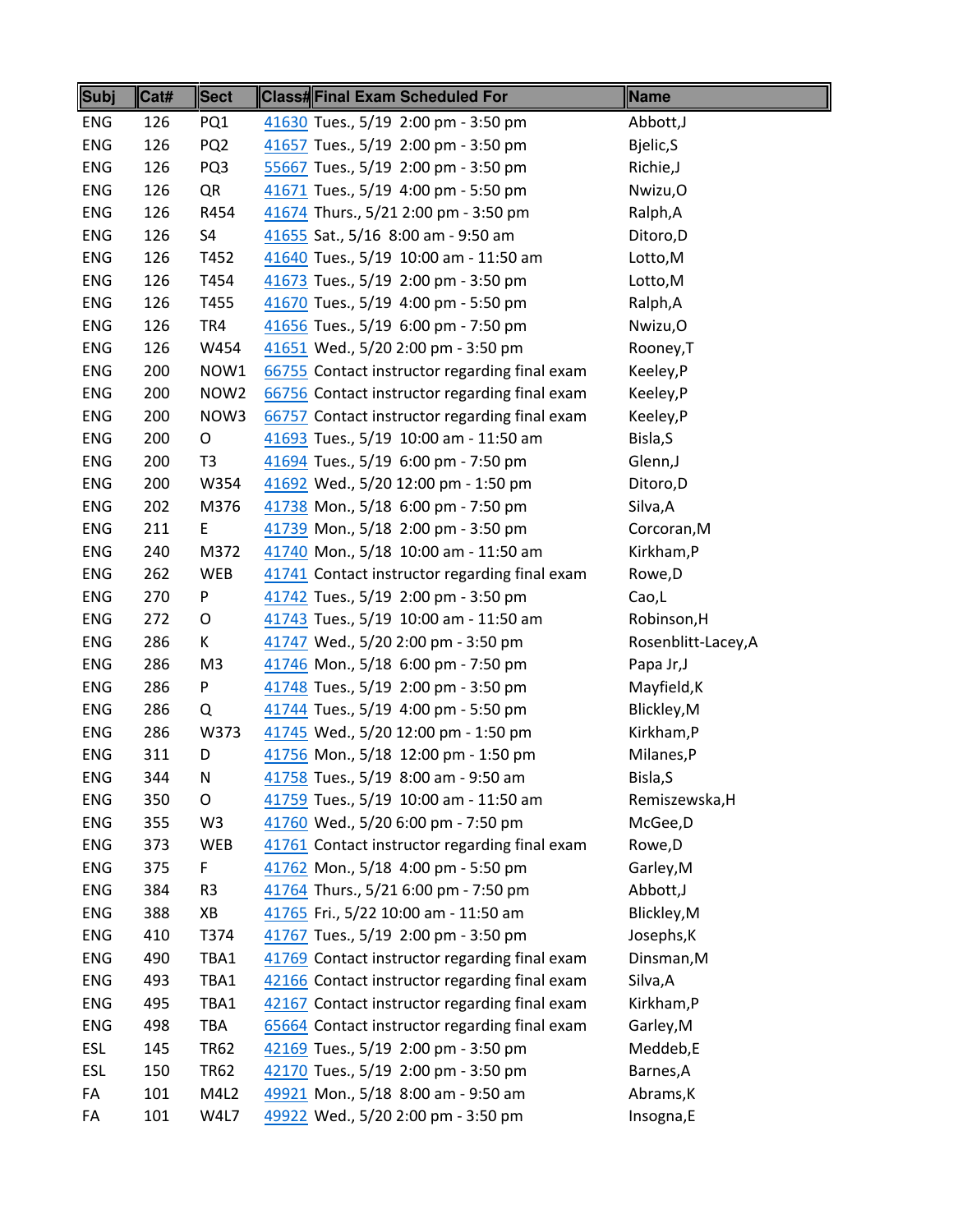| <b>Subj</b> | Cat# | <b>Sect</b>       | <b>Class#Final Exam Scheduled For</b>                                                 | Name                |
|-------------|------|-------------------|---------------------------------------------------------------------------------------|---------------------|
| FA          | 102  | <b>BC</b>         | 42174 Mon., 5/18 10:00 am - 11:50 am                                                  | Brener, A           |
| FA          | 102  | <b>T4L7</b>       | 42173 Tues., 5/19 2:00 pm - 3:50 pm                                                   | Sandoval de Leon, C |
| FA          | 104  | NOW1              | 66500 Contact instructor regarding final exam                                         | Antonelli,L         |
| FA          | 106  | R <sub>24</sub>   | 42178 Thurs., 5/21 2:00 pm - 3:50 pm                                                  | Zimmerman, C        |
| FA          | 106  | T <sub>22</sub>   | 42177 Tues., 5/19 10:00 am - 11:50 am                                                 | Zimmerman, C        |
| FA          | 151  | NOW1              | 66501 Contact instructor regarding final exam                                         | Sarro, S            |
| FA          | 151  | <b>T4L7</b>       | 42179 Tues., 5/19 2:00 pm - 3:50 pm                                                   | Buxenbaum, N        |
| FA          | 155  | <b>R4L7</b>       | 42184 Thurs., 5/21 2:00 pm - 3:50 pm                                                  | Arthur, D           |
| FA          | 253  | <b>T4L9</b>       | 42185 Tues., 5/19 6:00 pm - 7:50 pm                                                   | Chan, Z             |
| FA          | 253  | T4L9              | 42185 Tues., 5/19 6:00 pm - 7:50 pm                                                   | Fraser, N           |
| FA          | 258  | <b>F4L6</b>       | 42214 Fri., 5/22 12:00 pm - 1:50 pm                                                   | Mackie,L            |
| FA          | 264  | <b>T4</b>         | 42186 Tues., 5/19 6:00 pm - 7:50 pm                                                   | Arthur, D           |
| FA          | 265  | R4L7              | 42187 Thurs., 5/21 2:00 pm - 3:50 pm                                                  | Buxenbaum, N        |
| FA          | 273  | M4L6              | 42192 Mon., 5/18 2:00 pm - 3:50 pm                                                    | Hajikano, M         |
| FA          | 273  | R4L6              | 42193 Thurs., 5/21 2:00 pm - 3:50 pm                                                  | Sandoval de Leon, C |
| FA          | 274  | W4L6              | 42194 Wed., 5/20 12:00 pm - 1:50 pm                                                   | Hajikano, M         |
| FA          | 284  | <b>F4L2</b>       | 42200 Fri., 5/22 8:00 am - 9:50 am                                                    | Chan, Z             |
| FA          | 325  | R <sub>3</sub>    | 42212 Thurs., 5/21 6:00 pm - 7:50 pm                                                  | Zimmerman, C        |
| FA          | 358  | F4L6              | 42213 Fri., 5/22 12:00 pm - 1:50 pm                                                   | Mackie,L            |
| FA          | 373  | W4L6              | 42195 Wed., 5/20 12:00 pm - 1:50 pm                                                   | Hajikano, M         |
| FA          | 374  | W4L6              | 42197 Wed., 5/20 12:00 pm - 1:50 pm                                                   | Hajikano, M         |
| FA          | 381  | <b>F4L2</b>       | 42217 Fri., 5/22 8:00 am - 9:50 am                                                    | Formica,J           |
| FA          | 381  | M4                | 42216 Mon., 5/18 6:00 pm - 7:50 pm                                                    | Formica,J           |
| FA          | 381  | W4L6              | 42218 Wed., 5/20 12:00 pm - 1:50 pm                                                   | Matthews, S         |
| FA          | 382  | W4                | 42219 Wed., 5/20 6:00 pm - 7:50 pm                                                    | Matthews, S         |
| FA          | 384  | M4                | 42224 Mon., 5/18 6:00 pm - 7:50 pm                                                    | Chan, Z             |
| FA          | 465  | TBA1              | 42331 Contact instructor regarding final exam                                         | Buxenbaum, N        |
| FA          | 465  | TBA2              | 42332 Contact instructor regarding final exam                                         | Hajikano, M         |
| FA          | 466  | TBA1              | 42334 Contact instructor regarding final exam                                         | Buxenbaum, N        |
| FA          | 466  | TBA2              | 42335 Contact instructor regarding final exam                                         | Hajikano, M         |
| FA          | 467  | TBA2              | 42338 Contact instructor regarding final exam                                         | Hajikano, M         |
| FA          | 467  | TBA3              | 42339 Contact instructor regarding final exam                                         | Sandoval de Leon, C |
| FA          | 481  | W4                | 42221 Wed., 5/20 6:00 pm - 7:50 pm                                                    | Matthews, S         |
| FA          | 482  | W4                | 42223 Wed., 5/20 6:00 pm - 7:50 pm                                                    | Matthews, S         |
| <b>FINC</b> | 101  | M <sub>3</sub>    | 42444 Mon., 5/18 6:00 pm - 7:50 pm                                                    | Konate,L            |
| <b>FINC</b> | 101  | NOW1              | 66502 Contact instructor regarding final exam                                         | Nunez, B            |
| <b>FINC</b> | 101  | NOW <sub>2</sub>  | 66503 Contact instructor regarding final exam                                         | Nepal, A            |
| <b>FINC</b> | 101  | NOW3              | 66504 Contact instructor regarding final exam                                         | Ramon, C            |
| <b>FINC</b> | 101  | NOW4              | 66505 Contact instructor regarding final exam                                         | Tezer,E             |
| <b>FINC</b> | 101  | NOW5              | 66506 Contact instructor regarding final exam                                         | Moonah,E            |
| <b>FINC</b> | 150  | EC1A              | 66626 Contact instructor regarding final exam                                         | White, N            |
| <b>FINC</b> | 150  | EC <sub>2</sub> A | 66629 Contact instructor regarding final exam                                         | Allison-Gray, J     |
| <b>FINC</b> |      |                   |                                                                                       |                     |
|             | 150  | EC3A              |                                                                                       | Roberts, N          |
| <b>FINC</b> | 150  | M22               | 66631 Contact instructor regarding final exam<br>42447 Mon., 5/18 10:00 am - 11:50 am | Jean-Baptiste, B    |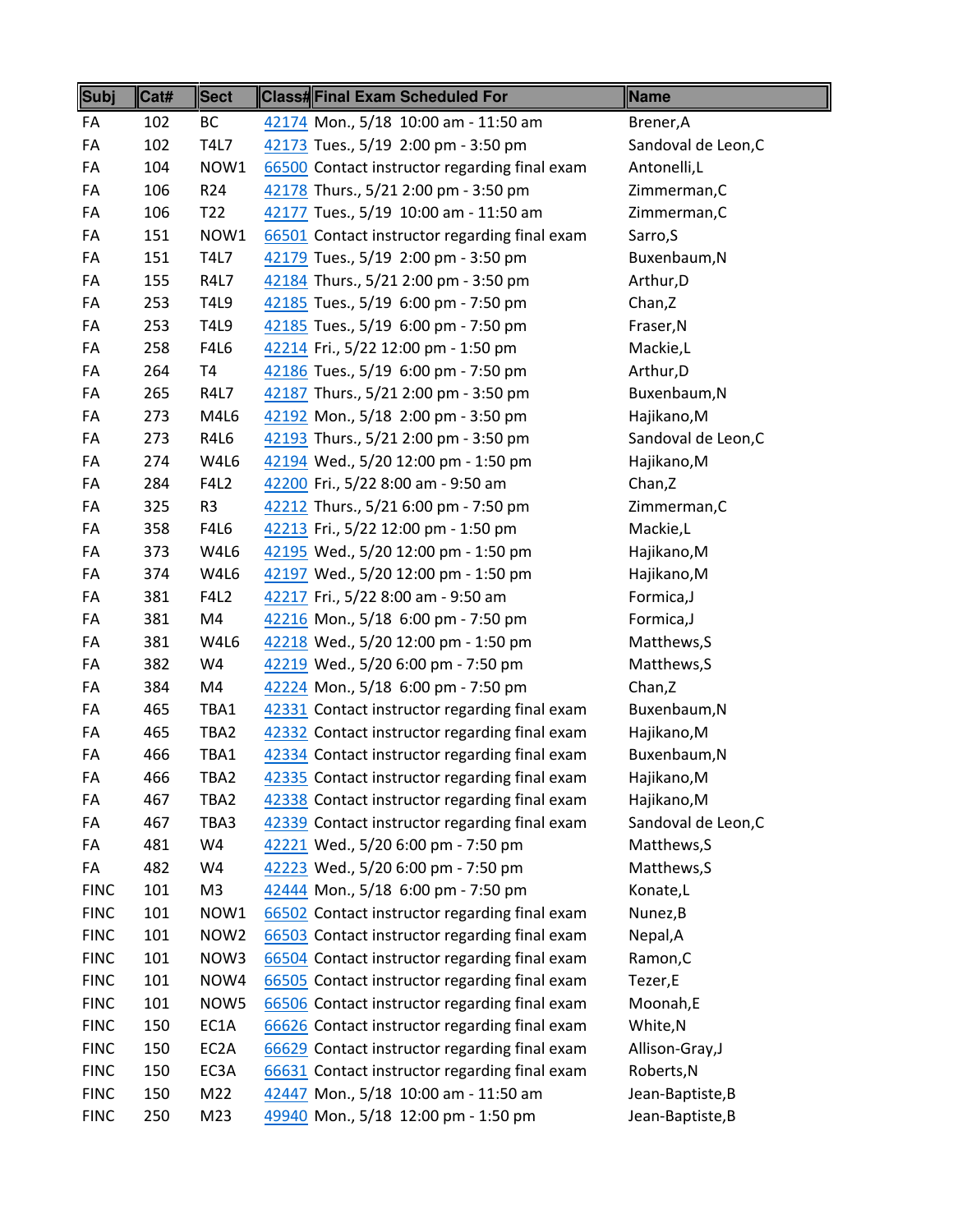| Subj        | Cat# | <b>Sect</b>      | Class#Final Exam Scheduled For                | Name                |
|-------------|------|------------------|-----------------------------------------------|---------------------|
| <b>FINC</b> | 250  | <b>T26A</b>      | 42451 Tues., 5/19 6:00 pm - 7:50 pm           | Hsu,C               |
| <b>FINC</b> | 321  | $\mathsf C$      | 42454 Mon., 5/18 10:00 am - 11:50 am          | Zhang, M            |
| <b>FINC</b> | 321  | O                | 42456 Tues., 5/19 10:00 am - 11:50 am         | Zhang, M            |
| <b>FINC</b> | 321  | P                | 42455 Tues., 5/19 2:00 pm - 3:50 pm           | Hsu,C               |
| <b>FINC</b> | 321  | SS <sub>3</sub>  | 42453 Sat., 5/16 12:00 pm - 1:50 pm           | Johnson, D          |
| <b>FINC</b> | 324  | XB               | 42458 Fri., 5/22 10:00 am - 11:50 am          | Lu, W               |
| <b>FINC</b> | 329  | R <sub>3</sub>   | 42459 Thurs., 5/21 6:00 pm - 7:50 pm          | Hsu,C               |
| <b>FINC</b> | 475  | P                | 42460 Tues., 5/19 2:00 pm - 3:50 pm           | Konate,L            |
| <b>FINC</b> | 493  | TBA              | 42461 Contact instructor regarding final exam | Hsu,C               |
| <b>FINC</b> | 575  | WEB              | 66766 Contact instructor regarding final exam | Roszko, P           |
| <b>FREN</b> | 101  | M22              | 42463 Mon., 5/18 10:00 am - 11:50 am          | Decembre, W         |
| <b>FREN</b> | 101  | M25              | 42465 Mon., 5/18 4:00 pm - 5:50 pm            | Raymundo, A         |
| <b>FREN</b> | 101  | T <sub>22</sub>  | 42464 Tues., 5/19 10:00 am - 11:50 am         | Saget, M            |
| <b>FREN</b> | 101  | <b>T25A</b>      | 42462 Tues., 5/19 4:00 pm - 5:50 pm           | Decembre, W         |
| <b>FREN</b> | 102  | M22              | 42470 Mon., 5/18 10:00 am - 11:50 am          | Erlichson-kloehn, H |
| <b>FREN</b> | 102  | M24              | 42471 Mon., 5/18 2:00 pm - 3:50 pm            | Erlichson-kloehn, H |
| <b>FREN</b> | 102  | T <sub>22</sub>  | 42472 Tues., 5/19 10:00 am - 11:50 am         | Saad,Z              |
| <b>FREN</b> | 105  | W <sub>3</sub>   | 42476 Wed., 5/20 6:00 pm - 7:50 pm            | Saad,Z              |
| <b>FREN</b> | 231  | <b>TBA</b>       | 67784 Contact instructor regarding final exam | Bahri, H            |
| <b>FREN</b> | 232  | <b>TBA</b>       | 67785 Contact instructor regarding final exam | Bahri, H            |
| <b>GEOL</b> | 110  | EC <sub>1</sub>  | 66642 Contact instructor regarding final exam | Bowman, B           |
| <b>GEOL</b> | 110  | EC <sub>12</sub> | 66643 Contact instructor regarding final exam | Singh, A            |
| <b>GEOL</b> | 110  | EC <sub>13</sub> | 66644 Contact instructor regarding final exam | Jackson, S          |
| <b>GEOL</b> | 110  | M376             | 42479 Mon., 5/18 6:00 pm - 7:50 pm            | Bowman, B           |
| <b>GEOL</b> | 110  | T372             | 42480 Tues., 5/19 10:00 am - 11:50 am         | Jackson, S          |
| <b>GEOL</b> | 115  | T374             | 42482 Tues., 5/19 2:00 pm - 3:50 pm           | Bowman, B           |
| <b>GEOL</b> | 120  | W <sub>3</sub>   | 42483 Wed., 5/20 6:00 pm - 7:50 pm            | Persaud, R          |
| <b>GEOL</b> | 140  | ВC               | 42485 Mon., 5/18 10:00 am - 11:50 am          | Jones, W            |
| <b>GEOL</b> | 140  | M4               | 42488 Mon., 5/18 6:00 pm - 7:50 pm            | Siegelberg, A       |
| <b>GEOL</b> | 140  | QR               | 42487 Tues., 5/19 4:00 pm - 5:50 pm           | Siegelberg, A       |
| <b>GEOL</b> | 140  | T4               | 42489 Tues., 5/19 6:00 pm - 7:50 pm           | Wygand, J           |
| <b>GEOL</b> | 140  | W4               | 42486 Wed., 5/20 6:00 pm - 7:50 pm            | Wygand, J           |
| <b>GEOL</b> | 211  | M <sub>3</sub>   | 42491 Mon., 5/18 6:00 pm - 7:50 pm            | Shami,M             |
| <b>GEOL</b> | 225  | T4               | 42493 Tues., 5/19 6:00 pm - 7:50 pm           | Khandaker, N        |
| <b>GERO</b> | 101  | M <sub>3</sub>   | 65281 Mon., 5/18 6:00 pm - 7:50 pm            | Costley, A          |
| <b>GERO</b> | 101  | Q                | 42503 Tues., 5/19 4:00 pm - 5:50 pm           | Benjamin,P          |
| <b>GERO</b> | 101  | WEB              | 49687 Contact instructor regarding final exam | Costley, A          |
| <b>GERO</b> | 301  | R <sub>3</sub>   | 42505 Thurs., 5/21 6:00 pm - 7:50 pm          | Costley, A          |
| HE          | 111  | B                | 42506 Mon., 5/18 8:00 am - 9:50 am            | Graham, T           |
| HE          | 111  | D                | 42507 Mon., 5/18 12:00 pm - 1:50 pm           | Johnson, R          |
| HE          | 111  | M <sub>3</sub>   | 42509 Mon., 5/18 6:00 pm - 7:50 pm            | Ramsey, V           |
| HE          | 111  | NOW1             | 66507 Contact instructor regarding final exam | Meditz,C            |
| HE          | 111  | O                | 42512 Tues., 5/19 10:00 am - 11:50 am         | Jackson, G          |
| HE          | 111  | P                | 42513 Tues., 5/19 2:00 pm - 3:50 pm           | Jackson, G          |
| HE          | 111  | S371             | 42514 Sat., 5/16 10:00 am - 11:50 am          | Schiefer, P         |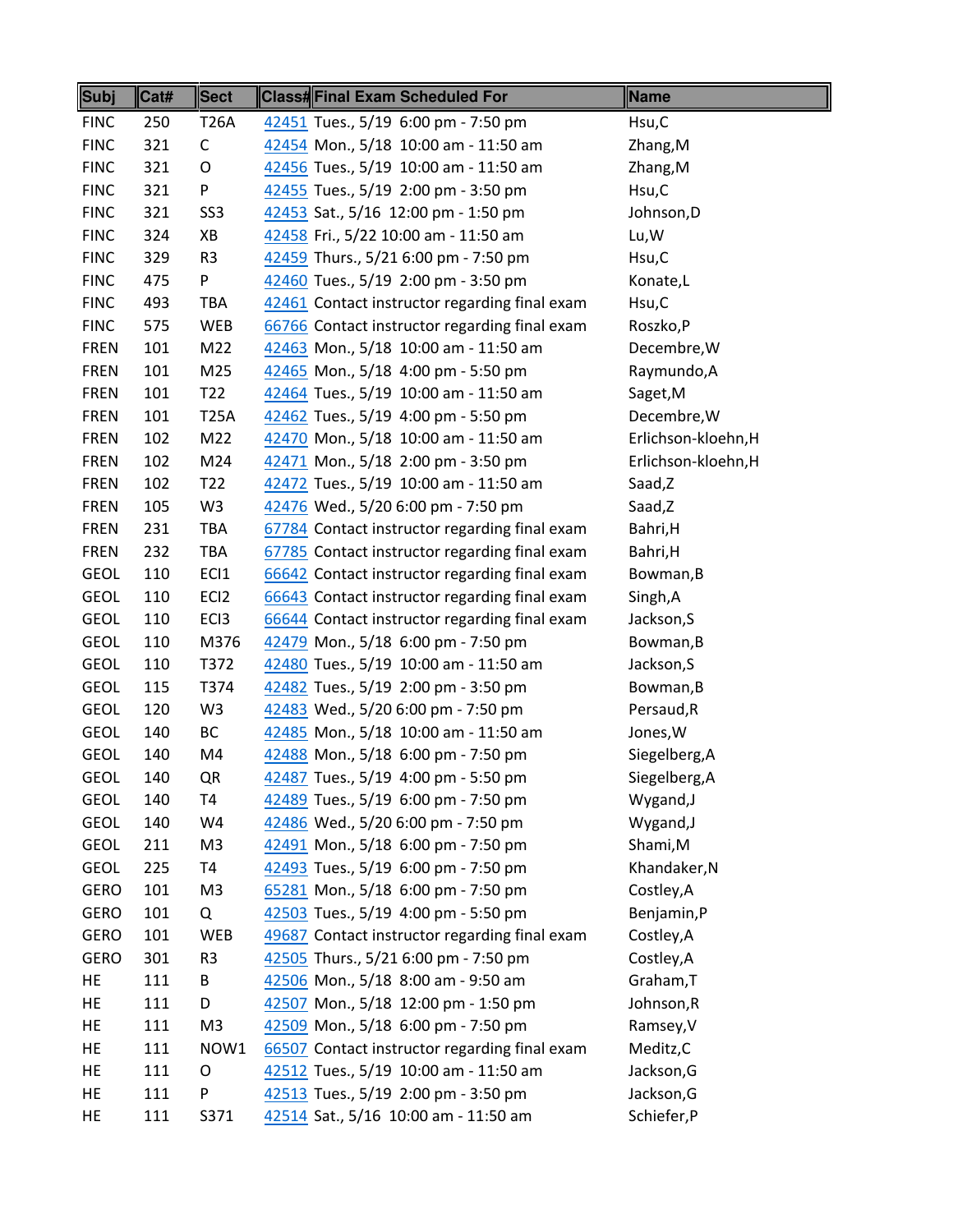| <b>Subj</b> | Cat# | <b>Sect</b>     | <b>Class#Final Exam Scheduled For</b>         | Name                |
|-------------|------|-----------------|-----------------------------------------------|---------------------|
| HE          | 111  | S372            | 42515 Sat., 5/16 12:00 pm - 1:50 pm           | Erike, T            |
| HE          | 111  | SSS3            | 42517 Sat., 5/16 2:00 pm - 3:50 pm            | San Miguel, L       |
| HE          | 111  | T <sub>3</sub>  | 42510 Tues., 5/19 6:00 pm - 7:50 pm           | Ramsey, V           |
| HE          | 111  | W <sub>3</sub>  | 42511 Wed., 5/20 6:00 pm - 7:50 pm            | Ramsey, V           |
| HE          | 111  | WEB1            | 42519 Contact instructor regarding final exam | Mewani, A           |
| HE          | 111  | XB              | 42518 Fri., 5/22 10:00 am - 11:50 am          | San Miguel, L       |
| HE          | 111  | XC              | 42516 Fri., 5/22 2:00 pm - 3:50 pm            | Paolino,P           |
| HE          | 111  | XD              | 49689 Fri., 5/22 12:00 pm - 1:50 pm           | Graham, T           |
| HE          | 200  | F <sub>12</sub> | 42521 Fri., 5/22 8:00 am - 9:50 am            | Marino,D            |
| HE          | 200  | UUU             | 42520 Sat., 5/16 10:00 am - 11:50 am          | Marino,D            |
| HE          | 201  | T <sub>26</sub> | 57451 Tues., 5/19 6:00 pm - 7:50 pm           | Jones, V            |
| HE          | 201  | <b>WEB</b>      | 42523 Contact instructor regarding final exam | Jones, V            |
| HE          | 211  | T <sub>24</sub> | 42524 Tues., 5/19 2:00 pm - 3:50 pm           | McNickle, R         |
| HE          | 219  | D               | 42526 Mon., 5/18 12:00 pm - 1:50 pm           | Marino, D           |
| HE          | 219  | <b>WEB</b>      | 42525 Contact instructor regarding final exam | Jones, R            |
| HE          | 223  | F <sub>22</sub> | 42527 Fri., 5/22 10:00 am - 11:50 am          | Jones, V            |
| HE          | 223  | W26             | 42528 Wed., 5/20 6:00 pm - 7:50 pm            | Jones, V            |
| HE          | 224  | F <sub>23</sub> | 42529 Fri., 5/22 12:00 pm - 1:50 pm           | Jones, V            |
| HE          | 224  | W27             | 42530 Wed., 5/20 8:00 pm - 9:50 pm            | Jones, V            |
| HE          | 241  | M3L7            | 49909 Mon., 5/18 2:00 pm - 3:50 pm            | Ardouin-Guerrier, M |
| HE          | 241  | <b>WEB</b>      | 42532 Contact instructor regarding final exam | Chapa, G            |
| HE          | 312  | R <sub>3</sub>  | 42534 Thurs., 5/21 6:00 pm - 7:50 pm          | Hall, K             |
| HE          | 312  | W3L7            | 49910 Wed., 5/20 2:00 pm - 3:50 pm            | Fuller, N           |
| HE          | 312  | WEB1            | 42535 Contact instructor regarding final exam | Lopez-Rios, J       |
| HE          | 312  | WEB2            | 42536 Contact instructor regarding final exam | Barley,L            |
| HE          | 312  | WEB3            | 42537 Contact instructor regarding final exam | Lopez-Rios, J       |
| HE          | 312  | WEB4            | 42538 Contact instructor regarding final exam | Grosskopf, N        |
| HE          | 312  | WEB4            | 42538 Contact instructor regarding final exam | Levy, R             |
| HE          | 312  | WEB5            | 42539 Contact instructor regarding final exam | Jawed, A            |
| HE          | 312  | WEB6            | 67386 Contact instructor regarding final exam | Lopez-Rios, J       |
| HE          | 313  | T <sub>3</sub>  | 42540 Tues., 5/19 6:00 pm - 7:50 pm           | MacColl, K          |
| HE          | 313  | W <sub>3</sub>  | 42541 Wed., 5/20 6:00 pm - 7:50 pm            | MacColl, K          |
| HE          | 314  | NOW1            | 66508 Contact instructor regarding final exam | Brijram, D          |
| HE          | 314  | WEB1            | 42542 Contact instructor regarding final exam | Cabrera, G          |
| HE          | 314  | WEB2            | 49658 Contact instructor regarding final exam | Cabrera, G          |
| HE          | 314  | WEB3            | 67387 Contact instructor regarding final exam | Cabrera, G          |
| HE          | 315  | <b>WEB</b>      | 42544 Contact instructor regarding final exam | Lynch, K            |
| HE          | 316  | C               | 42545 Mon., 5/18 10:00 am - 11:50 am          | Ardouin-Guerrier, M |
| HE          | 317  | F <sub>22</sub> | 42522 Fri., 5/22 10:00 am - 11:50 am          | Marino, D           |
| HE          | 321  | W376            | 42546 Wed., 5/20 6:00 pm - 7:50 pm            | Bagaajav, A         |
| HE          | 321  | WEB             | 42547 Contact instructor regarding final exam | Bagaajav, A         |
| HE          | 331  | W376            | 42548 Wed., 5/20 6:00 pm - 7:50 pm            | Benjamin, A         |
| HE          | 341  | Q               | 42549 Tues., 5/19 4:00 pm - 5:50 pm           | Jones, V            |
| HE          | 342  | Q               | 42551 Tues., 5/19 4:00 pm - 5:50 pm           | Colucci, M          |
| HE          | 342  | XB              | 42550 Fri., 5/22 10:00 am - 11:50 am          | Colucci, M          |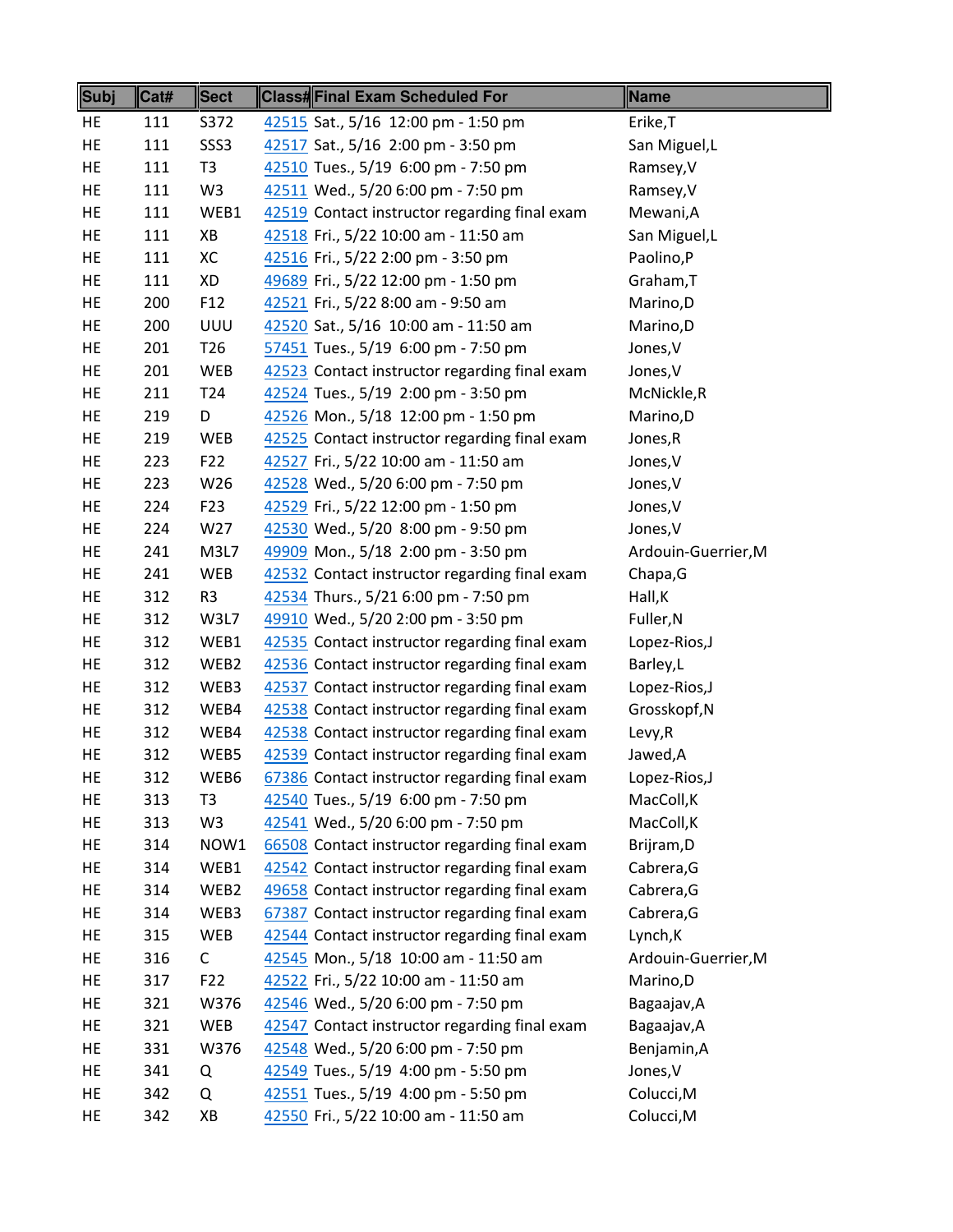| Subj        | Cat# | <b>Sect</b>      | <b>Class#Final Exam Scheduled For</b>         | <b>Name</b>      |
|-------------|------|------------------|-----------------------------------------------|------------------|
| HE          | 363  | W3L8             | 42552 Wed., 5/20 2:00 pm - 3:50 pm            | McNickle,R       |
| HE          | 365  | W374             | 42554 Wed., 5/20 2:00 pm - 3:50 pm            | Werber Zion, G   |
| HE          | 420  | R3               | 42556 Thurs., 5/21 6:00 pm - 7:50 pm          | MacColl, K       |
| HE          | 452  | M4L7             | 42557 Mon., 5/18 2:00 pm - 3:50 pm            | Werber Zion, G   |
| HE          | 471  | TBA              | 42559 Contact instructor regarding final exam | Barley,L         |
| HE          | 472  | TBA              | 42560 Contact instructor regarding final exam | Barley,L         |
| HE          | 473  | <b>TBA</b>       | 42561 Contact instructor regarding final exam | Barley,L         |
| HE          | 474  | <b>TBA</b>       | 42562 Contact instructor regarding final exam | Barley,L         |
| HE          | 481  | R376             | 42563 Thurs., 5/21 6:00 pm - 7:50 pm          | Mewani, A        |
| HE          | 495  | <b>TBA</b>       | 42567 Contact instructor regarding final exam | Barley,L         |
| HE          | 497  | TBA              | 42569 Contact instructor regarding final exam | Barley,L         |
| <b>HIST</b> | 100  | $\mathsf C$      | 41478 Mon., 5/18 10:00 am - 11:50 am          | Lane, V          |
| <b>HIST</b> | 100  | NOW1             | 66510 Contact instructor regarding final exam | Zotti-Meltzer, G |
| <b>HIST</b> | 100  | NOW <sub>2</sub> | 66511 Contact instructor regarding final exam | Deveau, D        |
| <b>HIST</b> | 100  | S <sub>3</sub>   | 41477 Sat., 5/16 8:00 am - 9:50 am            | Severin, J       |
| <b>HIST</b> | 100  | XC               | 41479 Fri., 5/22 2:00 pm - 3:50 pm            | Lane, V          |
| <b>HIST</b> | 108  | E                | 41481 Mon., 5/18 2:00 pm - 3:50 pm            | Lane, V          |
| <b>HIST</b> | 108  | N                | 41482 Tues., 5/19 8:00 am - 9:50 am           | Githuku, N       |
| <b>HIST</b> | 108  | Q                | 41480 Tues., 5/19 4:00 pm - 5:50 pm           | Efthimiades, M   |
| <b>HIST</b> | 108  | <b>WEB</b>       | 53345 Contact instructor regarding final exam | Alapo, O         |
| <b>HIST</b> | 113  | Н                | 41483 Wed., 5/20 8:00 am - 9:50 am            | Boffa,A          |
| <b>HIST</b> | 201  | В                | 41484 Mon., 5/18 8:00 am - 9:50 am            | Parmet, R        |
| <b>HIST</b> | 201  | M                | 41485 Tues., 5/19 8:00 am - 9:50 am           | Efthimiades, M   |
| <b>HIST</b> | 202  | C                | 41486 Mon., 5/18 10:00 am - 11:50 am          | Parmet, R        |
| <b>HIST</b> | 202  | R <sub>3</sub>   | 41487 Thurs., 5/21 6:00 pm - 7:50 pm          | Severin, J       |
| <b>HIST</b> | 204  | D                | 41488 Mon., 5/18 12:00 pm - 1:50 pm           | White Jr, G      |
| <b>HIST</b> | 204  | WEB              | 41489 Contact instructor regarding final exam | Donaldson,L      |
| <b>HIST</b> | 206  | E                | 41490 Mon., 5/18 2:00 pm - 3:50 pm            | Boffa,A          |
| <b>HIST</b> | 272  | R <sub>3</sub>   | 41491 Thurs., 5/21 6:00 pm - 7:50 pm          | Mehu, M          |
| <b>HIST</b> | 274  | E                | 41492 Mon., 5/18 2:00 pm - 3:50 pm            | Parmet, R        |
| <b>HIST</b> | 277  | NOW1             | 66512 Contact instructor regarding final exam | Khan, S          |
| <b>HIST</b> | 277  | NOW <sub>2</sub> | 66513 Contact instructor regarding final exam | Sampat, B        |
| <b>HIST</b> | 277  | NOW3             | 66514 Contact instructor regarding final exam | Chickrie, R      |
| <b>HIST</b> | 277  | NOW4             | 66515 Contact instructor regarding final exam | Leggio,E         |
| <b>HIST</b> | 375  | T <sub>3</sub>   | 41494 Tues., 5/19 6:00 pm - 7:50 pm           | Githuku, N       |
| <b>HIST</b> | 401  | SS <sub>3</sub>  | 41495 Sat., 5/16 12:00 pm - 1:50 pm           | David,R          |
| <b>HIST</b> | 490  | TBA              | 41496 Contact instructor regarding final exam | White Jr, G      |
| <b>HPGC</b> | 101  | W25              | 49042 Wed., 5/20 4:00 pm - 5:50 pm            | Savitzky, M      |
| <b>HPGC</b> | 101  | W26              | 49043 Wed., 5/20 6:00 pm - 7:50 pm            | Savitzky, M      |
| <b>HPGC</b> | 102  | EC <sub>1</sub>  | 66619 Contact instructor regarding final exam | Warren,J         |
| <b>HPGC</b> | 102  | EC <sub>12</sub> | 66620 Contact instructor regarding final exam | Warren, J        |
| <b>HPGC</b> | 102  | EC <sub>12</sub> | 66620 Contact instructor regarding final exam | Warren,J         |
| <b>HPGC</b> | 102  | NOW1             | 66516 Contact instructor regarding final exam | Brijram, D       |
| <b>HPGC</b> | 102  | NOW <sub>2</sub> | 66517 Contact instructor regarding final exam | De Tillio, G     |
| <b>HPGC</b> | 102  | S3               | 41500 Sat., 5/16 8:00 am - 9:50 am            | Fuller, N        |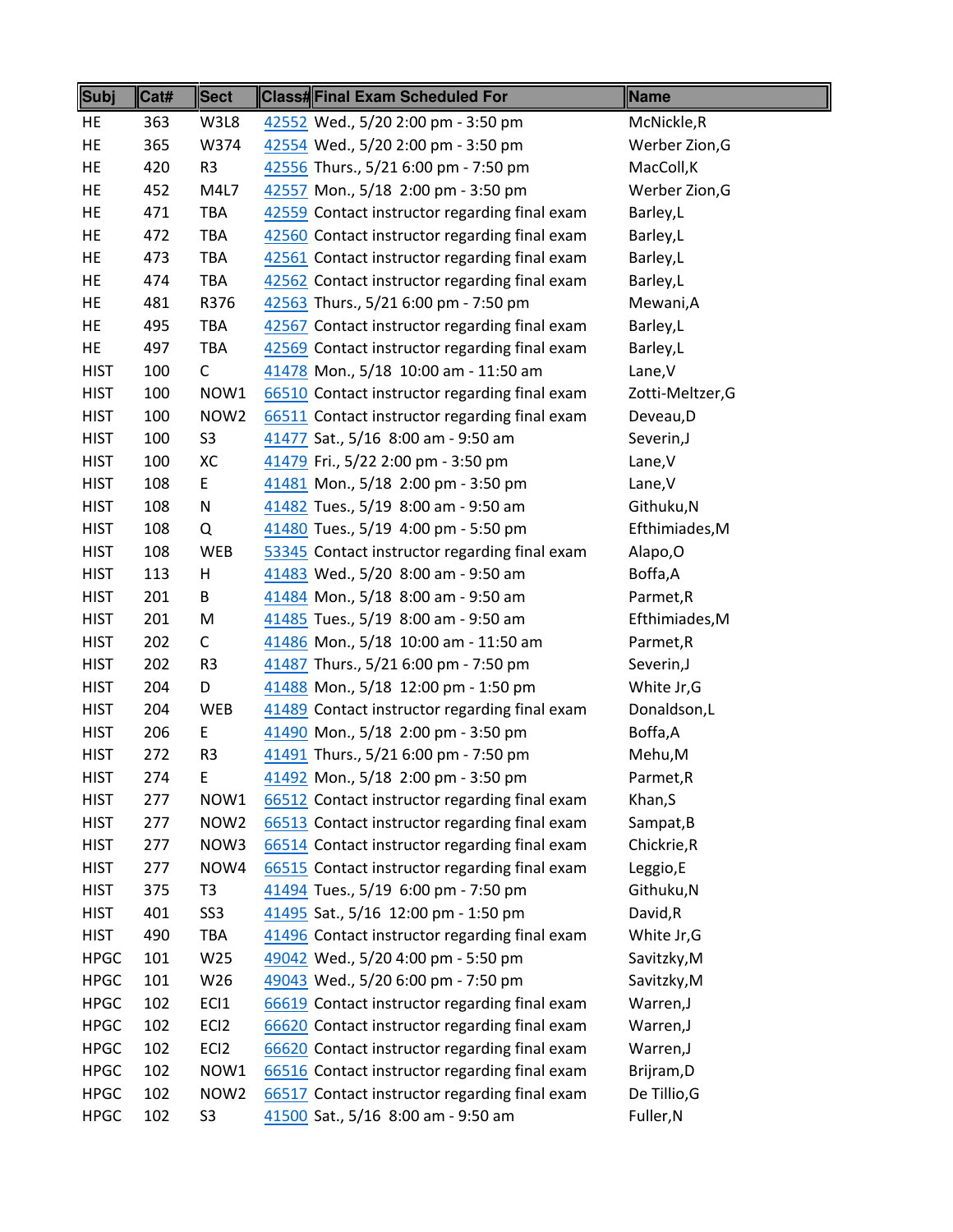| <b>Subj</b> | Cat# | <b>Sect</b>     | <b>Class#Final Exam Scheduled For</b>         | Name                  |
|-------------|------|-----------------|-----------------------------------------------|-----------------------|
| <b>HPGC</b> | 102  | T <sub>3</sub>  | 41499 Tues., 5/19 6:00 pm - 7:50 pm           | Nand Kumar, H         |
| <b>HPGC</b> | 201  | R <sub>3</sub>  | 41502 Thurs., 5/21 6:00 pm - 7:50 pm          | Olagun-Samuel, S      |
| <b>HPGC</b> | 201  | T <sub>3</sub>  | 41501 Tues., 5/19 6:00 pm - 7:50 pm           | Fuller, N             |
| <b>HPPA</b> | 520  | W3L6            | 42571 Wed., 5/20 12:00 pm - 1:50 pm           | County, A             |
| <b>HPPA</b> | 522  | M23             | 42572 Mon., 5/18 12:00 pm - 1:50 pm           | Malavet, M            |
| <b>HPPA</b> | 524  | B               | 42576 Mon., 5/18 8:00 am - 9:50 am            | Rachwalski, M         |
| <b>HPPA</b> | 526  | T <sub>24</sub> | 42577 Tues., 5/19 2:00 pm - 3:50 pm           | Maida, G              |
| <b>HPPA</b> | 528  | XAO             | 42578 Tues., 5/19 10:00 am - 11:50 am         | Beckerman, B          |
| <b>HPPA</b> | 530  | <b>F24A</b>     | 42579 Fri., 5/22 2:00 pm - 3:50 pm            | Bignami, S            |
| <b>HPPA</b> | 532  | MN              | 42581 Tues., 5/19 8:00 am - 9:50 am           | Lopez,L               |
| <b>HPPA</b> | 600  | WEB1            | 42582 Contact instructor regarding final exam | Brugna, R             |
| <b>HPPA</b> | 600  | WEB2            | 42583 Contact instructor regarding final exam | Shami, S              |
| <b>HPPA</b> | 600  | WEB3            | 42584 Contact instructor regarding final exam | Persaud, H            |
| <b>HPPA</b> | 650  | <b>TBA</b>      | 42585 Contact instructor regarding final exam | Herel, J              |
| <b>HPPA</b> | 652  | <b>TBA</b>      | 42586 Contact instructor regarding final exam | Yuan, J               |
| <b>HPPA</b> | 654  | TBA             | 42587 Contact instructor regarding final exam | Beckerman, B          |
| <b>HPPA</b> | 656  | TBA             | 42588 Contact instructor regarding final exam | Mohamed, S            |
| <b>HPPA</b> | 658  | TBA             | 42589 Contact instructor regarding final exam | Davidson,E            |
| <b>HPPA</b> | 660  | TBA             | 42590 Contact instructor regarding final exam | Brugna, R             |
| <b>HPPA</b> | 662  | TBA             | 42591 Contact instructor regarding final exam | Robinson,L            |
| <b>HPPA</b> | 664  | TBA             | 42592 Contact instructor regarding final exam | Brugna, R             |
| <b>HPPA</b> | 668  | TBA             | 42593 Contact instructor regarding final exam | Brugna, R             |
| HS          | 105  | W22             | 42596 Wed., 5/20 10:00 am - 11:50 am          | Nand Kumar, H         |
| HS          | 105  | WEB1            | 42595 Contact instructor regarding final exam | Lopez,L               |
| <b>HS</b>   | 105  | WEB2            | 53356 Contact instructor regarding final exam | Lopez,L               |
| HS          | 201  | T4              | 42598 Tues., 5/19 6:00 pm - 7:50 pm           | Driker, V             |
| HS          | 201  | WEB1            | 42597 Contact instructor regarding final exam | Driker, Olga          |
| HS          | 201  | WEB2            | 42599 Contact instructor regarding final exam | Driker, V             |
| HS          | 201  | WEB3            | 42600 Contact instructor regarding final exam | Driker, O             |
| HS          | 211  | F               | 49651 Mon., 5/18 4:00 pm - 5:50 pm            | Deo,R                 |
| HS          | 211  | M3              | 42601 Mon., 5/18 6:00 pm - 7:50 pm            | Deo,R                 |
| <b>HS</b>   | 211  | W3              | 42602 Wed., 5/20 6:00 pm - 7:50 pm            | Deo,R                 |
| <b>HS</b>   | 211  | <b>WEB</b>      | 53358 Contact instructor regarding final exam | Mont, C               |
| HS          | 302  | T3              | 42606 Tues., 5/19 6:00 pm - 7:50 pm           | Mont, C               |
| HS          | 302  | W3              | 42604 Wed., 5/20 6:00 pm - 7:50 pm            | Mont,C                |
| HS          | 302  | XC              | 42605 Fri., 5/22 2:00 pm - 3:50 pm            | Garner, K             |
| HS          | 303  | WEB1            | 42607 Contact instructor regarding final exam | Katz, S               |
| HS          | 303  | WEB2            | 42608 Contact instructor regarding final exam | DeVito,R              |
| HS          | 401  | WEB1            | 42609 Contact instructor regarding final exam | Williams, S           |
| HS          | 401  | WEB2            | 42610 Contact instructor regarding final exam | Rodriguez-Williams, Y |
| HS          | 401  | WEB3            | 42611 Contact instructor regarding final exam | D'Antoni, A           |
| HS          | 402  | WEB1            | 42618 Contact instructor regarding final exam | Orlowski, B           |
| HS          | 402  | WEB2            | 42619 Contact instructor regarding final exam | Malavet, M            |
| HS          | 402  | WEB3            | 53367 Contact instructor regarding final exam | Rodriguez-Williams, Y |
| <b>HUM</b>  | 101  | P               | 42624 Tues., 5/19 2:00 pm - 3:50 pm           | Saad,Z                |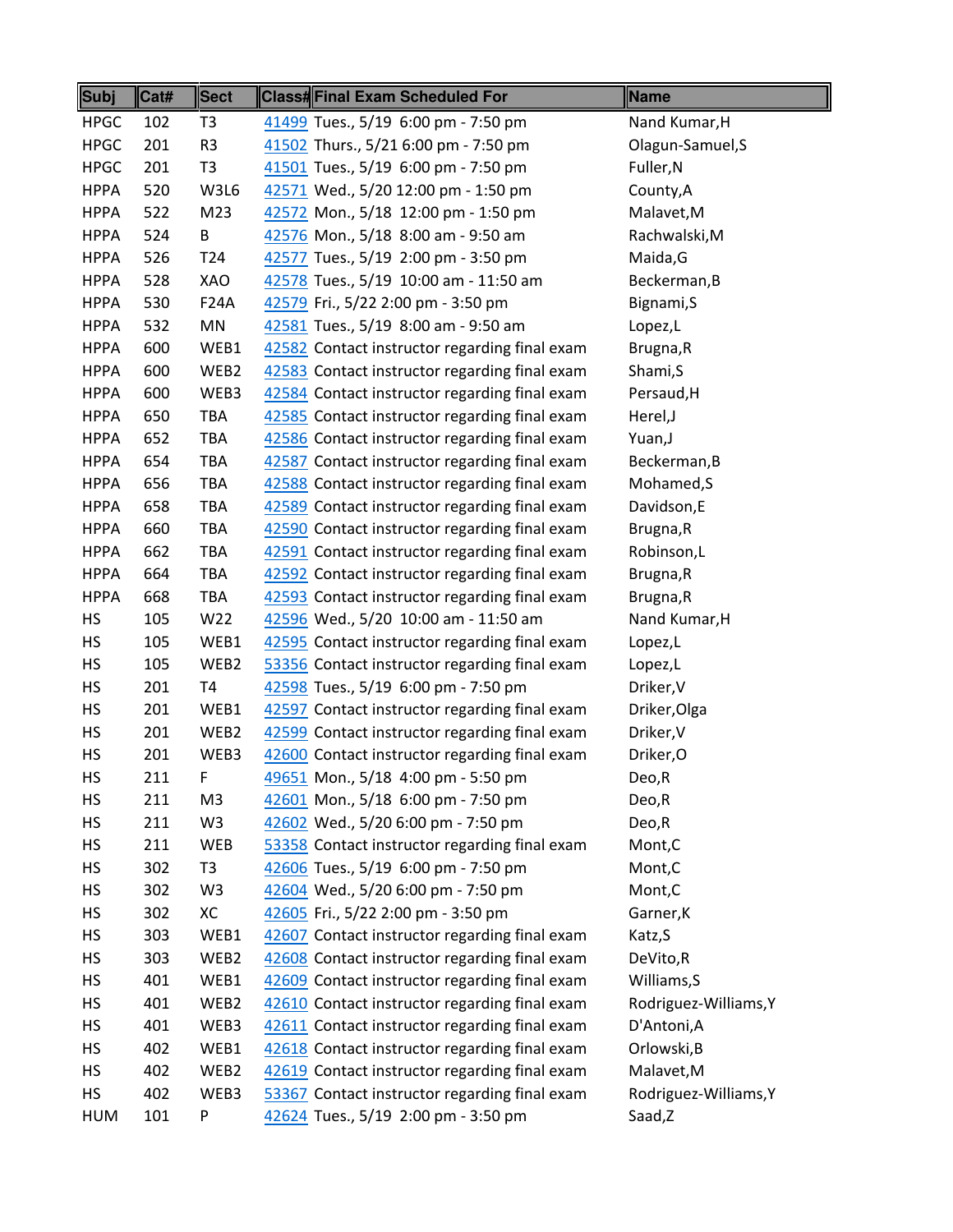| <b>Subj</b> | Cat# | <b>Sect</b>      | <b>Class#Final Exam Scheduled For</b>         | Name          |
|-------------|------|------------------|-----------------------------------------------|---------------|
| <b>HUM</b>  | 105  | D                | 42625 Mon., 5/18 12:00 pm - 1:50 pm           | Barnes, A     |
| <b>HUM</b>  | 200  | F                | 49650 Mon., 5/18 4:00 pm - 5:50 pm            | Barnes, A     |
| <b>HUM</b>  | 202  | O                | 42627 Tues., 5/19 10:00 am - 11:50 am         | Meddeb,E      |
| <b>HUM</b>  | 221  | WEB              | 42628 Contact instructor regarding final exam | Selleri, V    |
| HUM         | 222  | XB               | 49040 Fri., 5/22 10:00 am - 11:50 am          | Barnes, A     |
| <b>HUM</b>  | 250  | R375             | 42631 Thurs., 5/21 4:00 pm - 5:50 pm          | Chirico, D    |
| <b>HUM</b>  | 250  | <b>WEB</b>       | 42630 Contact instructor regarding final exam | Selleri, V    |
| IS.         | 400  | W <sub>3</sub>   | 42632 Wed., 5/20 6:00 pm - 7:50 pm            | Snyder, C     |
| <b>ITAL</b> | 101  | BC               | 42691 Mon., 5/18 10:00 am - 11:50 am          | Berletti,C    |
| <b>ITAL</b> | 101  | T452             | 42692 Tues., 5/19 10:00 am - 11:50 am         | Luongo,E      |
| <b>ITAL</b> | 101  | WEB              | 42693 Contact instructor regarding final exam | Ghelli, S     |
| <b>ITAL</b> | 102  | CD               | 42694 Mon., 5/18 12:00 pm - 1:50 pm           | Berletti,C    |
| <b>ITAL</b> | 102  | R452             | 42695 Thurs., 5/21 10:00 am - 11:50 am        | Luongo,E      |
| <b>ITAL</b> | 102  | WEB              | 42696 Contact instructor regarding final exam | Ghelli, S     |
| <b>JOUR</b> | 280  | $\mathsf{C}$     | 42633 Mon., 5/18 10:00 am - 11:50 am          | Hughes, W     |
| <b>JOUR</b> | 281  | P                | 42634 Tues., 5/19 2:00 pm - 3:50 pm           | Lewis, G      |
| <b>JOUR</b> | 282  | D                | 42635 Mon., 5/18 12:00 pm - 1:50 pm           | Moore, T      |
| <b>JOUR</b> | 284  | E                | 42636 Mon., 5/18 2:00 pm - 3:50 pm            | Hughes, W     |
| <b>JOUR</b> | 285  | W <sub>3</sub>   | 58147 Wed., 5/20 6:00 pm - 7:50 pm            | Moore,T       |
| <b>JOUR</b> | 387  | Q                | 42638 Tues., 5/19 4:00 pm - 5:50 pm           | Lewis, G      |
| <b>JOUR</b> | 388  | F                | 49343 Mon., 5/18 4:00 pm - 5:50 pm            | Moore, T      |
| <b>JOUR</b> | 481  | TBA1             | 42640 Contact instructor regarding final exam | Hughes, W     |
| <b>JOUR</b> | 481  | TBA2             | 42642 Contact instructor regarding final exam | Lewis, G      |
| <b>JOUR</b> | 481  | TBA3             | 42644 Contact instructor regarding final exam | Moore,T       |
| <b>JOUR</b> | 498  | TBA              | 66789 Contact instructor regarding final exam | Hughes, W     |
| <b>MATH</b> | 102  | B                | 42648 Mon., 5/18 8:00 am - 9:50 am            | Hughes,E      |
| <b>MATH</b> | 104  | DE               | 42649 Mon., 5/18 2:00 pm - 3:50 pm            | Chowdhury, S  |
| <b>MATH</b> | 104  | JK               | 42650 Wed., 5/20 2:00 pm - 3:50 pm            | Bell Jr, B    |
| <b>MATH</b> | 104  | JK               | 42650 Wed., 5/20 2:00 pm - 3:50 pm            | Hughes,E      |
| <b>MATH</b> | 104  | MN               | 42653 Tues., 5/19 8:00 am - 9:50 am           | Daher, S      |
| <b>MATH</b> | 104  | PQ               | 42652 Tues., 5/19 2:00 pm - 3:50 pm           | Campana, K    |
| <b>MATH</b> | 104  | QR               | 49399 Tues., 5/19 4:00 pm - 5:50 pm           | Baslaw, R     |
| <b>MATH</b> | 104  | SS4              | 42655 Sat., 5/16 12:00 pm - 1:50 pm           | Hendricks,P   |
| <b>MATH</b> | 104  | TR4              | 42654 Tues., 5/19 6:00 pm - 7:50 pm           | Haynes,L      |
| <b>MATH</b> | 111  | ВC               | 42657 Mon., 5/18 10:00 am - 11:50 am          | Daher, S      |
| <b>MATH</b> | 111  | CD               | 42659 Mon., 5/18 12:00 pm - 1:50 pm           | Zhang, Y      |
| <b>MATH</b> | 111  | DE               | 42660 Mon., 5/18 2:00 pm - 3:50 pm            | Norasteh,P    |
| <b>MATH</b> | 111  | EF               | 42656 Mon., 5/18 4:00 pm - 5:50 pm            | Riesenberg, N |
| <b>MATH</b> | 111  | HI               | 42658 Wed., 5/20 10:00 am - 11:50 am          | Bell Jr, B    |
| <b>MATH</b> | 111  | HI               | 42658 Wed., 5/20 10:00 am - 11:50 am          | Zhang, Y      |
| <b>MATH</b> | 111  | MW4              | 42664 Mon., 5/18 6:00 pm - 7:50 pm            | Sayeed, K     |
| <b>MATH</b> | 111  | NO               | 42661 Tues., 5/19 10:00 am - 11:50 am         | Daher, S      |
| <b>MATH</b> | 111  | NOW1             | 66518 Contact instructor regarding final exam | Rios, J       |
| <b>MATH</b> | 111  | NOW <sub>2</sub> | 66519 Contact instructor regarding final exam | Persaud,L     |
| <b>MATH</b> | 111  | NOW3             | 66520 Contact instructor regarding final exam | Rimpici, N    |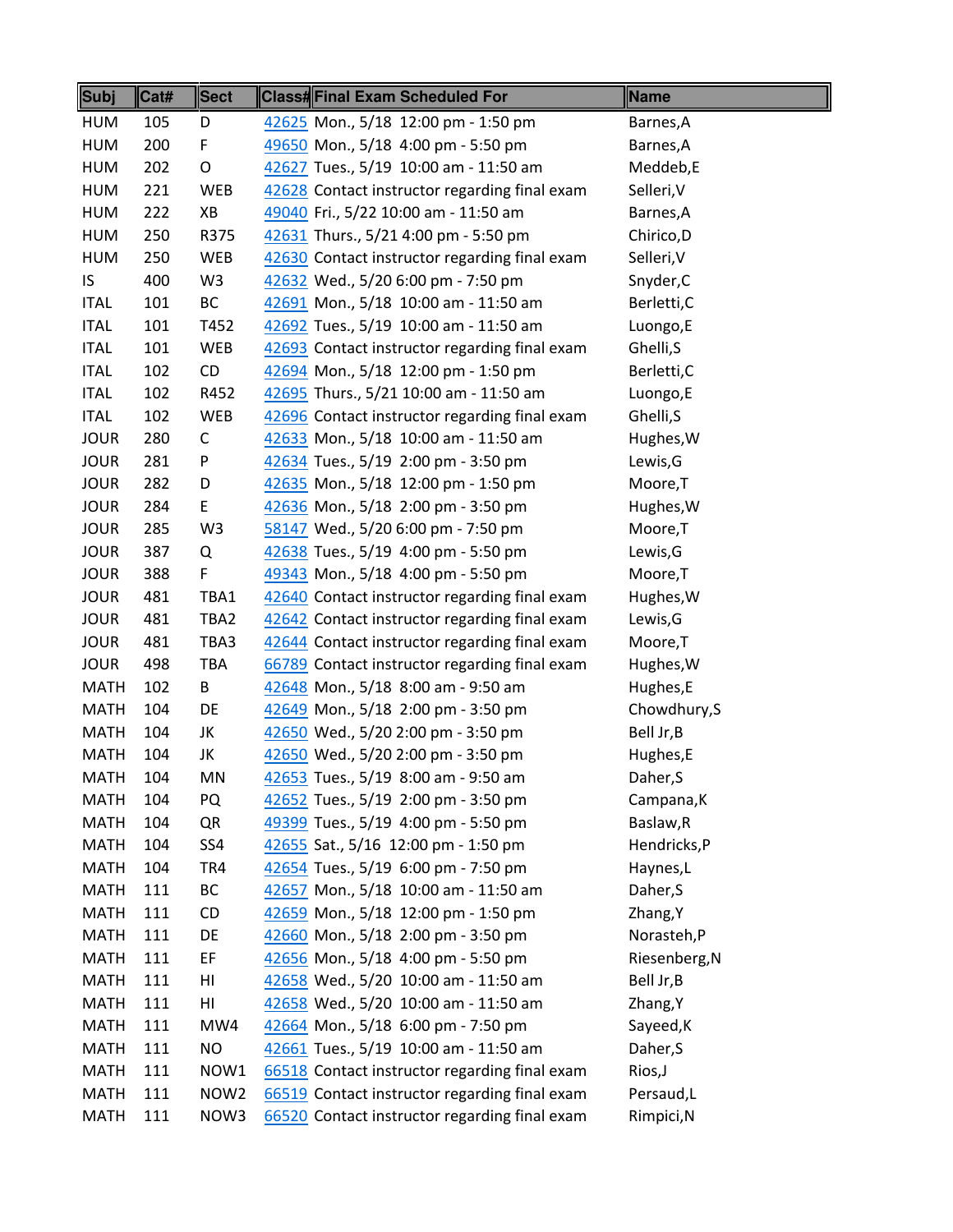| <b>Subj</b> | Cat# | <b>Sect</b>      | <b>Class#Final Exam Scheduled For</b>         | Name               |
|-------------|------|------------------|-----------------------------------------------|--------------------|
| <b>MATH</b> | 111  | PQ               | 42663 Tues., 5/19 2:00 pm - 3:50 pm           | McDowell, Y        |
| <b>MATH</b> | 111  | QR               | 42662 Tues., 5/19 4:00 pm - 5:50 pm           | McDowell, Y        |
| <b>MATH</b> | 111  | S4               | 42666 Sat., 5/16 8:00 am - 9:50 am            | Hendricks,P        |
| <b>MATH</b> | 111  | TTR4             | 42665 Tues., 5/19 8:00 pm - 9:50 pm           | Adelson, M         |
| <b>MATH</b> | 111  | U4               | 42667 Sun., 5/17 8:00 am - 9:50 am            | Adelson, M         |
| <b>MATH</b> | 115  | CD <sub>2</sub>  | 49410 Mon., 5/18 12:00 pm - 1:50 pm           | Daher, S           |
| <b>MATH</b> | 115  | ECI1             | 66639 Contact instructor regarding final exam | Callirgos, M       |
| <b>MATH</b> | 115  | EC <sub>12</sub> | 66640 Contact instructor regarding final exam | Ondongo, A         |
| <b>MATH</b> | 115  | EC <sub>13</sub> | 66641 Contact instructor regarding final exam | Khan, S            |
| <b>MATH</b> | 115  | NO.              | 42673 Tues., 5/19 10:00 am - 11:50 am         | Bell Jr, B         |
| <b>MATH</b> | 115  | NO.              | 42673 Tues., 5/19 10:00 am - 11:50 am         | Taylor-Bruce, D    |
| <b>MATH</b> | 115  | PQ               | 42670 Tues., 5/19 2:00 pm - 3:50 pm           | Baslaw, R          |
| <b>MATH</b> | 115  | S4               | 42672 Sat., 5/16 8:00 am - 9:50 am            | Haynes,L           |
| <b>MATH</b> | 115  | TR4              | 42671 Tues., 5/19 6:00 pm - 7:50 pm           | Sayeed, K          |
| <b>MATH</b> | 120  | BC               | 42676 Mon., 5/18 10:00 am - 11:50 am          | Thompson, V        |
| <b>MATH</b> | 120  | CD               | 42677 Mon., 5/18 12:00 pm - 1:50 pm           | Thompson, V        |
| <b>MATH</b> | 120  | ECI1             | 66622 Contact instructor regarding final exam | Ahamad,I           |
| <b>MATH</b> | 120  | MW4              | 42681 Mon., 5/18 6:00 pm - 7:50 pm            | Restrepo, A        |
| <b>MATH</b> | 120  | NOW1             | 66521 Contact instructor regarding final exam | Ortiz, M           |
| <b>MATH</b> | 120  | PQ               | 42679 Tues., 5/19 2:00 pm - 3:50 pm           | Sunmonu, A         |
| <b>MATH</b> | 120  | QR               | 42680 Tues., 5/19 4:00 pm - 5:50 pm           | Bega, A            |
| <b>MATH</b> | 120  | <b>WEB</b>       | 49413 Contact instructor regarding final exam | Gonzalez,L         |
| <b>MATH</b> | 121  | ВC               | 42683 Mon., 5/18 10:00 am - 11:50 am          | Carta-Gerardino, E |
| <b>MATH</b> | 121  | MW4              | 42686 Mon., 5/18 6:00 pm - 7:50 pm            | Riesenberg, N      |
| <b>MATH</b> | 121  | NO.              | 42685 Tues., 5/19 10:00 am - 11:50 am         | Gupta, R           |
| <b>MATH</b> | 122  | CD               | 42687 Mon., 5/18 12:00 pm - 1:50 pm           | Mawyer,F           |
| <b>MATH</b> | 122  | MW4              | 42688 Mon., 5/18 6:00 pm - 7:50 pm            | Mawyer,F           |
| <b>MATH</b> | 150  | P                | 42689 Tues., 5/19 2:00 pm - 3:50 pm           | Norasteh,P         |
| <b>MATH</b> | 210  | DE               | 49421 Mon., 5/18 2:00 pm - 3:50 pm            | Pritchard,F        |
| <b>MATH</b> | 211  | ВC               | 42697 Mon., 5/18 10:00 am - 11:50 am          | Cullen, A          |
| <b>MATH</b> | 211  | BC               | 42697 Mon., 5/18 10:00 am - 11:50 am          | Nath,R             |
| <b>MATH</b> | 221  | AB               | 42698 Mon., 5/18 8:00 am - 9:50 am            | Cullen, A          |
| <b>MATH</b> | 221  | AB               | 42698 Mon., 5/18 8:00 am - 9:50 am            | Wojciechowski, R   |
| <b>MATH</b> | 225  | CD               | 42700 Mon., 5/18 12:00 pm - 1:50 pm           | Chowdhury, S       |
| <b>MATH</b> | 225  | <b>NO</b>        | 42701 Tues., 5/19 10:00 am - 11:50 am         | Amenyo, J          |
| <b>MATH</b> | 230  | DE               | 42702 Mon., 5/18 2:00 pm - 3:50 pm            | Mawyer,F           |
| <b>MATH</b> | 243  | R <sub>3</sub>   | 65950 Thurs., 5/21 6:00 pm - 7:50 pm          | Taylor-Bruce, D    |
| <b>MATH</b> | 271  | MW4              | 42704 Mon., 5/18 6:00 pm - 7:50 pm            | Waugh, M           |
| <b>MATH</b> | 272  | TR4              | 42705 Tues., 5/19 6:00 pm - 7:50 pm           | Waugh, M           |
| <b>MATH</b> | 301  | TBA1             | 42706 Contact instructor regarding final exam | Nath, R            |
| <b>MATH</b> | 333  | EF               | 42708 Mon., 5/18 4:00 pm - 5:50 pm            | Pritchard,F        |
| <b>MATH</b> | 336  | TR4              | 42709 Tues., 5/19 6:00 pm - 7:50 pm           | Nath, R            |
| <b>MATH</b> | 400  | TBA1             | 65918 Contact instructor regarding final exam | Carta-Gerardino, E |
| <b>MATH</b> | 401  | TBA1             | 42710 Contact instructor regarding final exam | Wojciechowski, R   |
| <b>MATH</b> | 481  | T110             | 49422 Tues., 5/19 4:00 pm - 5:50 pm           | Wojciechowski, R   |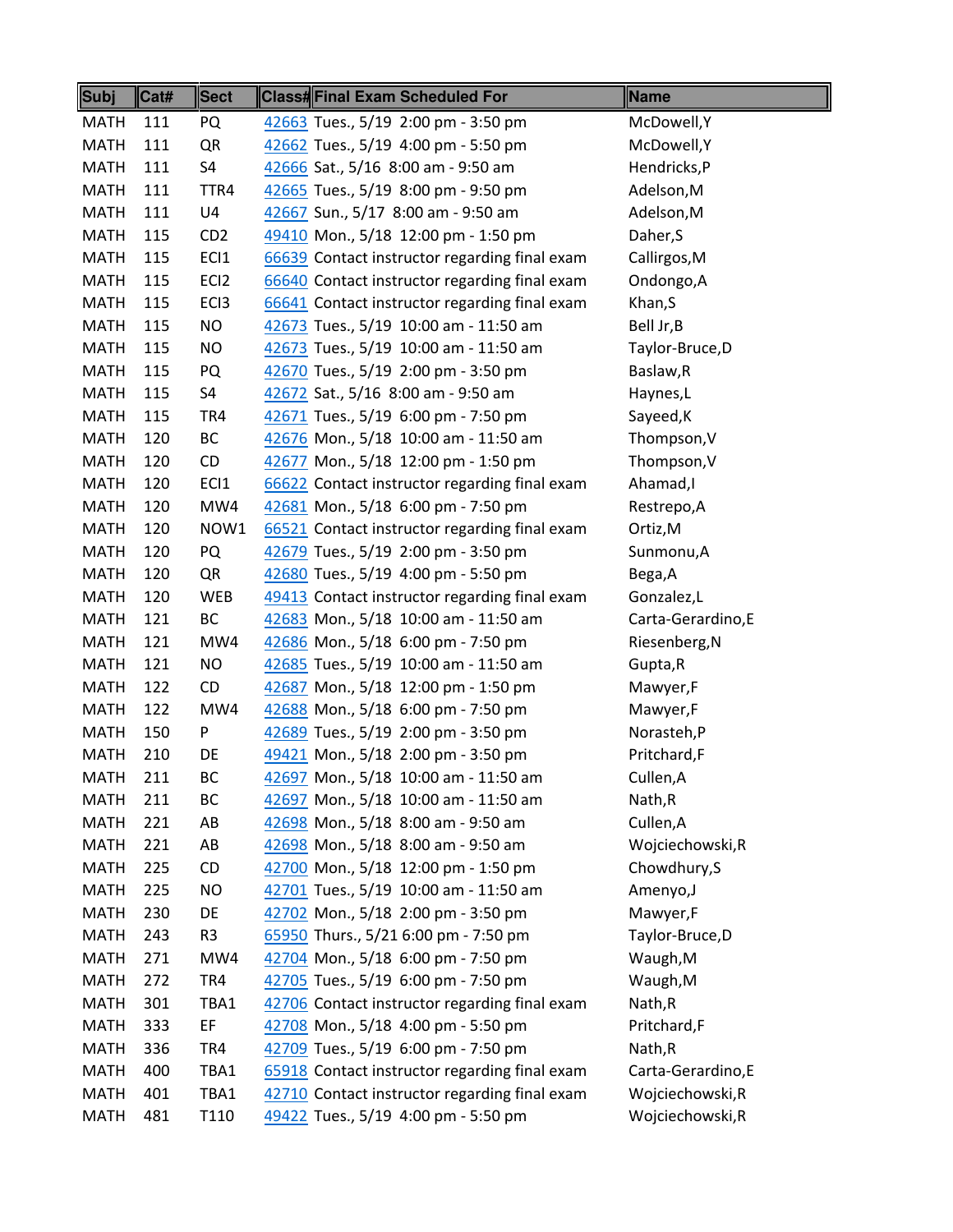| Subj        | Cat# | <b>Sect</b>      | <b>Class#Final Exam Scheduled For</b>         | <b>Name</b>    |
|-------------|------|------------------|-----------------------------------------------|----------------|
| <b>MKT</b>  | 341  | R374             | 42716 Thurs., 5/21 2:00 pm - 3:50 pm          | Mohammadi, A   |
| <b>MKT</b>  | 341  | W376             | 42715 Wed., 5/20 6:00 pm - 7:50 pm            | Nwaobi,P       |
| <b>MKT</b>  | 341  | <b>WEB</b>       | 42714 Contact instructor regarding final exam | Mohammadi, A   |
| <b>MKT</b>  | 342  | T376             | 42717 Tues., 5/19 6:00 pm - 7:50 pm           | Lee, Y         |
| <b>MKT</b>  | 344  | N                | 42718 Tues., 5/19 8:00 am - 9:50 am           | Lee, Y         |
| <b>MKT</b>  | 346  | S371             | 42719 Sat., 5/16 10:00 am - 11:50 am          | Gurumurthy, K  |
| <b>MKT</b>  | 347  | Q                | 42720 Tues., 5/19 4:00 pm - 5:50 pm           | Abraham, S     |
| <b>MKT</b>  | 355  | <b>WEB</b>       | 42721 Contact instructor regarding final exam | Wilson,I       |
| <b>MKT</b>  | 483  | M376             | 42722 Mon., 5/18 6:00 pm - 7:50 pm            | Abraham, S     |
| MS          | 322  | M <sub>3</sub>   | 42723 Mon., 5/18 6:00 pm - 7:50 pm            | Huberman, M    |
| <b>MS</b>   | 375  | S3               | 42724 Sat., 5/16 8:00 am - 9:50 am            | Cabrera, G     |
| <b>MS</b>   | 488  | <b>TBA</b>       | 42725 Contact instructor regarding final exam | McNickle,R     |
| <b>MS</b>   | 489  | <b>TBA</b>       | 42726 Contact instructor regarding final exam | McNickle, R    |
| MS          | 490  | <b>TBA</b>       | 60621 Contact instructor regarding final exam | Werber Zion, G |
| <b>MSCI</b> | 102  | MSC1             | 42727 Tues., 5/19 8:00 am - 9:50 am           | Deschenes, M   |
| <b>MSCI</b> | 202  | MSC <sub>2</sub> | 42728 Wed., 5/20 8:00 am - 9:50 am            | Deschenes, M   |
| <b>MSCI</b> | 302  | MSC3             | 42729 Fri., 5/22 8:00 am - 9:50 am            | Deschenes, M   |
| <b>MSCI</b> | 402  | MSC3             | 42730 Fri., 5/22 8:00 am - 9:50 am            | Deschenes, M   |
| <b>MUS</b>  | 101  | B                | 42731 Mon., 5/18 8:00 am - 9:50 am            | Kim, H         |
| <b>MUS</b>  | 101  | D                | 49923 Mon., 5/18 12:00 pm - 1:50 pm           | Kim,H          |
| <b>MUS</b>  | 101  | F                | 49924 Mon., 5/18 4:00 pm - 5:50 pm            | Kim,H          |
| <b>MUS</b>  | 101  | N                | 42734 Tues., 5/19 8:00 am - 9:50 am           | Mccabe, M      |
| <b>MUS</b>  | 101  | O                | 42735 Tues., 5/19 10:00 am - 11:50 am         | Mccabe, M      |
| <b>MUS</b>  | 110  | H                | 49925 Wed., 5/20 8:00 am - 9:50 am            | Lam, G         |
| <b>MUS</b>  | 138  | M <sub>3</sub>   | 49926 Mon., 5/18 6:00 pm - 7:50 pm            | Graham,F       |
| <b>MUS</b>  | 139  | W <sub>3</sub>   | 42738 Wed., 5/20 6:00 pm - 7:50 pm            | Zlabinger, T   |
| <b>MUS</b>  | 141  | MWL3             | 49927 Mon., 5/18 4:00 pm - 5:50 pm            | Graham,F       |
| <b>MUS</b>  | 141  | TRL1             | 42742 Tues., 5/19 2:00 pm - 3:50 pm           | Adams, M       |
| <b>MUS</b>  | 141  | TRL <sub>2</sub> | 42743 Tues., 5/19 2:00 pm - 3:50 pm           | Adams, M       |
| <b>MUS</b>  | 146  | TBA              | 42748 Contact instructor regarding final exam | Adams, M       |
| <b>MUS</b>  | 186  | TBA1             | 42749 Contact instructor regarding final exam | Adams, M       |
| <b>MUS</b>  | 186  | TBA3             | 42751 Contact instructor regarding final exam | Carey, N       |
| <b>MUS</b>  | 186  | TBA4             | 42752 Contact instructor regarding final exam | D'Alotto IV,L  |
| <b>MUS</b>  | 186  | TBA5             | 42753 Contact instructor regarding final exam | Koza, M        |
| <b>MUS</b>  | 186  | TBA6             | 42754 Contact instructor regarding final exam | Maurer, K      |
| <b>MUS</b>  | 186  | TBA7             | 42755 Contact instructor regarding final exam | Bartlett, C    |
| <b>MUS</b>  | 187  | T <sub>18</sub>  | 49929 Tues., 5/19 2:00 pm - 3:50 pm           | Zlabinger, T   |
| <b>MUS</b>  | 225  | EC <sub>1</sub>  | 66624 Contact instructor regarding final exam | Collier, L     |
| <b>MUS</b>  | 225  | N                | 42769 Tues., 5/19 8:00 am - 9:50 am           | Orzo, W        |
| <b>MUS</b>  | 239  | W <sub>3</sub>   | 42739 Wed., 5/20 6:00 pm - 7:50 pm            | Zlabinger, T   |
| <b>MUS</b>  | 241  | MWL3             | 49928 Mon., 5/18 4:00 pm - 5:50 pm            | Graham,F       |
| <b>MUS</b>  | 241  | TRL1             | 42745 Tues., 5/19 2:00 pm - 3:50 pm           | Adams, M       |
| <b>MUS</b>  | 241  | TRL <sub>2</sub> | 42746 Tues., 5/19 2:00 pm - 3:50 pm           | Adams, M       |
| <b>MUS</b>  | 246  | TBA              | 46002 Contact instructor regarding final exam | Adams, M       |
| <b>MUS</b>  | 286  | TBA1             | 42759 Contact instructor regarding final exam | Adams, M       |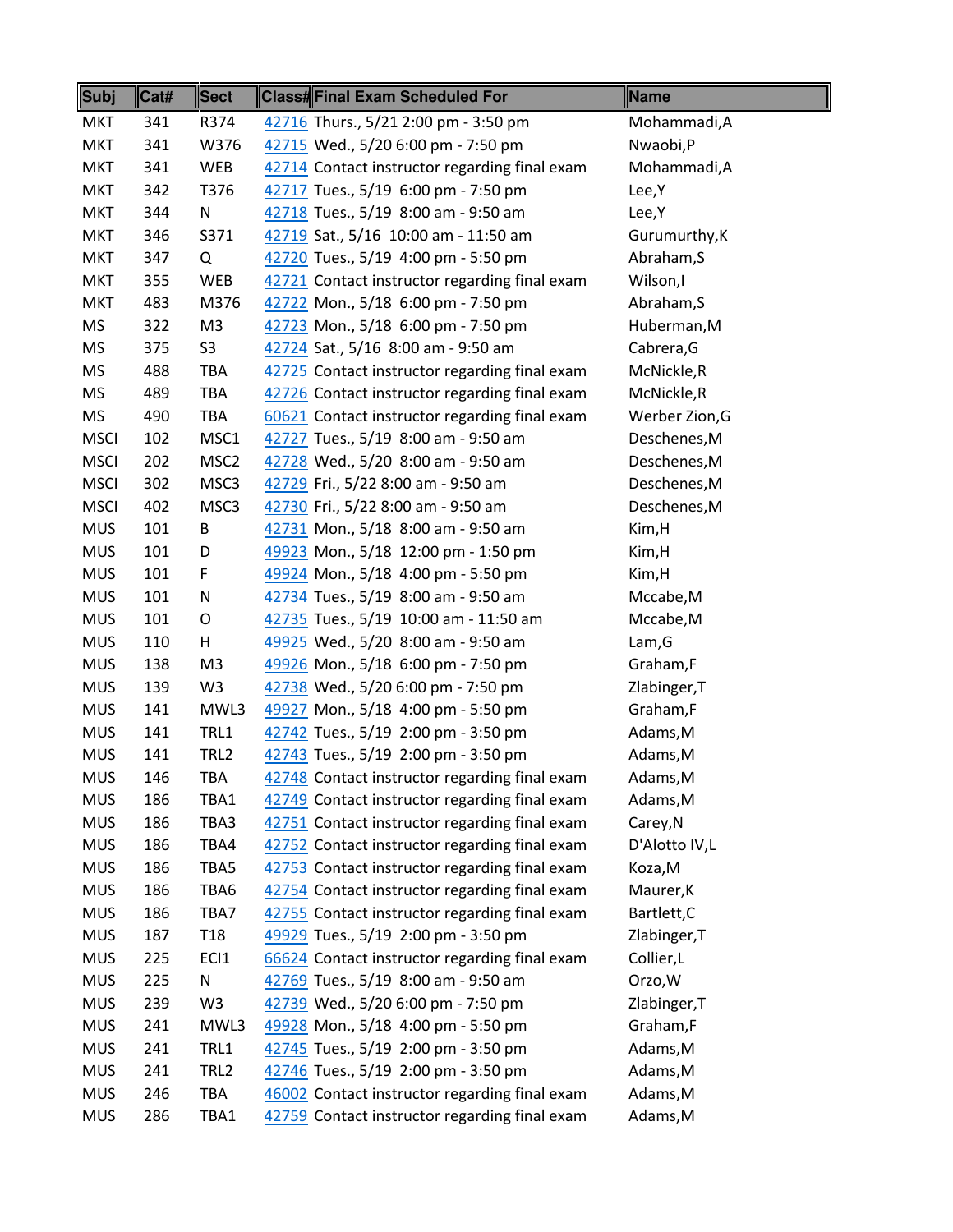| Subj        | Cat# | <b>Sect</b>     | <b>Class#Final Exam Scheduled For</b>         | <b>Name</b>        |
|-------------|------|-----------------|-----------------------------------------------|--------------------|
| <b>MUS</b>  | 286  | TBA3            | 42761 Contact instructor regarding final exam | Carey, N           |
| <b>MUS</b>  | 286  | TBA4            | 42762 Contact instructor regarding final exam | D'Alotto IV,L      |
| <b>MUS</b>  | 286  | TBA6            | 42764 Contact instructor regarding final exam | Maurer, K          |
| <b>MUS</b>  | 287  | T <sub>18</sub> | 49930 Tues., 5/19 2:00 pm - 3:50 pm           | Zlabinger, T       |
| <b>MUS</b>  | 291  | TBA             | 42783 Contact instructor regarding final exam | Adams, M           |
| <b>MUS</b>  | 299  | W3L7            | 42784 Wed., 5/20 2:00 pm - 3:50 pm            | Zlabinger, T       |
| <b>MUS</b>  | 328  | $\circ$         | 42785 Tues., 5/19 10:00 am - 11:50 am         | Orzo, W            |
| <b>MUS</b>  | 339  | W <sub>3</sub>  | 42740 Wed., 5/20 6:00 pm - 7:50 pm            | Zlabinger, T       |
| <b>MUS</b>  | 346  | TBA             | 46003 Contact instructor regarding final exam | Adams, M           |
| <b>MUS</b>  | 386  | TBA2            | 42771 Contact instructor regarding final exam | Zlabinger, T       |
| <b>MUS</b>  | 386  | TBA5            | 42774 Contact instructor regarding final exam | Koza, M            |
| <b>MUS</b>  | 387  | T <sub>18</sub> | 49931 Tues., 5/19 2:00 pm - 3:50 pm           | Zlabinger, T       |
| <b>MUS</b>  | 425  | TBA             | 56162 Contact instructor regarding final exam | Lam, G             |
| <b>MUS</b>  | 439  | W <sub>3</sub>  | 42741 Wed., 5/20 6:00 pm - 7:50 pm            | Zlabinger, T       |
| <b>MUS</b>  | 446  | TBA             | 46004 Contact instructor regarding final exam | Adams, M           |
| <b>MUS</b>  | 471  | TBA1            | 42786 Contact instructor regarding final exam | Adams, M           |
| <b>MUS</b>  | 471  | TBA3            | 42788 Contact instructor regarding final exam | Zlabinger, T       |
| <b>MUS</b>  | 490  | TBA1            | 42789 Contact instructor regarding final exam | Adams, M           |
| <b>MUS</b>  | 490  | TBA2            | 42790 Contact instructor regarding final exam | Lam, G             |
| <b>MUS</b>  | 490  | TBA3            | 42791 Contact instructor regarding final exam | Zlabinger, T       |
| <b>NESS</b> | 100  | WB1             | 61854 Contact instructor regarding final exam | Wolfe,A            |
| <b>NESS</b> | 100  | WB3             | 61856 Contact instructor regarding final exam | Wolfe,A            |
| <b>NESS</b> | 100  | WB5             | 61858 Contact instructor regarding final exam | White, S           |
| <b>NESS</b> | 200  | WB1             | 61878 Contact instructor regarding final exam | Stanley, R         |
| <b>NESS</b> | 200  | WB <sub>2</sub> | 61879 Contact instructor regarding final exam | Stanley, R         |
| <b>NESS</b> | 200  | WB3             | 61880 Contact instructor regarding final exam | Stanley, R         |
| <b>NESS</b> | 200  | WB4             | 61881 Contact instructor regarding final exam | Stanley, R         |
| <b>NESS</b> | 200  | WB5             | 61882 Contact instructor regarding final exam | Stanley, R         |
| <b>NESS</b> | 200  | WB6             | 61883 Contact instructor regarding final exam | Stanley, R         |
| <b>NESS</b> | 200  | WB7             | 61884 Contact instructor regarding final exam | Hudson, T          |
| <b>NESS</b> | 200  | WB8             | 61885 Contact instructor regarding final exam | Hudson, T          |
| <b>NURS</b> | 203  | <b>R3L2</b>     | 42792 Thurs., 5/21 8:00 am - 9:50 am          | Donahue, N         |
| <b>NURS</b> | 301  | WEB1            | 42794 Contact instructor regarding final exam | Taylor-Haslip, V   |
| <b>NURS</b> | 301  | WEB2            | 42795 Contact instructor regarding final exam | Alcindor, M        |
| <b>NURS</b> | 302  | W3L2            | 42796 Wed., 5/20 8:00 am - 9:50 am            | Donahue, N         |
| <b>NURS</b> | 314  | WEB1            | 42797 Contact instructor regarding final exam | Wright, R          |
| <b>NURS</b> | 315  | W3L8            | 42798 Wed., 5/20 2:00 pm - 3:50 pm            | Bratton-Robinson,J |
| <b>NURS</b> | 320  | MT41            | 42803 Mon., 5/18 8:00 am - 9:50 am            | Store, S           |
| <b>NURS</b> | 405  | WEB1            | 42831 Contact instructor regarding final exam | Bratton-Robinson,J |
| <b>NURS</b> | 406  | W3L5            | 42816 Wed., 5/20 12:00 pm - 1:50 pm           | Alexandre, M       |
| <b>NURS</b> | 420  | MT42            | 42818 Tues., 5/19 2:00 pm - 3:50 pm           | Alexandre, M       |
| OT          | 318  | <b>T3L2</b>     | 42833 Tues., 5/19 8:00 am - 9:50 am           | DiMaio, M          |
| OT          | 319  | <b>R3L2</b>     | 42837 Thurs., 5/21 8:00 am - 9:50 am          | Daly, M            |
| OT          | 319  | <b>R3L7</b>     | 42838 Thurs., 5/21 2:00 pm - 3:50 pm          | Daly, M            |
| OT          | 423  | OT <sub>1</sub> | 42839 Mon., 5/18 4:00 pm - 5:50 pm            | Devadas, M         |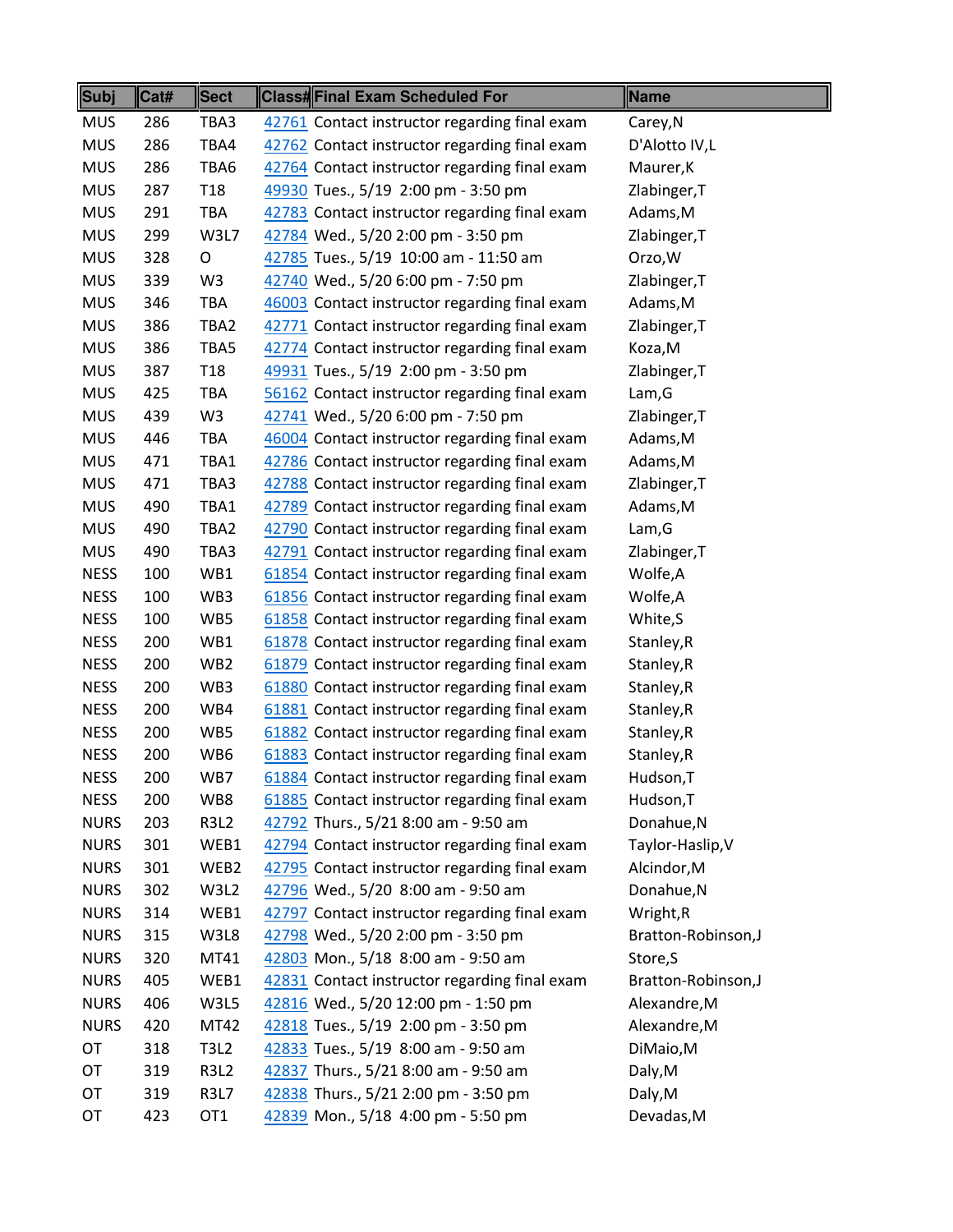| Subj | Cat# | <b>Sect</b>     | <b>Class#Final Exam Scheduled For</b>         | Name           |
|------|------|-----------------|-----------------------------------------------|----------------|
| OT   | 424  | T11             | 53312 Tues., 5/19 8:00 am - 9:50 am           | Henry,E        |
| OT   | 432  | M3L3            | 42842 Mon., 5/18 10:00 am - 11:50 am          | Kaplan,L       |
| OT   | 505  | R3LA            | 42845 Thurs., 5/21 4:00 pm - 5:50 pm          | Pagpatan, V    |
| OT   | 508  | <b>R3L2</b>     | 42849 Thurs., 5/21 8:00 am - 9:50 am          | Daus, D        |
| OT   | 517  | M3L8            | 42853 Mon., 5/18 2:00 pm - 3:50 pm            | Micic, D       |
| OT   | 518  | M3LA            | 42854 Mon., 5/18 10:00 am - 11:50 am          | Micic, D       |
| OT   | 518  | M3LB            | 42855 Mon., 5/18 10:00 am - 11:50 am          | Lyons, B       |
| OT   | 518  | M3LC            | 49652 Mon., 5/18 10:00 am - 11:50 am          | Daly, M        |
| OT   | 641  | <b>TBA</b>      | 42857 Contact instructor regarding final exam | Henry,E        |
| OT   | 642  | TBA1            | 42858 Contact instructor regarding final exam | Henry,E        |
| OT   | 642  | TBA2            | 53321 Contact instructor regarding final exam | Faust, S       |
| OT   | 642  | TBA3            | 53322 Contact instructor regarding final exam | Faust, S       |
| OT   | 647  | <b>T3L2</b>     | 42859 Tues., 5/19 8:00 am - 9:50 am           | Rodriguez,E    |
| PE   | 141  | M24             | 49912 Mon., 5/18 2:00 pm - 3:50 pm            | Schiefer, P    |
| PE   | 150  | R3              | 42861 Thurs., 5/21 6:00 pm - 7:50 pm          | Huberman, M    |
| PE   | 151  | T <sub>24</sub> | 42863 Tues., 5/19 2:00 pm - 3:50 pm           | Marino,D       |
| PE   | 154  | M24             | 42864 Mon., 5/18 2:00 pm - 3:50 pm            | Johnson, R     |
| PE   | 159  | M23             | 42865 Mon., 5/18 12:00 pm - 1:50 pm           | Graham, T      |
| PE   | 163  | W24             | 42866 Wed., 5/20 2:00 pm - 3:50 pm            | Cabrera, G     |
| PE   | 165  | W23             | 42867 Wed., 5/20 12:00 pm - 1:50 pm           | Paolino,P      |
| PE   | 166  | R <sub>26</sub> | 42868 Thurs., 5/21 6:00 pm - 7:50 pm          | Grossman, G    |
| PE   | 171  | F24             | 60622 Fri., 5/22 2:00 pm - 3:50 pm            | Jackson, G     |
| PE   | 176  | W26             | 42869 Wed., 5/20 6:00 pm - 7:50 pm            | Norwood, D     |
| PE   | 178  | SAT1            | 42871 Sat., 5/16 10:00 am - 11:50 am          | Parrinello, J  |
| PE   | 182  | M25             | 42874 Mon., 5/18 4:00 pm - 5:50 pm            | Kim, Y         |
| PE   | 182  | S21             | 42875 Sat., 5/16 10:00 am - 11:50 am          | San Miguel, L  |
| PE   | 184  | W25             | 49913 Wed., 5/20 4:00 pm - 5:50 pm            | Norwood, D     |
| PE   | 215  | <b>CD</b>       | 42880 Mon., 5/18 12:00 pm - 1:50 pm           | Schiefer, P    |
| PE   | 271  | F24             | 60623 Fri., 5/22 2:00 pm - 3:50 pm            | Jackson, G     |
| PE   | 278  | W26             | 42870 Wed., 5/20 6:00 pm - 7:50 pm            | Norwood,D      |
| PE   | 279  | SAT1            | 42872 Sat., 5/16 10:00 am - 11:50 am          | Parrinello, J  |
| PE   | 280  | <b>TBA</b>      | 55670 Contact instructor regarding final exam | Parrinello, J  |
| PE   | 282  | M25             | 42877 Mon., 5/18 4:00 pm - 5:50 pm            | Kim, Y         |
| PE   | 282  | S21             | 42878 Sat., 5/16 10:00 am - 11:50 am          | San Miguel, L  |
| PE   | 291  | TBA             | 42881 Contact instructor regarding final exam | McNickle, R    |
| PE   | 292  | TBA             | 42882 Contact instructor regarding final exam | McNickle, R    |
| PE   | 350  | T <sub>25</sub> | 42885 Tues., 5/19 4:00 pm - 5:50 pm           | Johnson, R     |
| PE   | 353  | T <sub>25</sub> | 42886 Tues., 5/19 4:00 pm - 5:50 pm           | Parrinello, J  |
| PE   | 358  | T <sub>24</sub> | 42887 Tues., 5/19 2:00 pm - 3:50 pm           | Werber Zion, G |
| PE   | 362  | R3LB            | 42889 Thurs., 5/21 4:00 pm - 5:50 pm          | McNickle,R     |
| PE   | 363  | W3L8            | 42553 Wed., 5/20 2:00 pm - 3:50 pm            | McNickle, R    |
| PE   | 365  | W374            | 42555 Wed., 5/20 2:00 pm - 3:50 pm            | Werber Zion, G |
| PE   | 452  | M4L7            | 42558 Mon., 5/18 2:00 pm - 3:50 pm            | Werber Zion, G |
| PE   | 471  | TBA             | 42890 Contact instructor regarding final exam | McNickle, R    |
| PE   | 473  | TBA             | 42891 Contact instructor regarding final exam | McNickle, R    |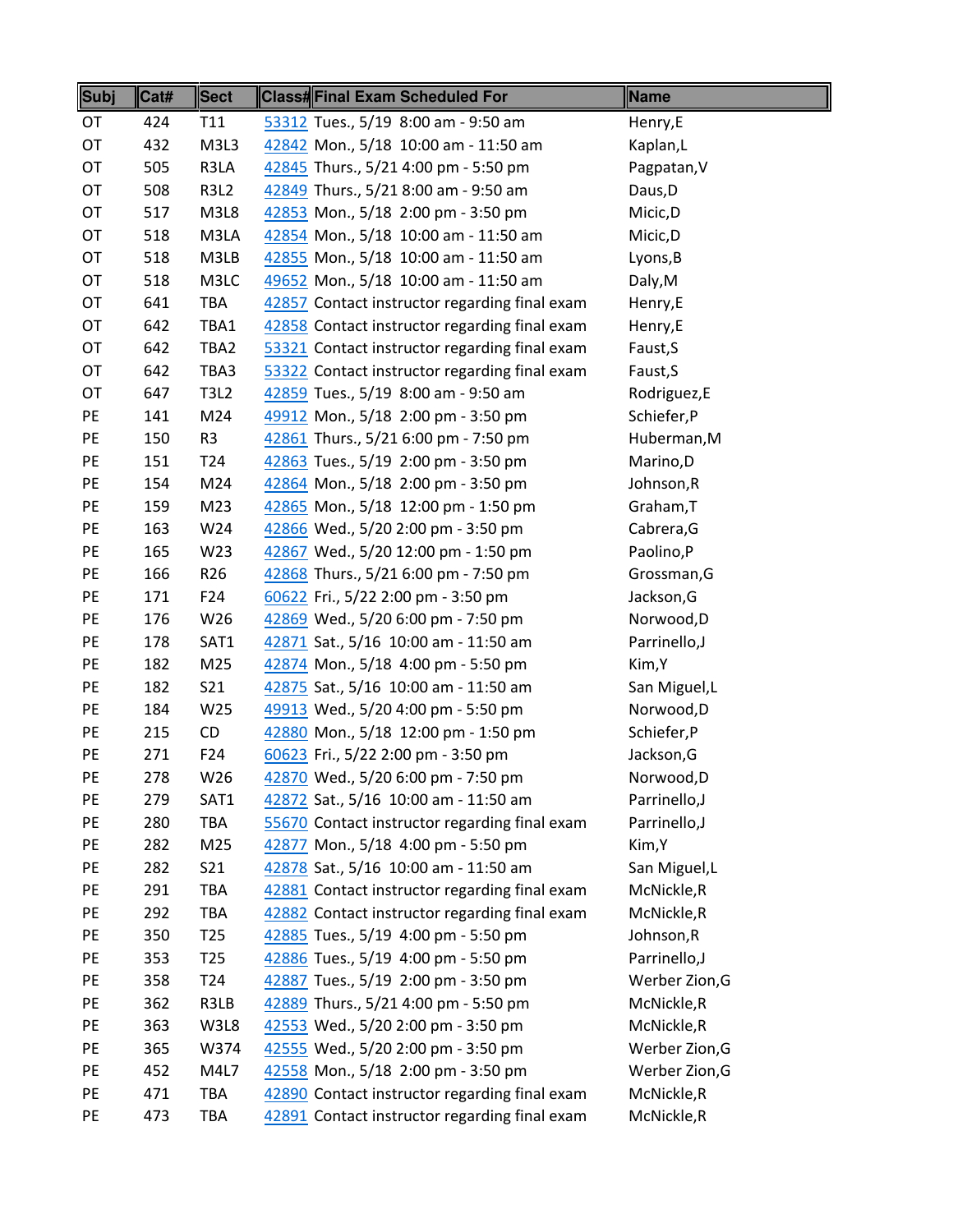| <b>Subj</b> | Cat# | <b>Sect</b>     | <b>Class#Final Exam Scheduled For</b>         | Name                |
|-------------|------|-----------------|-----------------------------------------------|---------------------|
| PE          | 495  | <b>TBA</b>      | 66914 Contact instructor regarding final exam | McNickle,R          |
| PE          | 497  | <b>TBA</b>      | 66916 Contact instructor regarding final exam | McNickle,R          |
| PH          | 201  | W352            | 42892 Wed., 5/20 8:00 am - 9:50 am            | Benjamin,P          |
| PH          | 330  | M352            | 42894 Mon., 5/18 8:00 am - 9:50 am            | Ardouin-Guerrier, M |
| PH          | 415  | <b>TBA</b>      | 42897 Contact instructor regarding final exam | Barley,L            |
| PH          | 435  | <b>TBA</b>      | 42898 Contact instructor regarding final exam | Barley,L            |
| PHIL        | 102  | B               | 42900 Mon., 5/18 8:00 am - 9:50 am            | Silva Sibilin, C    |
| PHIL        | 102  | C               | 42899 Mon., 5/18 10:00 am - 11:50 am          | Silva Sibilin, C    |
| PHIL        | 103  | $\mathsf C$     | 42904 Mon., 5/18 10:00 am - 11:50 am          | Feld,A              |
| PHIL        | 103  | E               | 49327 Mon., 5/18 2:00 pm - 3:50 pm            | Snyder, C           |
| PHIL        | 103  | M <sub>3</sub>  | 42905 Mon., 5/18 6:00 pm - 7:50 pm            | Bodetti, K          |
| PHIL        | 103  | P               | 42902 Tues., 5/19 2:00 pm - 3:50 pm           | Limnatis, N         |
| PHIL        | 103  | T <sub>3</sub>  | 53347 Tues., 5/19 6:00 pm - 7:50 pm           | Limnatis, N         |
| PHIL        | 202  | E               | 42907 Mon., 5/18 2:00 pm - 3:50 pm            | Silva Sibilin, C    |
| PHIL        | 202  | P               | 42906 Tues., 5/19 2:00 pm - 3:50 pm           | Silva Sibilin, C    |
| PHIL        | 202  | T <sub>3</sub>  | 42909 Tues., 5/19 6:00 pm - 7:50 pm           | Silva Sibilin, C    |
| PHIL        | 202  | W <sub>3</sub>  | 42908 Wed., 5/20 6:00 pm - 7:50 pm            | Prashad, R          |
| PHIL        | 308  | O               | 42916 Tues., 5/19 10:00 am - 11:50 am         | Kirk, T             |
| PHIL        | 308  | P               | 42917 Tues., 5/19 2:00 pm - 3:50 pm           | Kirk,T              |
| PHIL        | 308  | T <sub>3</sub>  | 42918 Tues., 5/19 6:00 pm - 7:50 pm           | Adams, K            |
| PHIL        | 308  | XC              | 42915 Fri., 5/22 2:00 pm - 3:50 pm            | Folkers, K          |
| PHIL        | 341  | D               | 42919 Mon., 5/18 12:00 pm - 1:50 pm           | Bodetti, K          |
| <b>PHS</b>  | 301  | В               | 42920 Mon., 5/18 8:00 am - 9:50 am            | Musumeci, D         |
| <b>PHS</b>  | 401  | L               | 65044 Wed., 5/20 10:00 am - 11:50 am          | Musumeci,D          |
| <b>PHS</b>  | 480  | TBA4            | 67770 Contact instructor regarding final exam | Chang, E            |
| PHS         | 481  | TBA1            | 65045 Contact instructor regarding final exam | Desamero, R         |
| <b>PHS</b>  | 490  | TBA1            | 42924 Contact instructor regarding final exam | Chakravarti, D      |
| <b>PHS</b>  | 501  | R <sub>3</sub>  | 42925 Thurs., 5/21 6:00 pm - 7:50 pm          | Profit, A           |
| PHS         | 503  | M <sub>3</sub>  | 49370 Mon., 5/18 6:00 pm - 7:50 pm            | Chakravarti, B      |
| PHS         | 504  | R110            | 66777 Thurs., 5/21 4:00 pm - 5:50 pm          | Chang,E             |
| PHS         | 506  | W <sub>3</sub>  | 42928 Wed., 5/20 6:00 pm - 7:50 pm            | Chakravarti, D      |
| PHS         | 507  | F <sub>3</sub>  | 66778 Fri., 5/22 6:00 pm - 7:50 pm            | Gurumurthy, K       |
| PHS         | 508  | TBA1            | 42930 Contact instructor regarding final exam | Profit, A           |
| PHS         | 508  | TBA2            | 42931 Contact instructor regarding final exam | Musumeci,D          |
| <b>PHS</b>  | 508  | TBA3            | 42932 Contact instructor regarding final exam | Zhou,Z              |
| PHS         | 509  | S <sub>3</sub>  | 49372 Sat., 5/16 8:00 am - 9:50 am            | Wright, M           |
| PHS         | 511  | T <sub>3</sub>  | 42937 Tues., 5/19 6:00 pm - 7:50 pm           | Zhou,Z              |
| <b>PHS</b>  | 516  | M <sub>3</sub>  | 56898 Mon., 5/18 6:00 pm - 7:50 pm            | Chakravarti, D      |
| <b>PHS</b>  | 517  | W <sub>3</sub>  | 56897 Wed., 5/20 6:00 pm - 7:50 pm            | Gurumurthy, K       |
| <b>PHYS</b> | 113  | <b>S23</b>      | 42943 Sat., 5/16 2:00 pm - 3:50 pm            | Shukla, K           |
| <b>PHYS</b> | 113  | T21             | 42940 Tues., 5/19 8:00 am - 9:50 am           | Pease, C            |
| <b>PHYS</b> | 113  | T <sub>25</sub> | 42942 Tues., 5/19 4:00 pm - 5:50 pm           | Kutwaru, T          |
| <b>PHYS</b> | 114  | R21             | 42948 Thurs., 5/21 8:00 am - 9:50 am          | Pease, C            |
| <b>PHYS</b> | 114  | T <sub>25</sub> | 42949 Tues., 5/19 4:00 pm - 5:50 pm           | Kang, Y             |
| <b>PHYS</b> | 115  | O               | 42952 Tues., 5/19 10:00 am - 11:50 am         | Kutwaru, T          |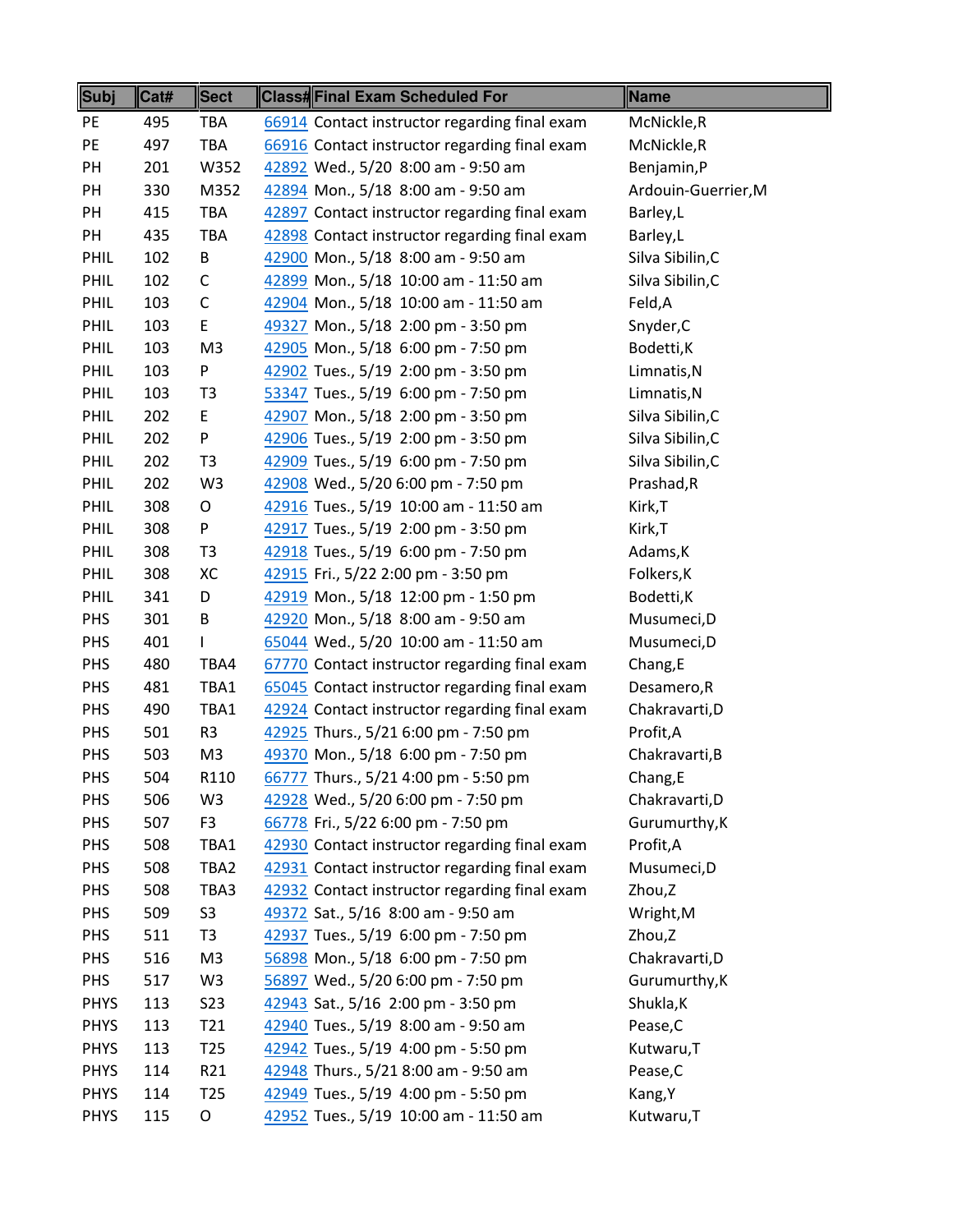| Subj        | Cat# | <b>Sect</b>      | Class#Final Exam Scheduled For                | <b>Name</b>        |
|-------------|------|------------------|-----------------------------------------------|--------------------|
| <b>PHYS</b> | 116  | O                | 42955 Tues., 5/19 10:00 am - 11:50 am         | Pease, C           |
| <b>PHYS</b> | 117  | P                | 42957 Tues., 5/19 2:00 pm - 3:50 pm           | Lynch, K           |
| <b>PHYS</b> | 117  | S <sub>3</sub>   | 42958 Sat., 5/16 8:00 am - 9:50 am            | Shukla, K          |
| <b>PHYS</b> | 118  | P                | 42963 Tues., 5/19 2:00 pm - 3:50 pm           | Popp,J             |
| <b>PHYS</b> | 140  | BC               | 42967 Mon., 5/18 10:00 am - 11:50 am          | Iqbal,R            |
| <b>PHYS</b> | 140  | CD               | 42968 Mon., 5/18 12:00 pm - 1:50 pm           | Iqbal,R            |
| <b>PHYS</b> | 140  | <b>NO</b>        | 42966 Tues., 5/19 10:00 am - 11:50 am         | Wiseman,E          |
| <b>PHYS</b> | 140  | PQ               | 42970 Tues., 5/19 2:00 pm - 3:50 pm           | Wiseman,E          |
| POL         | 101  | L                | 42976 Wed., 5/20 10:00 am - 11:50 am          | Palazzo, D         |
| POL         | 103  | Α                | 42979 Mon., 5/18 8:00 am - 9:50 am            | Chaouad, R         |
| <b>POL</b>  | 103  | E                | 42981 Mon., 5/18 2:00 pm - 3:50 pm            | Sharpe, M          |
| <b>POL</b>  | 103  | L                | 42978 Wed., 5/20 4:00 pm - 5:50 pm            | Palazzo, D         |
| POL         | 103  | M3               | 42983 Mon., 5/18 6:00 pm - 7:50 pm            | Monda, D           |
| POL         | 103  | R <sub>3</sub>   | 49654 Thurs., 5/21 6:00 pm - 7:50 pm          | Warren, J          |
| POL         | 103  | SS <sub>3</sub>  | 42982 Sat., 5/16 12:00 pm - 1:50 pm           | Rroji, G           |
| <b>POL</b>  | 202  | S <sub>3</sub>   | 42986 Sat., 5/16 8:00 am - 9:50 am            | Rroji, G           |
| <b>POL</b>  | 219  | T <sub>3</sub>   | 49659 Tues., 5/19 6:00 pm - 7:50 pm           | Hansen,I           |
| POL         | 222  | <b>T22A</b>      | 40827 Tues., 5/19 10:00 am - 11:50 am         | Hadi, S            |
| POL         | 222  | <b>W26A</b>      | 40829 Wed., 5/20 6:00 pm - 7:50 pm            | Levey, T           |
| POL         | 226  | N                | 43009 Tues., 5/19 8:00 am - 9:50 am           | Harper, R          |
| POL         | 231  | O                | 43010 Tues., 5/19 10:00 am - 11:50 am         | Hughes, K          |
| <b>POL</b>  | 241  | T <sub>3</sub>   | 43011 Tues., 5/19 6:00 pm - 7:50 pm           | Sharpe, M          |
| <b>POL</b>  | 250  | F                | 43012 Mon., 5/18 4:00 pm - 5:50 pm            | Sharpe, M          |
| <b>POL</b>  | 268  | J                | 43013 Wed., 5/20 12:00 pm - 1:50 pm           | Palazzo, D         |
| <b>POL</b>  | 285  | C                | 43015 Mon., 5/18 10:00 am - 11:50 am          | Chaouad, R         |
| <b>POL</b>  | 306  | R <sub>3</sub>   | 43017 Thurs., 5/21 6:00 pm - 7:50 pm          | Erlbaum, W         |
| <b>POL</b>  | 311  | B                | 43019 Mon., 5/18 8:00 am - 9:50 am            | Chaouad, R         |
| <b>POL</b>  | 322  | SSS <sub>3</sub> | 43020 Sat., 5/16 2:00 pm - 3:50 pm            | Rroji, G           |
| <b>POL</b>  | 394  | T <sub>25</sub>  | 43021 Tues., 5/19 4:00 pm - 5:50 pm           | Harper, R          |
| <b>POL</b>  | 396  | TBA              | 43023 Contact instructor regarding final exam | Harper, R          |
| <b>POL</b>  | 453  | D                | 43024 Mon., 5/18 12:00 pm - 1:50 pm           | Sharpe, M          |
| <b>PRST</b> | 241  | F                | 43029 Mon., 5/18 4:00 pm - 5:50 pm            | Vasquez,E          |
| <b>PSY</b>  | 102  | B                | 43031 Mon., 5/18 8:00 am - 9:50 am            | Austin, S          |
| <b>PSY</b>  | 102  | E                | 43033 Mon., 5/18 2:00 pm - 3:50 pm            | Swyer, A           |
| <b>PSY</b>  | 102  | EC <sub>1</sub>  | 66636 Contact instructor regarding final exam | Taylor-Williams, T |
| <b>PSY</b>  | 102  | EC <sub>12</sub> | 66637 Contact instructor regarding final exam | Williams, J        |
| <b>PSY</b>  | 102  | EC <sub>13</sub> | 66638 Contact instructor regarding final exam | Williams, J        |
| <b>PSY</b>  | 102  | M                | 43034 Tues., 5/19 8:00 am - 9:50 am           | Vaigneur, T        |
| <b>PSY</b>  | 102  | NOW <sub>2</sub> | 66524 Contact instructor regarding final exam | Monterroso, M      |
| <b>PSY</b>  | 102  | NOW3             | 66525 Contact instructor regarding final exam | Hernandez, G       |
| <b>PSY</b>  | 102  | NOW4             | 66526 Contact instructor regarding final exam | Barnes, M          |
| <b>PSY</b>  | 102  | NOW5             | 66527 Contact instructor regarding final exam | Schaudt, M         |
| <b>PSY</b>  | 102  | O                | 43037 Tues., 5/19 10:00 am - 11:50 am         | Davies, K          |
| <b>PSY</b>  | 102  | Q                | 43032 Tues., 5/19 4:00 pm - 5:50 pm           | Swyer, A           |
| <b>PSY</b>  | 102  | S3               | 43036 Sat., 5/16 8:00 am - 9:50 am            | Carrasco, E        |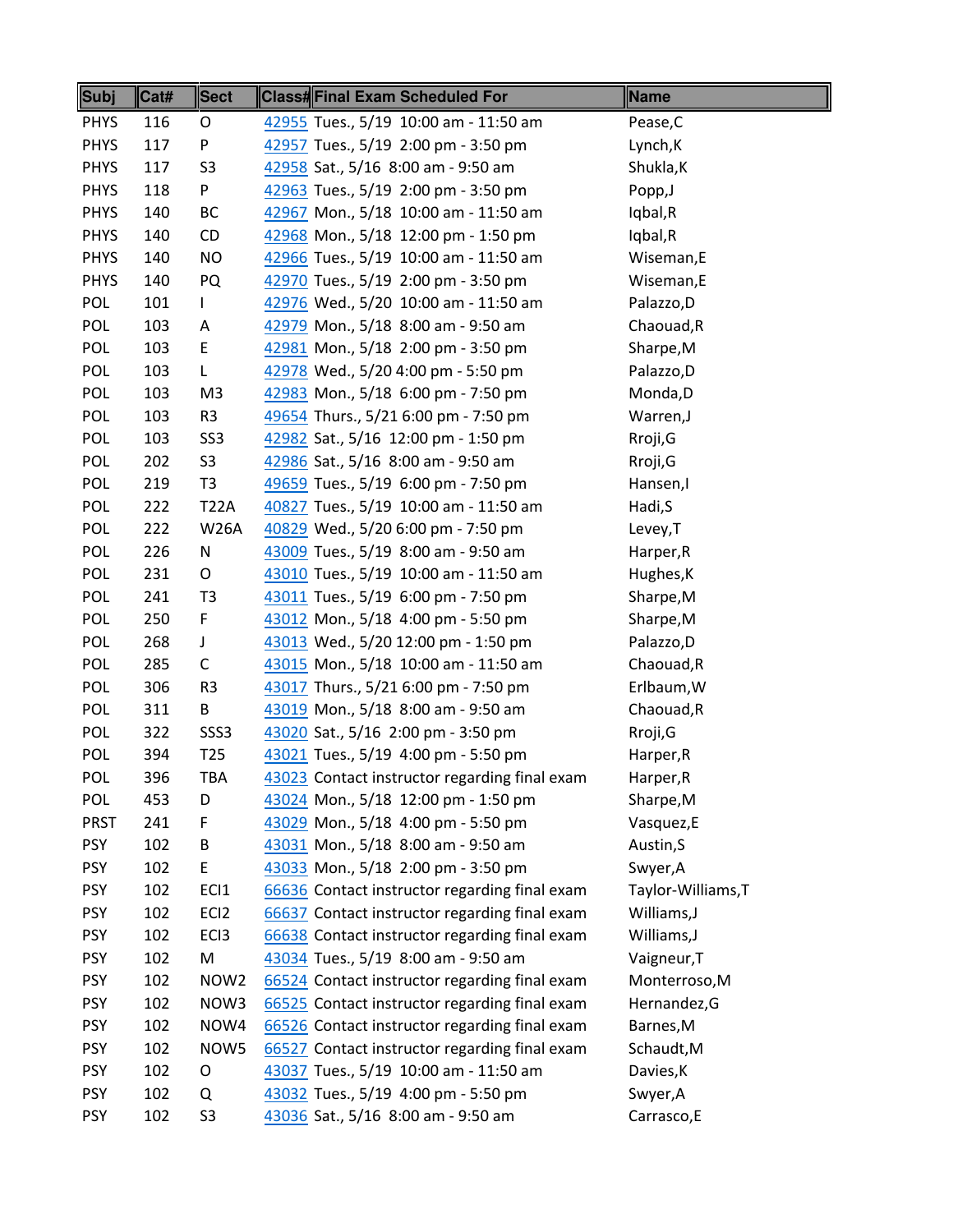| Subj       | Cat# | <b>Sect</b>     | <b>Class#Final Exam Scheduled For</b>         | <b>Name</b>     |
|------------|------|-----------------|-----------------------------------------------|-----------------|
| <b>PSY</b> | 102  | W <sub>3</sub>  | 43035 Wed., 5/20 6:00 pm - 7:50 pm            | Smith, S        |
| <b>PSY</b> | 214  | F <sub>3</sub>  | 43042 Fri., 5/22 6:00 pm - 7:50 pm            | Elfers-wygand,P |
| <b>PSY</b> | 214  | P               | 43040 Tues., 5/19 2:00 pm - 3:50 pm           | Austin, S       |
| <b>PSY</b> | 214  | WEB1            | 43041 Contact instructor regarding final exam | Rodgers, C      |
| <b>PSY</b> | 214  | WEB2            | 43043 Contact instructor regarding final exam | Nelson, D       |
| <b>PSY</b> | 215  | M <sub>3</sub>  | 43046 Mon., 5/18 6:00 pm - 7:50 pm            | Segal, P        |
| <b>PSY</b> | 215  | ${\sf N}$       | 43048 Tues., 5/19 8:00 am - 9:50 am           | Preiser,L       |
| <b>PSY</b> | 215  | Q               | 43047 Tues., 5/19 4:00 pm - 5:50 pm           | Austin, S       |
| <b>PSY</b> | 216  | R <sub>3</sub>  | 43050 Thurs., 5/21 6:00 pm - 7:50 pm          | Segal, P        |
| <b>PSY</b> | 216  | S <sub>3</sub>  | 43051 Sat., 5/16 8:00 am - 9:50 am            | Campbell, J     |
| <b>PSY</b> | 219  | T <sub>3</sub>  | 49663 Tues., 5/19 6:00 pm - 7:50 pm           | Hansen,I        |
| <b>PSY</b> | 226  | M22             | 43101 Mon., 5/18 10:00 am - 11:50 am          | Johnson, D      |
| <b>PSY</b> | 226  | M23             | 43053 Mon., 5/18 12:00 pm - 1:50 pm           | Berwid, O       |
| <b>PSY</b> | 226  | M26             | 43105 Mon., 5/18 6:00 pm - 7:50 pm            | Preiser,L       |
| <b>PSY</b> | 226  | R <sub>24</sub> | 43103 Thurs., 5/21 2:00 pm - 3:50 pm          | Nelson, D       |
| <b>PSY</b> | 226  | S21             | 43104 Sat., 5/16 10:00 am - 11:50 am          | Hoepner,L       |
| <b>PSY</b> | 226  | T <sub>22</sub> | 43102 Tues., 5/19 10:00 am - 11:50 am         | Johnson, D      |
| <b>PSY</b> | 230  | Q               | 43061 Tues., 5/19 4:00 pm - 5:50 pm           | Davies, K       |
| <b>PSY</b> | 232  | E               | 43064 Mon., 5/18 2:00 pm - 3:50 pm            | Ashton, W       |
| <b>PSY</b> | 232  | P               | 43063 Tues., 5/19 2:00 pm - 3:50 pm           | Davies, K       |
| <b>PSY</b> | 234  | I               | 43067 Wed., 5/20 10:00 am - 11:50 am          | Campbell, J     |
| <b>PSY</b> | 234  | WEB             | 43066 Contact instructor regarding final exam | Pitsikalis, H   |
| <b>PSY</b> | 238  | N               | 43070 Tues., 5/19 8:00 am - 9:50 am           | Austin, S       |
| <b>PSY</b> | 238  | Q               | 43071 Tues., 5/19 4:00 pm - 5:50 pm           | Ellis, T        |
| <b>PSY</b> | 238  | R <sub>3</sub>  | 43069 Thurs., 5/21 6:00 pm - 7:50 pm          | Decastro, A     |
| <b>PSY</b> | 252  | M <sub>3</sub>  | 43094 Mon., 5/18 6:00 pm - 7:50 pm            | Louis,E         |
| <b>PSY</b> | 253  | WEB1            | 43095 Contact instructor regarding final exam | Rodgers, C      |
| <b>PSY</b> | 253  | WEB2            | 43096 Contact instructor regarding final exam | Rodriguez, W    |
| <b>PSY</b> | 280  | XB              | 43097 Fri., 5/22 10:00 am - 11:50 am          | Fernandez,E     |
| <b>PSY</b> | 283  | F373            | 43113 Fri., 5/22 12:00 pm - 1:50 pm           | Mokrue,K        |
| <b>PSY</b> | 289  | C               | 43114 Mon., 5/18 10:00 am - 11:50 am          | Villegas, F     |
| <b>PSY</b> | 290  | TBA             | 43115 Contact instructor regarding final exam | Davies, K       |
| <b>PSY</b> | 291  | <b>TBA</b>      | 43116 Contact instructor regarding final exam | Davies, K       |
| <b>PSY</b> | 292  | <b>TBA</b>      | 43117 Contact instructor regarding final exam | Davies, K       |
| <b>PSY</b> | 293  | TBA             | 43118 Contact instructor regarding final exam | Davies, K       |
| <b>PSY</b> | 294  | TBA             | 43119 Contact instructor regarding final exam | Davies, K       |
| <b>PSY</b> | 295  | TBA             | 43120 Contact instructor regarding final exam | Davies, K       |
| <b>PSY</b> | 313  | <b>WEB</b>      | 43121 Contact instructor regarding final exam | Barahmand, U    |
| <b>PSY</b> | 319  | DE              | 43272 Mon., 5/18 2:00 pm - 3:50 pm            | Owens,E         |
| <b>PSY</b> | 319  | T <sub>4</sub>  | 43271 Tues., 5/19 6:00 pm - 7:50 pm           | Chan, J         |
| <b>PSY</b> | 319  | WEB             | 43273 Contact instructor regarding final exam | Owens,E         |
| <b>PSY</b> | 321  | DE              | 43274 Mon., 5/18 2:00 pm - 3:50 pm            | Villegas, F     |
| <b>PSY</b> | 321  | <b>NO</b>       | 43275 Tues., 5/19 10:00 am - 11:50 am         | Seiser, R       |
| <b>PSY</b> | 321  | <b>NO</b>       | 43275 Tues., 5/19 10:00 am - 11:50 am         | Villegas, F     |
| <b>PSY</b> | 330  | P               | 43278 Tues., 5/19 2:00 pm - 3:50 pm           | Swoboda,D       |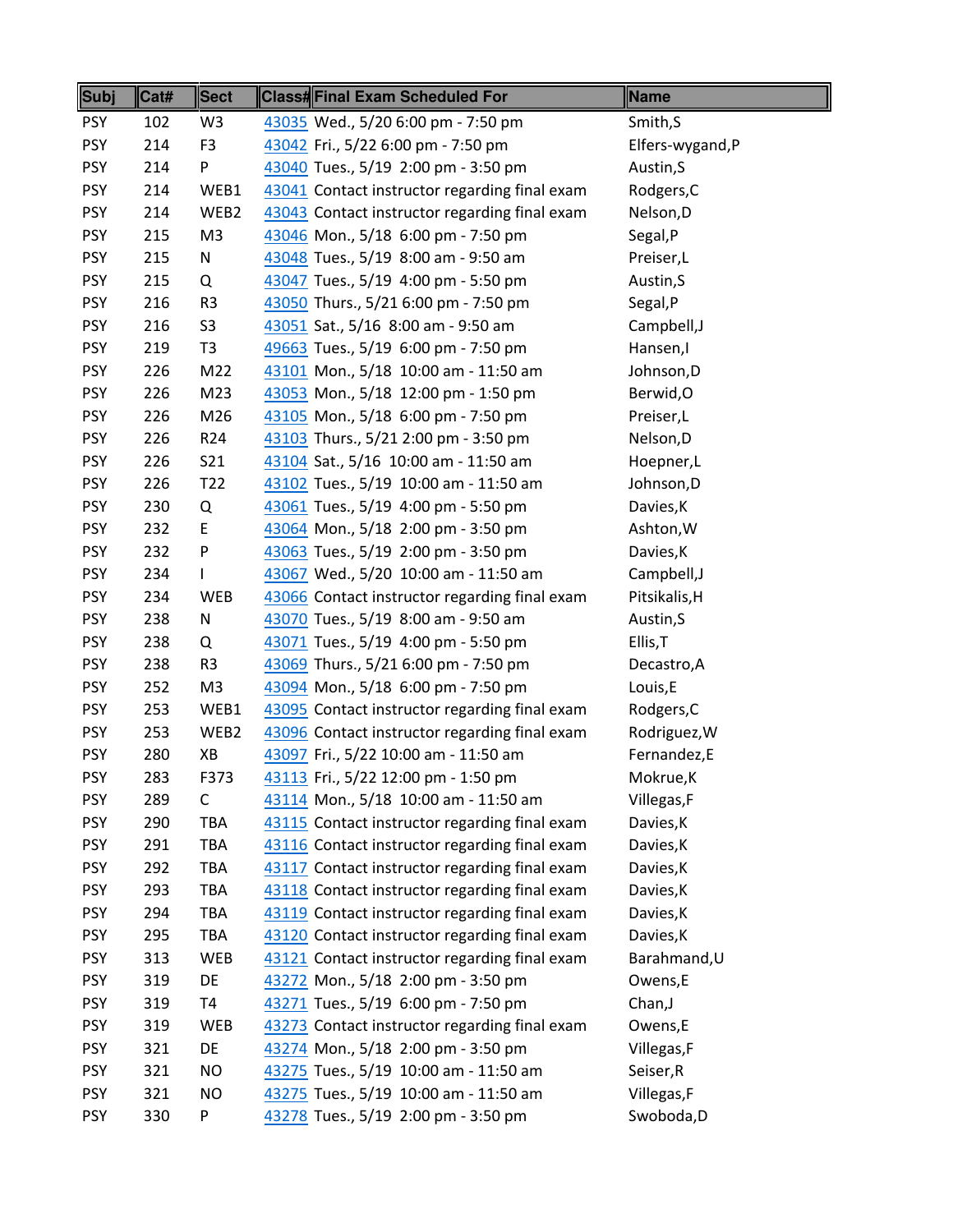| Subj        | Cat# | <b>Sect</b>     | <b>Class#Final Exam Scheduled For</b>         | Name              |
|-------------|------|-----------------|-----------------------------------------------|-------------------|
| <b>PSY</b>  | 330  | W <sub>3</sub>  | 43279 Wed., 5/20 6:00 pm - 7:50 pm            | Carrasco, E       |
| <b>PSY</b>  | 330  | WEB1            | 43276 Contact instructor regarding final exam | Pitsikalis, H     |
| <b>PSY</b>  | 330  | WEB2            | 43277 Contact instructor regarding final exam | Pitsikalis, H     |
| <b>PSY</b>  | 335  | W <sub>3</sub>  | 43282 Wed., 5/20 6:00 pm - 7:50 pm            | Preiser,L         |
| <b>PSY</b>  | 340  | F               | 43283 Mon., 5/18 4:00 pm - 5:50 pm            | Majerovitz,D      |
| <b>PSY</b>  | 362  | D               | 43284 Mon., 5/18 12:00 pm - 1:50 pm           | Carrasco, E       |
| <b>PSY</b>  | 362  | T <sub>3</sub>  | 43285 Tues., 5/19 6:00 pm - 7:50 pm           | Preiser,L         |
| <b>PSY</b>  | 390  | XC              | 49685 Fri., 5/22 2:00 pm - 3:50 pm            | Swoboda,D         |
| <b>PSY</b>  | 401  | O               | 43287 Tues., 5/19 10:00 am - 11:50 am         | Swoboda,D         |
| <b>PSY</b>  | 401  | T <sub>3</sub>  | 43286 Tues., 5/19 6:00 pm - 7:50 pm           | Swoboda,D         |
| <b>PSY</b>  | 430  | M22             | 43442 Mon., 5/18 10:00 am - 11:50 am          | Rahman, S         |
| <b>PSY</b>  | 430  | R <sub>26</sub> | 43445 Thurs., 5/21 6:00 pm - 7:50 pm          | Majerovitz,D      |
| <b>PSY</b>  | 430  | T <sub>24</sub> | 43288 Tues., 5/19 2:00 pm - 3:50 pm           | Ashton, W         |
| <b>PSY</b>  | 490  | TBA3            | 43451 Contact instructor regarding final exam | Davies, K         |
| <b>PSY</b>  | 490  | TBA4            | 43452 Contact instructor regarding final exam | Hansen,I          |
| <b>PSY</b>  | 490  | TBA5            | 43453 Contact instructor regarding final exam | Johnson, D        |
| <b>PSY</b>  | 490  | TBA6            | 43454 Contact instructor regarding final exam | Majerovitz,D      |
| <b>PSY</b>  | 490  | TBA9            | 43457 Contact instructor regarding final exam | Villegas, F       |
| <b>PSY</b>  | 491  | TBA3            | 43461 Contact instructor regarding final exam | Davies, K         |
| <b>PSY</b>  | 491  | TBA4            | 43462 Contact instructor regarding final exam | Hansen,I          |
| <b>PSY</b>  | 491  | TBA8            | 43466 Contact instructor regarding final exam | Villegas, F       |
| <b>PSY</b>  | 492  | TBA6            | 67772 Contact instructor regarding final exam | Mokrue, K         |
| <b>SCWK</b> | 101  | T <sub>3</sub>  | 43478 Tues., 5/19 6:00 pm - 7:50 pm           | Rodriguez, C      |
| <b>SCWK</b> | 101  | W375            | 43479 Wed., 5/20 4:00 pm - 5:50 pm            | Pratt,D           |
| <b>SCWK</b> | 203  | T <sub>3</sub>  | 43482 Tues., 5/19 6:00 pm - 7:50 pm           | Bennett,L         |
| <b>SCWK</b> | 203  | W373            | 43481 Wed., 5/20 12:00 pm - 1:50 pm           | Pratt,D           |
| <b>SCWK</b> | 293  | T374            | 49942 Tues., 5/19 2:00 pm - 3:50 pm           | Glickman, K       |
| <b>SCWK</b> | 293  | W26             | 45621 Wed., 5/20 6:00 pm - 7:50 pm            | Wilson, A         |
| <b>SCWK</b> | 300  | R456            | 45623 Thurs., 5/21 6:00 pm - 7:50 pm          | Goldberg, S       |
| <b>SCWK</b> | 300  | <b>WEB</b>      | 49937 Contact instructor regarding final exam | Pratt,D           |
| <b>SCWK</b> | 350  | M456            | 45624 Mon., 5/18 6:00 pm - 7:50 pm            | Acker, G          |
| <b>SCWK</b> | 350  | T456            | 45625 Tues., 5/19 6:00 pm - 7:50 pm           | Acker, G          |
| <b>SCWK</b> | 360  | R <sub>3</sub>  | 45626 Thurs., 5/21 6:00 pm - 7:50 pm          | Pinckney, A       |
| <b>SCWK</b> | 360  | T374            | 45627 Tues., 5/19 2:00 pm - 3:50 pm           | Pratt,D           |
| <b>SCWK</b> | 370  | M375            | 49938 Mon., 5/18 4:00 pm - 5:50 pm            | Jones, R          |
| <b>SCWK</b> | 370  | T <sub>3</sub>  | 45628 Tues., 5/19 6:00 pm - 7:50 pm           | Jones, R          |
| <b>SCWK</b> | 400  | M3              | 45630 Mon., 5/18 6:00 pm - 7:50 pm            | Serrano, K        |
| <b>SCWK</b> | 400  | R374            | 45631 Thurs., 5/21 2:00 pm - 3:50 pm          | Moldovan, V       |
| <b>SCWK</b> | 410  | <b>T26A</b>     | 45632 Tues., 5/19 6:00 pm - 7:50 pm           | Edwards,J         |
| <b>SCWK</b> | 410  | T26B            | 45633 Tues., 5/19 6:00 pm - 7:50 pm           | Garcia, D         |
| <b>SCWK</b> | 410  | <b>W26A</b>     | 45634 Wed., 5/20 6:00 pm - 7:50 pm            | Roeback, S        |
| <b>SCWK</b> | 470  | M <sub>3</sub>  | 45636 Mon., 5/18 6:00 pm - 7:50 pm            | Ortiz, R          |
| <b>SCWK</b> | 470  | W376            | 45637 Wed., 5/20 6:00 pm - 7:50 pm            | Rodgers, S        |
| <b>SCWK</b> | 480  | M375            | 45639 Mon., 5/18 4:00 pm - 5:50 pm            | Serrano, K        |
| <b>SCWK</b> | 480  | R <sub>3</sub>  | 45638 Thurs., 5/21 6:00 pm - 7:50 pm          | Twumasi-Ankrah, J |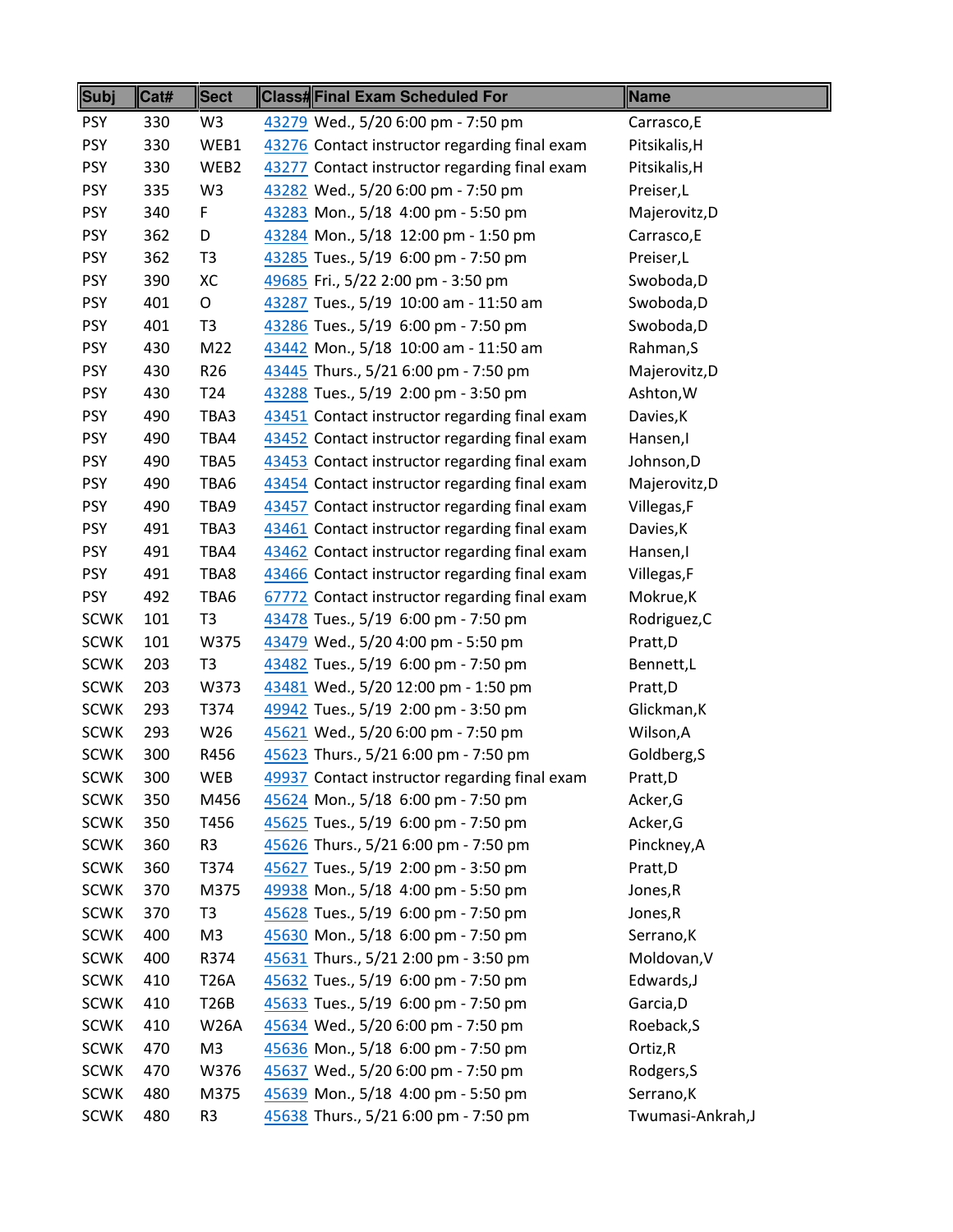| Subj        | Cat# | <b>Sect</b>      | <b>Class#Final Exam Scheduled For</b>         | Name                |
|-------------|------|------------------|-----------------------------------------------|---------------------|
| <b>SCWK</b> | 492  | <b>T26A</b>      | 45640 Tues., 5/19 6:00 pm - 7:50 pm           | Grant, A            |
| <b>SCWK</b> | 492  | <b>T26B</b>      | 45641 Tues., 5/19 6:00 pm - 7:50 pm           | Gil,J               |
| <b>SCWK</b> | 492  | <b>W26A</b>      | 45642 Wed., 5/20 6:00 pm - 7:50 pm            | Wilkerson, A        |
| <b>SCWK</b> | 511  | GR1              | 45643 Mon., 5/18 6:00 pm - 7:50 pm            | Allen-Mccombs,J     |
| <b>SCWK</b> | 513  | GR <sub>2</sub>  | 45644 Mon., 5/18 8:00 pm - 9:50 pm            | Allen-Mccombs, J    |
| <b>SCWK</b> | 517  | GR4              | 45646 Wed., 5/20 8:00 pm - 9:50 pm            | Allen-Mccombs, J    |
| <b>SCWK</b> | 519  | <b>S2L2</b>      | 45647 Sat., 5/16 8:00 am - 9:50 am            | Hornung, D          |
| <b>SCWK</b> | 613  | GR5              | 45649 Tues., 5/19 6:00 pm - 7:50 pm           | Roeback, S          |
| <b>SCWK</b> | 615  | GR6              | 45650 Tues., 5/19 8:00 pm - 9:50 pm           | Moldovan, V         |
| <b>SCWK</b> | 618  | GR8              | 45651 Sat., 5/16 8:00 am - 9:50 am            | Diner, M            |
| <b>SCWK</b> | 620  | GR7              | 45652 Tues., 5/19 8:00 am - 9:50 am           | Diner, M            |
| <b>SCWK</b> | 621  | GR9              | 45653 Sat., 5/16 12:00 pm - 1:50 pm           | Diner, M            |
| SD          | 110  | R <sub>22</sub>  | 45660 Thurs., 5/21 10:00 am - 11:50 am        | Smith, S            |
| <b>SKCS</b> | 103  | <b>M22A</b>      | 45665 Mon., 5/18 10:00 am - 11:50 am          | Gonzalez Jr,L       |
| <b>SKCS</b> | 103  | M22B             | 45667 Mon., 5/18 10:00 am - 11:50 am          | Hernandez, M        |
| <b>SKCS</b> | 103  | <b>M23A</b>      | 45662 Mon., 5/18 12:00 pm - 1:50 pm           | Gonzalez Jr,L       |
| <b>SKCS</b> | 103  | M23B             | 45668 Mon., 5/18 12:00 pm - 1:50 pm           | Ellis, T            |
| <b>SKCS</b> | 103  | M24              | 45663 Mon., 5/18 2:00 pm - 3:50 pm            | Worrell,J           |
| <b>SKCS</b> | 103  | <b>R22A</b>      | 45664 Thurs., 5/21 10:00 am - 11:50 am        | Mayers-Anselm, R    |
| <b>SKCS</b> | 103  | <b>R22B</b>      | 45666 Thurs., 5/21 10:00 am - 11:50 am        | Hernandez, M        |
| <b>SKCS</b> | 110  | R22              | 45670 Thurs., 5/21 10:00 am - 11:50 am        | Mayungbo, O         |
| <b>SKCS</b> | 110  | R <sub>24</sub>  | 45671 Thurs., 5/21 2:00 pm - 3:50 pm          | Mayungbo, O         |
| SOC         | 101  | В                | 45692 Mon., 5/18 8:00 am - 9:50 am            | Stevens, A          |
| SOC         | 101  | C                | 45693 Mon., 5/18 10:00 am - 11:50 am          | Kostrzewa, A        |
| SOC         | 101  | M374             | 45695 Mon., 5/18 2:00 pm - 3:50 pm            | Kostrzewa, A        |
| SOC         | 101  | NOW1             | 66529 Contact instructor regarding final exam | Colic, P            |
| SOC         | 101  | NOW <sub>2</sub> | 66530 Contact instructor regarding final exam | Maldonado, K        |
| SOC         | 101  | NOW3             | 66531 Contact instructor regarding final exam | Coulton-Morrison, M |
| SOC         | 101  | NOW4             | 66532 Contact instructor regarding final exam | Glasse, B           |
| <b>SOC</b>  | 101  | NOW5             | 66920 Contact instructor regarding final exam | Alamarie,A          |
| <b>SOC</b>  | 101  | O                | 45672 Tues., 5/19 10:00 am - 11:50 am         | Zhang, X            |
| SOC         | 101  | P                | 45697 Tues., 5/19 2:00 pm - 3:50 pm           | Wang, S             |
| SOC         | 101  | R <sub>3</sub>   | 45673 Thurs., 5/21 6:00 pm - 7:50 pm          | Habibulla, N        |
| <b>SOC</b>  | 101  | W375             | 45696 Wed., 5/20 4:00 pm - 5:50 pm            | Wang, S             |
| <b>SOC</b>  | 101  | WEB1             | 45674 Contact instructor regarding final exam | Gregory, M          |
| SOC         | 101  | WEB2             | 45676 Contact instructor regarding final exam | Biskup, M           |
| SOC         | 201  | M374             | 45701 Mon., 5/18 2:00 pm - 3:50 pm            | Zhang, X            |
| SOC         | 201  | Q                | 45702 Tues., 5/19 4:00 pm - 5:50 pm           | Condon,J            |
| <b>SOC</b>  | 201  | T <sub>3</sub>   | 45703 Tues., 5/19 6:00 pm - 7:50 pm           | Smith, T            |
| SOC         | 202  | E                | 42911 Mon., 5/18 2:00 pm - 3:50 pm            | Silva Sibilin, C    |
| <b>SOC</b>  | 202  | P                | 42910 Tues., 5/19 2:00 pm - 3:50 pm           | Silva Sibilin, C    |
| <b>SOC</b>  | 202  | T3               | 42913 Tues., 5/19 6:00 pm - 7:50 pm           | Silva Sibilin, C    |
| SOC         | 202  | W <sub>3</sub>   | 42912 Wed., 5/20 6:00 pm - 7:50 pm            | Prashad, R          |
| <b>SOC</b>  | 220  | <b>T22A</b>      | 40823 Tues., 5/19 10:00 am - 11:50 am         | Hadi, S             |
| SOC         | 220  | <b>W26A</b>      | 40825 Wed., 5/20 6:00 pm - 7:50 pm            | Levey, T            |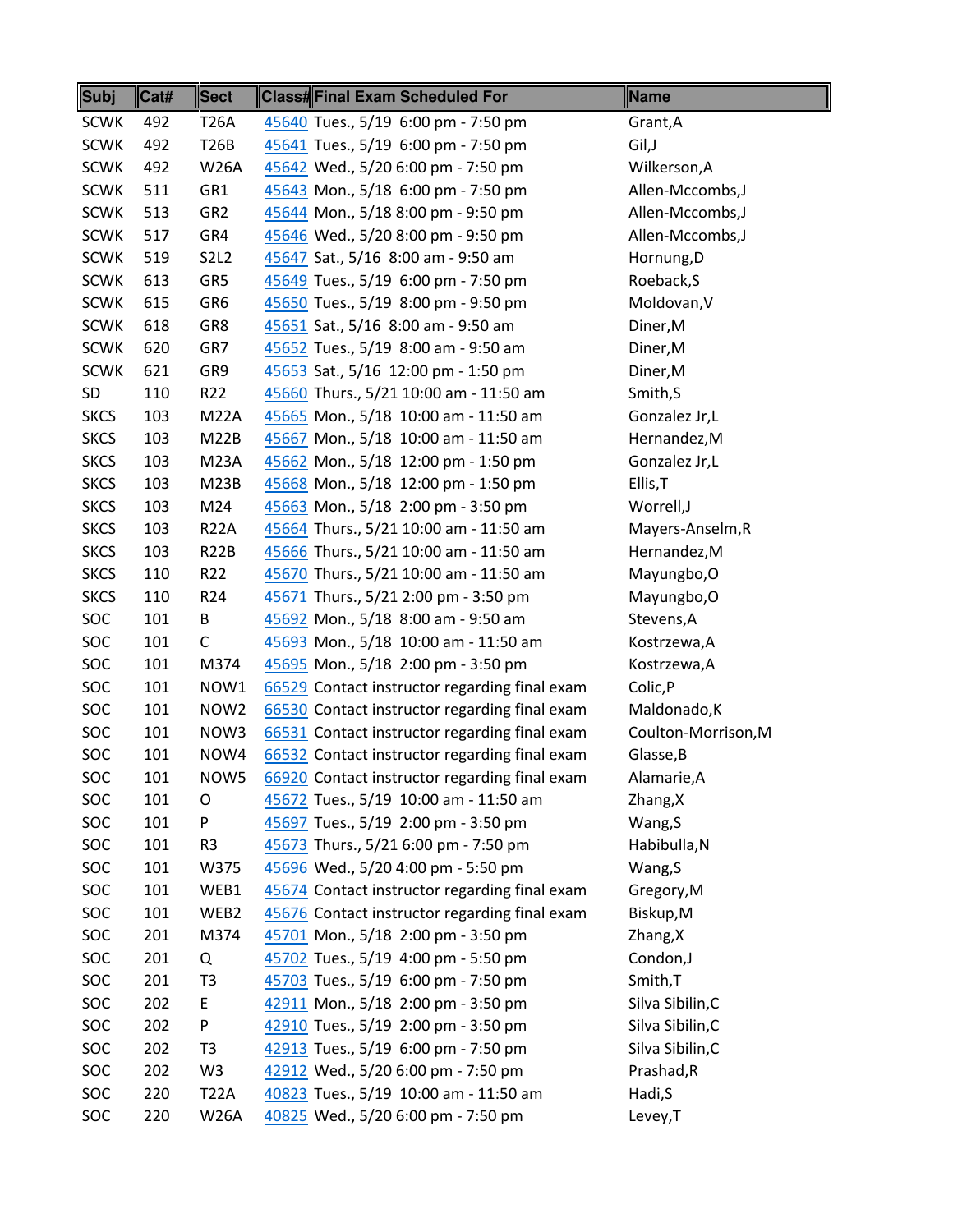| <b>Subj</b> | Cat# | <b>Sect</b>     | <b>Class#Final Exam Scheduled For</b>         | <b>Name</b>         |
|-------------|------|-----------------|-----------------------------------------------|---------------------|
| <b>SOC</b>  | 235  | C               | 45704 Mon., 5/18 10:00 am - 11:50 am          | Ojha,A              |
| SOC         | 235  | R374            | 45705 Thurs., 5/21 2:00 pm - 3:50 pm          | Gregory, M          |
| SOC         | 235  | T376            | 45706 Tues., 5/19 6:00 pm - 7:50 pm           | Bernal, A           |
| SOC         | 236  | <b>WEB</b>      | 45707 Contact instructor regarding final exam | Kreider Verhalle, E |
| SOC         | 252  | WEB             | 45708 Contact instructor regarding final exam | Kostrzewa, A        |
| SOC         | 255  | F <sub>3</sub>  | 45709 Fri., 5/22 6:00 pm - 7:50 pm            | Yarru,E             |
| SOC         | 289  | XC              | 45712 Fri., 5/22 2:00 pm - 3:50 pm            | Ojha,A              |
| SOC         | 312  | M3              | 45710 Mon., 5/18 6:00 pm - 7:50 pm            | Bernal, A           |
| SOC         | 312  | P               | 45711 Tues., 5/19 2:00 pm - 3:50 pm           | Chakravarty, U      |
| SOC         | 321  | <b>T25A</b>     | 40839 Tues., 5/19 4:00 pm - 5:50 pm           | Apkarian, J         |
| SOC         | 321  | <b>W26A</b>     | 40841 Wed., 5/20 6:00 pm - 7:50 pm            | Seligson, J         |
| SOC         | 333  | M375            | 45714 Mon., 5/18 4:00 pm - 5:50 pm            | Alsenan, K          |
| <b>SOC</b>  | 333  | R <sub>3</sub>  | 45713 Thurs., 5/21 6:00 pm - 7:50 pm          | Bernal, A           |
| SOC         | 334  | XB              | 45715 Fri., 5/22 10:00 am - 11:50 am          | Sperry, R           |
| SOC         | 338  | W374            | 45716 Wed., 5/20 2:00 pm - 3:50 pm            | Levey, T            |
| SOC         | 347  | <b>WEB</b>      | 45717 Contact instructor regarding final exam | Kreider Verhalle, E |
| SOC         | 354  | R372            | 45718 Thurs., 5/21 10:00 am - 11:50 am        | Kreider Verhalle, E |
| <b>SOC</b>  | 364  | WEB             | 45721 Contact instructor regarding final exam | Biskup, M           |
| SOC         | 365  | SS <sub>3</sub> | 45722 Sat., 5/16 12:00 pm - 1:50 pm           | Ortiz, R            |
| <b>SPAN</b> | 101  | AB              | 45726 Mon., 5/18 8:00 am - 9:50 am            | Aragon, J           |
| <b>SPAN</b> | 101  | BC              | 45727 Mon., 5/18 10:00 am - 11:50 am          | Aragon, J           |
| <b>SPAN</b> | 101  | CD              | 45729 Mon., 5/18 12:00 pm - 1:50 pm           | Vasquez,E           |
| <b>SPAN</b> | 101  | DE              | 45730 Mon., 5/18 2:00 pm - 3:50 pm            | Staub, D            |
| <b>SPAN</b> | 101  | EF              | 45731 Mon., 5/18 4:00 pm - 5:50 pm            | Gutierrez,F         |
| <b>SPAN</b> | 101  | F4              | 45738 Fri., 5/22 6:00 pm - 7:50 pm            | Saab, J             |
| <b>SPAN</b> | 101  | M452            | 45728 Mon., 5/18 10:00 am - 11:50 am          | Ballantyne, M       |
| <b>SPAN</b> | 101  | MN              | 45732 Tues., 5/19 8:00 am - 9:50 am           | Williams, A         |
| <b>SPAN</b> | 101  | MW4             | 45736 Mon., 5/18 6:00 pm - 7:50 pm            | Fuentes, M          |
| SPAN        | 101  | <b>NO</b>       | 45733 Tues., 5/19 10:00 am - 11:50 am         | Williams, A         |
| <b>SPAN</b> | 101  | NOW1            | 66533 Contact instructor regarding final exam | Pulgar, M           |
| <b>SPAN</b> | 101  | PQ              | 45734 Tues., 5/19 2:00 pm - 3:50 pm           | Garcia, P           |
| <b>SPAN</b> | 101  | QR              | 45735 Tues., 5/19 4:00 pm - 5:50 pm           | Garcia, P           |
| <b>SPAN</b> | 101  | R452            | 45725 Thurs., 5/21 10:00 am - 11:50 am        | Ballantyne, M       |
| <b>SPAN</b> | 101  | S4              | 45739 Sat., 5/16 8:00 am - 9:50 am            | Gomez Jr,E          |
| SPAN        | 101  | SS4             | 45740 Sat., 5/16 12:00 pm - 1:50 pm           | Solis, P            |
| <b>SPAN</b> | 101  | TR4             | 45737 Tues., 5/19 6:00 pm - 7:50 pm           | Saab, J             |
| SPAN        | 102  | AB              | 45749 Mon., 5/18 8:00 am - 9:50 am            | Santos, M           |
| <b>SPAN</b> | 102  | BC              | 45750 Mon., 5/18 10:00 am - 11:50 am          | Santos, M           |
| <b>SPAN</b> | 102  | CD              | 45752 Mon., 5/18 12:00 pm - 1:50 pm           | Rondo, J            |
| <b>SPAN</b> | 102  | DE              | 45753 Mon., 5/18 2:00 pm - 3:50 pm            | Rondo, J            |
| SPAN        | 102  | F4              | 45759 Fri., 5/22 6:00 pm - 7:50 pm            | Morales,E           |
| <b>SPAN</b> | 102  | M452            | 45751 Mon., 5/18 10:00 am - 11:50 am          | Herranz-Brooks,J    |
| <b>SPAN</b> | 102  | M454            | 45748 Mon., 5/18 2:00 pm - 3:50 pm            | Herranz-Brooks,J    |
| SPAN        | 102  | MW4             | 45757 Mon., 5/18 6:00 pm - 7:50 pm            | Corredor Sanchez,L  |
| <b>SPAN</b> | 102  | ΝO              | 45754 Tues., 5/19 10:00 am - 11:50 am         | Galan, T            |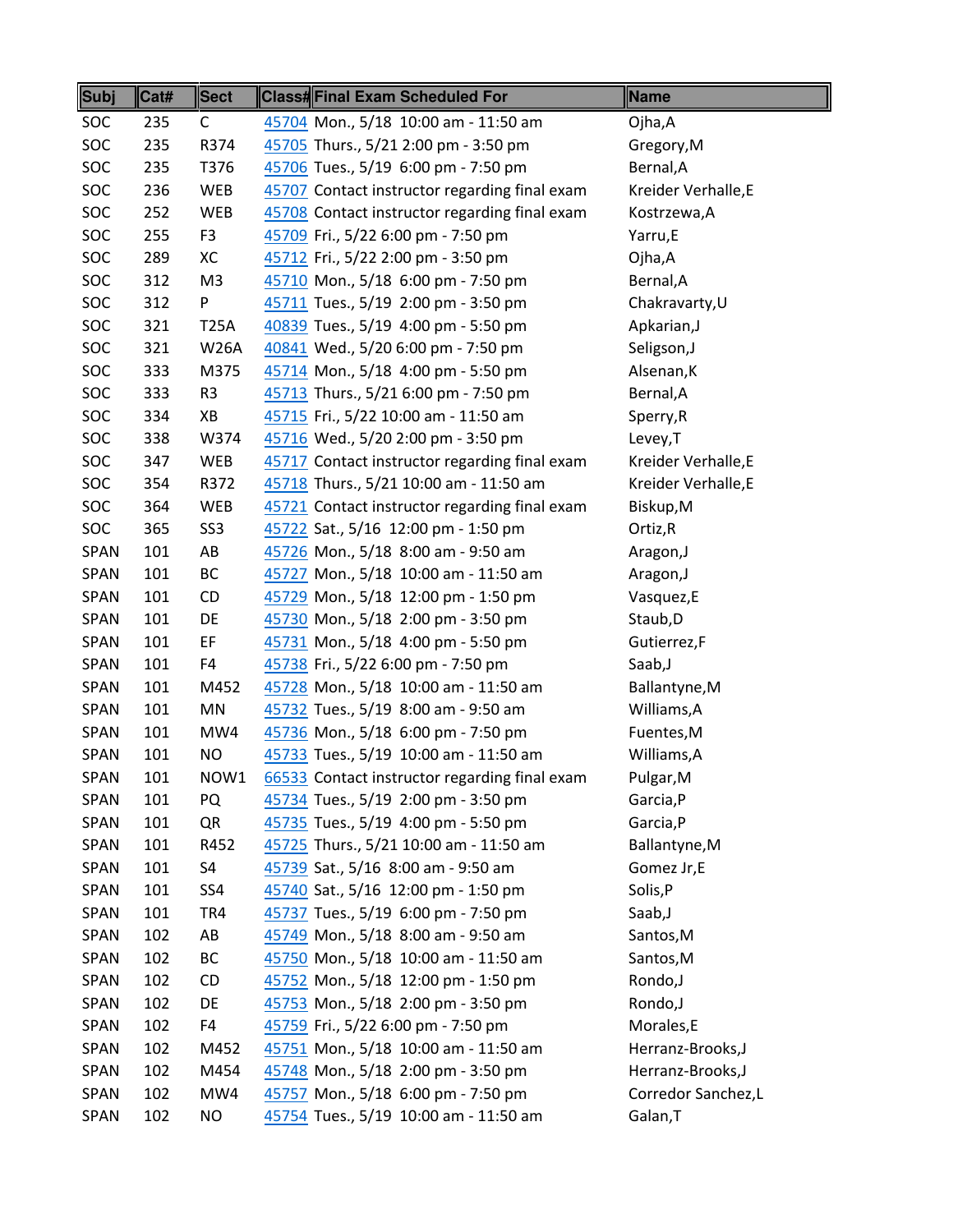| Subj        | Cat# | <b>Sect</b>      | <b>Class#Final Exam Scheduled For</b>         | Name         |
|-------------|------|------------------|-----------------------------------------------|--------------|
| <b>SPAN</b> | 102  | NOW1             | 66535 Contact instructor regarding final exam | Pino,C       |
| <b>SPAN</b> | 102  | NOW1             | 66535 Contact instructor regarding final exam | Pulgar, M    |
| <b>SPAN</b> | 102  | NOW <sub>2</sub> | 67912 Contact instructor regarding final exam | Montan, R    |
| <b>SPAN</b> | 102  | PQ               | 45755 Tues., 5/19 2:00 pm - 3:50 pm           | Galan, T     |
| <b>SPAN</b> | 102  | QR               | 45756 Tues., 5/19 4:00 pm - 5:50 pm           | Idrovo,M     |
| <b>SPAN</b> | 102  | S4               | 45760 Sat., 5/16 8:00 am - 9:50 am            | Morales,E    |
| <b>SPAN</b> | 102  | SS4              | 45761 Sat., 5/16 12:00 pm - 1:50 pm           | Kaur, H      |
| <b>SPAN</b> | 102  | TR4              | 45758 Tues., 5/19 6:00 pm - 7:50 pm           | Kaur, H      |
| SPAN        | 103  | Q                | 45762 Tues., 5/19 4:00 pm - 5:50 pm           | Solis, P     |
| <b>SPAN</b> | 105  | NOW1             | 66536 Contact instructor regarding final exam | Suazo, S     |
| <b>SPAN</b> | 105  | T <sub>3</sub>   | 45764 Tues., 5/19 6:00 pm - 7:50 pm           | Gutierrez,F  |
| <b>SPAN</b> | 105  | W374             | 45765 Wed., 5/20 2:00 pm - 3:50 pm            | Fuentes, M   |
| <b>SPAN</b> | 106  | R <sub>3</sub>   | 45768 Thurs., 5/21 6:00 pm - 7:50 pm          | Cardo, I     |
| <b>SPAN</b> | 106  | T <sub>3</sub>   | 45767 Tues., 5/19 6:00 pm - 7:50 pm           | Gomez Jr,E   |
| <b>SPAN</b> | 200  | W <sub>3</sub>   | 45771 Wed., 5/20 6:00 pm - 7:50 pm            | Ramos, J     |
| <b>SPAN</b> | 201  | M <sub>3</sub>   | 45774 Mon., 5/18 6:00 pm - 7:50 pm            | Gutierrez,F  |
| <b>SPAN</b> | 300  | T <sub>3</sub>   | 45776 Tues., 5/19 6:00 pm - 7:50 pm           | Vasquez,E    |
| <b>SPAN</b> | 415  | TBA              | 65280 Contact instructor regarding final exam | Ramos, J     |
| <b>SPCH</b> | 101  | E                | 45778 Mon., 5/18 2:00 pm - 3:50 pm            | Martinez, H  |
| <b>SPCH</b> | 101  | F                | 45779 Mon., 5/18 4:00 pm - 5:50 pm            | Martinez, H  |
| <b>SPCH</b> | 101  | M353             | 45786 Mon., 5/18 10:00 am - 11:50 am          | Gieseler, C  |
| <b>SPCH</b> | 101  | O                | 45780 Tues., 5/19 10:00 am - 11:50 am         | Frederick, E |
| <b>SPCH</b> | 101  | P                | 45781 Tues., 5/19 2:00 pm - 3:50 pm           | Frederick, E |
| <b>SPCH</b> | 101  | Q                | 45782 Tues., 5/19 4:00 pm - 5:50 pm           | Martinez, H  |
| <b>SPCH</b> | 101  | SS <sub>3</sub>  | 45785 Sat., 5/16 12:00 pm - 1:50 pm           | Gardner, A   |
| <b>SPCH</b> | 101  | XB               | 45784 Fri., 5/22 10:00 am - 11:50 am          | Frederick,E  |
| <b>SPCH</b> | 160  | M355             | 45789 Mon., 5/18 2:00 pm - 3:50 pm            | Heatherly, J |
| <b>SPCH</b> | 160  | M356             | 45790 Mon., 5/18 4:00 pm - 5:50 pm            | Heatherly, J |
| <b>SPCH</b> | 160  | W <sub>3</sub>   | 45788 Wed., 5/20 6:00 pm - 7:50 pm            | Blake, C     |
| <b>SPCH</b> | 182  | M <sub>3</sub>   | 45802 Mon., 5/18 6:00 pm - 7:50 pm            | Heatherly, J |
| <b>SPCH</b> | 250  | R <sub>3</sub>   | 45803 Thurs., 5/21 6:00 pm - 7:50 pm          | Neergaard, G |
| <b>SPCH</b> | 303  | WEB              | 45805 Contact instructor regarding final exam | Wani, M      |
| <b>SPCH</b> | 350  | <b>WEB</b>       | 45811 Contact instructor regarding final exam | Gieseler, C  |
| <b>SPCH</b> | 390  | TBA              | 45812 Contact instructor regarding final exam | Tung, L      |
| TA          | 107  | M3               | 45816 Mon., 5/18 6:00 pm - 7:50 pm            | Houston, R   |
| TA          | 110  | E                | 45824 Mon., 5/18 2:00 pm - 3:50 pm            | Jones, D     |
| TA          | 110  | <b>R3L7</b>      | 45825 Thurs., 5/21 2:00 pm - 3:50 pm          | Capuana, J   |
| TA          | 110  | S <sub>3</sub>   | 45827 Sat., 5/16 8:00 am - 9:50 am            | Duffy, M     |
| TA          | 210  | T <sub>3</sub>   | 45832 Tues., 5/19 6:00 pm - 7:50 pm           | Boselli, S   |
| TA          | 211  | ВC               | 45835 Mon., 5/18 10:00 am - 11:50 am          | Jasiczek, M  |
| TA          | 211  | <b>NO</b>        | 45834 Tues., 5/19 10:00 am - 11:50 am         | Marion, T    |
| TA          | 212  | CD               | 45836 Mon., 5/18 12:00 pm - 1:50 pm           | Jasiczek, M  |
| TA          | 215  | TBA1             | 45837 Contact instructor regarding final exam | Duffy, M     |
| TA          | 215  | TBA2             | 45838 Contact instructor regarding final exam | Jones, D     |
| TA          | 216  | TBA1             | 45840 Contact instructor regarding final exam | Duffy, M     |